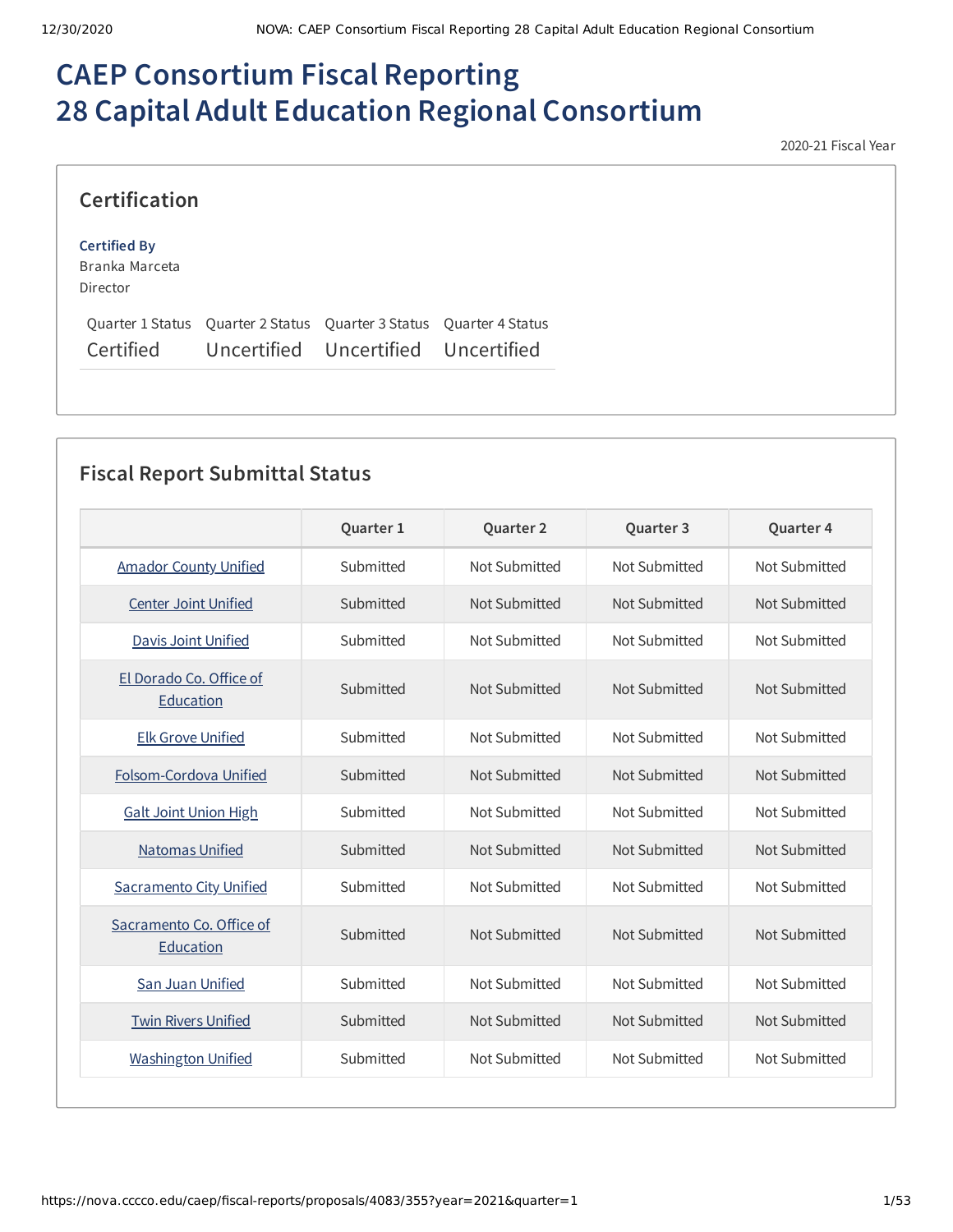### **Amador County Unified**

### **Amador County Unified Q1 Report (7/1 - 9/30)**

| <b>Object Code</b>                                     | Year to<br>Date (YTD)<br>Expenditure | <b>YTD</b><br>Forecast | $\frac{0}{0}$<br><b>Expended</b><br>of YTD<br>Forecast | Project<br><b>Budget</b> | $\frac{0}{0}$<br><b>Expended</b><br>of Overall<br><b>Budget</b> | <b>Budget</b><br><b>Remaining</b> |
|--------------------------------------------------------|--------------------------------------|------------------------|--------------------------------------------------------|--------------------------|-----------------------------------------------------------------|-----------------------------------|
| 1000 - Instructional Salaries                          | \$54,427                             | \$63,035               | 86.34%                                                 | \$420,231                | 12.95%                                                          | \$365,804                         |
| 2000 - Non-Instructional<br><b>Salaries</b>            | \$9,545                              | \$13,988               | 68.24%                                                 | \$93,256                 | 10.24%                                                          | \$83,711                          |
| 3000 - Employee Benefits                               | \$21,599                             | \$20,355               | 106.11%                                                | \$135,698                | 15.92%                                                          | \$114,099                         |
| 4000 - Supplies and Materials                          | \$6,706                              | \$13,300               | 50.42%                                                 | \$88,668                 | 7.56%                                                           | \$81,962                          |
| 5000 - Other Operating<br><b>Expenses and Services</b> | \$79,063                             | \$15,046               | 525.46%                                                | \$100,309                | 78.82%                                                          | \$21,246                          |
| 6000 - Capital Outlay                                  | \$0                                  | \$0                    | 100%                                                   | \$0                      | 100%                                                            | \$0                               |
| 7000 - Other Outgo                                     | \$0                                  | \$0                    | 100%                                                   | \$0                      | 100%                                                            | \$0                               |
| <b>Indirect Costs</b>                                  | \$0                                  | \$6,617                | $0\%$                                                  | \$44,114                 | 0%                                                              | \$44,114                          |
| <b>Totals</b>                                          | \$171,340                            | \$132,341              | 129.47%                                                | \$882,276                | 19.42%                                                          | \$710,936                         |

### **Summary of Activities:**

In Amador Adult Education the high school diploma and high school equivalency preparation courses (GED/HiSet) are well underway. Currently, both of these programs are enrolled at near or over capacity. However, the enrolled students are not engaging at the same rate as they have in previous years. During Q1 Amador Adult Ed adopted a new ESL curriculum. Although ESL courses have not begun in person, ESL staff has participated in over 10 hours of professional development and collaboration with Burlington English. Further, some funds have been spent to develop deliverables for ESL students. Additionally, the new Digital Literacy program has been launched. Students are already earning mastery certificates. The GED testing center in partnership with Pearson Vue will go live in January. Amador Adult Ed is also partnering with the local community college foundation to enroll students in college classes. Finally, we are developing new workforce readiness courses to implement.

> **Status** Submitted

### **Amador County Unified Q2 Report (10/1 - 12/31)**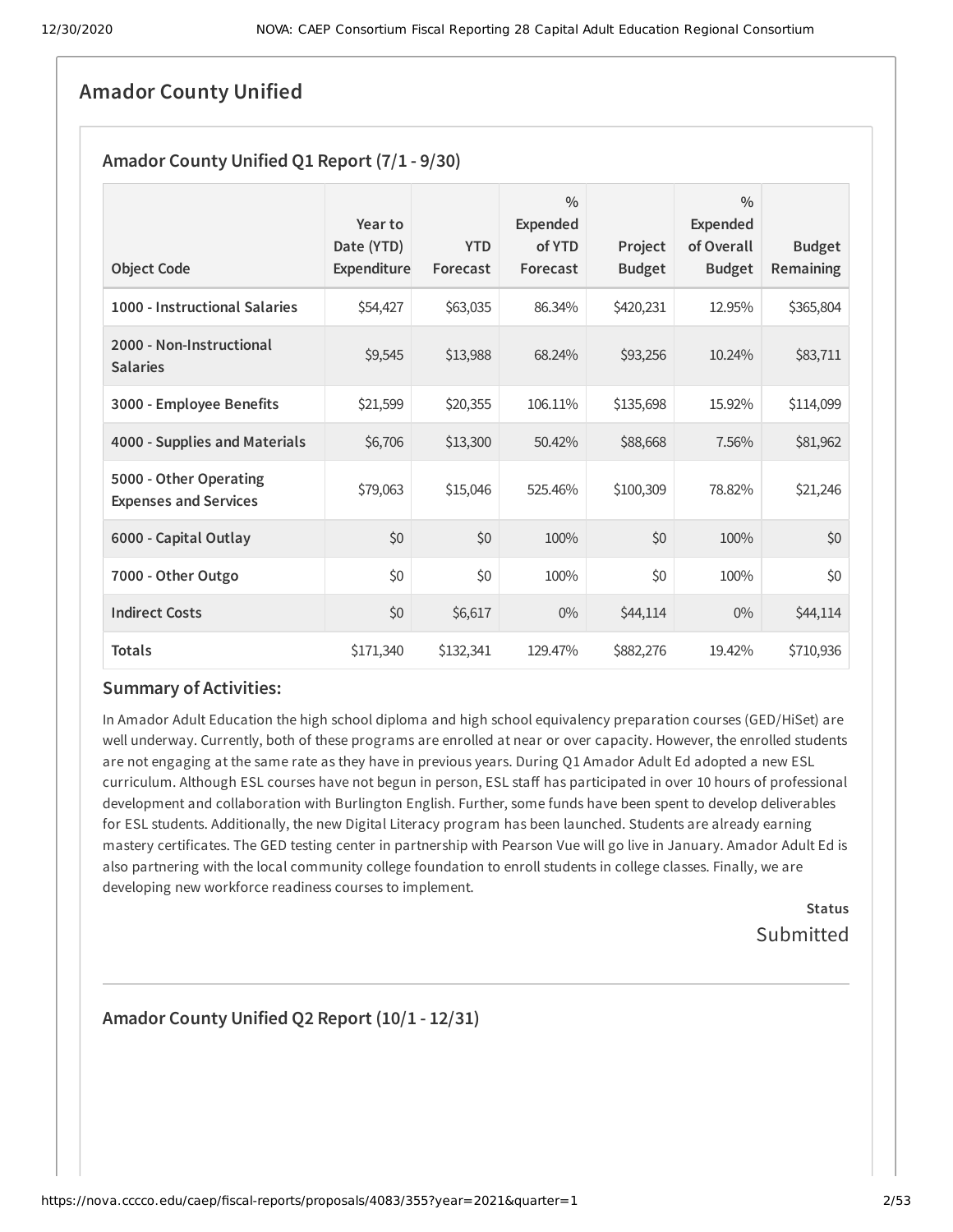| <b>Object Code</b>                                     | Year to<br>Date (YTD)<br><b>Expenditure</b> | <b>YTD</b><br>Forecast | $\frac{0}{0}$<br><b>Expended</b><br>of YTD<br>Forecast | Project<br><b>Budget</b> | $\frac{0}{0}$<br><b>Expended</b><br>of Overall<br><b>Budget</b> | <b>Budget</b><br><b>Remaining</b> |
|--------------------------------------------------------|---------------------------------------------|------------------------|--------------------------------------------------------|--------------------------|-----------------------------------------------------------------|-----------------------------------|
| 1000 - Instructional Salaries                          | \$54,427                                    | \$126,069              | 43.17%                                                 | \$420,231                | 12.95%                                                          | \$365,804                         |
| 2000 - Non-Instructional<br><b>Salaries</b>            | \$9,545                                     | \$27,977               | 34.12%                                                 | \$93,256                 | 10.24%                                                          | \$83,711                          |
| 3000 - Employee Benefits                               | \$21,599                                    | \$40,709               | 53.06%                                                 | \$135,698                | 15.92%                                                          | \$114,099                         |
| 4000 - Supplies and Materials                          | \$6,706                                     | \$26,600               | 25.21%                                                 | \$88,668                 | 7.56%                                                           | \$81,962                          |
| 5000 - Other Operating<br><b>Expenses and Services</b> | \$79,063                                    | \$30,093               | 262.73%                                                | \$100,309                | 78.82%                                                          | \$21,246                          |
| 6000 - Capital Outlay                                  | \$0                                         | \$0                    | 100%                                                   | \$0                      | 100%                                                            | \$0                               |
| 7000 - Other Outgo                                     | \$0                                         | \$0                    | 100%                                                   | \$0                      | 100%                                                            | \$0                               |
| <b>Indirect Costs</b>                                  | \$0                                         | \$13,234               | $0\%$                                                  | \$44,114                 | $0\%$                                                           | \$44,114                          |
| <b>Totals</b>                                          | \$171,340                                   | \$264,683              | 64.73%                                                 | \$882,276                | 19.42%                                                          | \$710,936                         |

Unsubmitted

### **Amador County Unified Q3 Report (1/1 - 3/31)**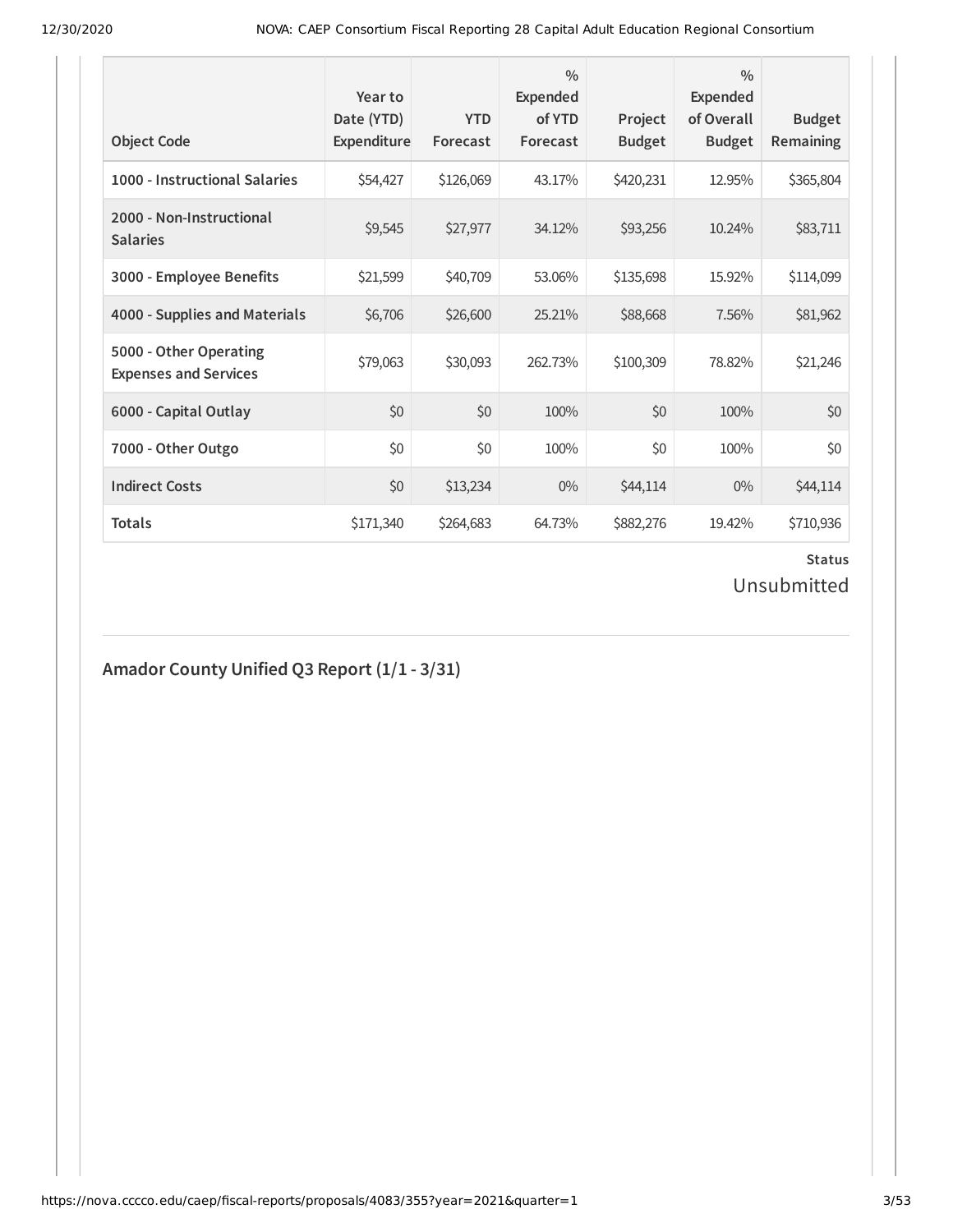| <b>Object Code</b>                                     | Year to<br>Date (YTD)<br>Expenditure | <b>YTD</b><br>Forecast | $\frac{0}{0}$<br><b>Expended</b><br>of YTD<br>Forecast | Project<br><b>Budget</b> | $\frac{0}{0}$<br>Expended<br>of Overall<br><b>Budget</b> | <b>Budget</b><br><b>Remaining</b> |
|--------------------------------------------------------|--------------------------------------|------------------------|--------------------------------------------------------|--------------------------|----------------------------------------------------------|-----------------------------------|
| 1000 - Instructional Salaries                          | \$54,427                             | \$189,104              | 28.78%                                                 | \$420,231                | 12.95%                                                   | \$365,804                         |
| 2000 - Non-Instructional<br><b>Salaries</b>            | \$9,545                              | \$41,965               | 22.75%                                                 | \$93,256                 | 10.24%                                                   | \$83,711                          |
| 3000 - Employee Benefits                               | \$21,599                             | \$61,064               | 35.37%                                                 | \$135,698                | 15.92%                                                   | \$114,099                         |
| 4000 - Supplies and Materials                          | \$6,706                              | \$39,901               | 16.81%                                                 | \$88,668                 | 7.56%                                                    | \$81,962                          |
| 5000 - Other Operating<br><b>Expenses and Services</b> | \$79,063                             | \$45,139               | 175.15%                                                | \$100,309                | 78.82%                                                   | \$21,246                          |
| 6000 - Capital Outlay                                  | \$0                                  | \$0                    | 100%                                                   | \$0                      | 100%                                                     | \$0                               |
| 7000 - Other Outgo                                     | \$0                                  | \$0                    | 100%                                                   | \$0                      | 100%                                                     | \$0                               |
| <b>Indirect Costs</b>                                  | \$0                                  | \$19,851               | $0\%$                                                  | \$44,114                 | $0\%$                                                    | \$44,114                          |
| <b>Totals</b>                                          | \$171,340                            | \$397,024              | 43.16%                                                 | \$882,276                | 19.42%                                                   | \$710,936                         |

Unsubmitted

### **Amador County Unified Q4 Report (4/1 - 6/30)**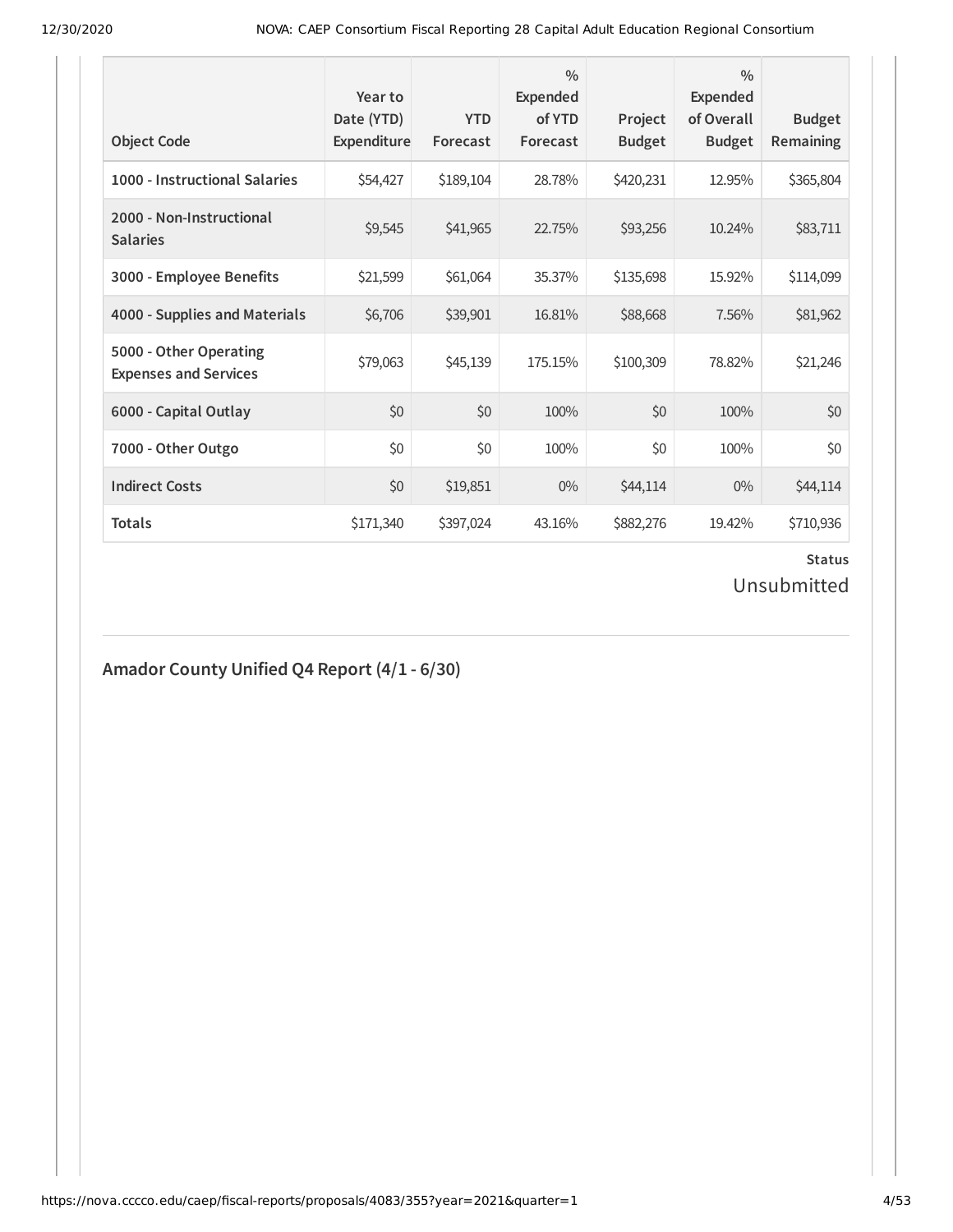| <b>Object Code</b>                                     | Year to<br>Date (YTD)<br>Expenditure | <b>YTD</b><br>Forecast | $\frac{0}{0}$<br>Expended<br>of YTD<br>Forecast | Project<br><b>Budget</b> | $\frac{0}{0}$<br>Expended<br>of Overall<br><b>Budget</b> | <b>Budget</b><br><b>Remaining</b> |
|--------------------------------------------------------|--------------------------------------|------------------------|-------------------------------------------------|--------------------------|----------------------------------------------------------|-----------------------------------|
| 1000 - Instructional Salaries                          | \$54,427                             | \$252,139              | 21.59%                                          | \$420,231                | 12.95%                                                   | \$365,804                         |
| 2000 - Non-Instructional<br><b>Salaries</b>            | \$9,545                              | \$55,954               | 17.06%                                          | \$93,256                 | 10.24%                                                   | \$83,711                          |
| 3000 - Employee Benefits                               | \$21,599                             | \$81,419               | 26.53%                                          | \$135,698                | 15.92%                                                   | \$114,099                         |
| 4000 - Supplies and Materials                          | \$6,706                              | \$53,201               | 12.61%                                          | \$88,668                 | 7.56%                                                    | \$81,962                          |
| 5000 - Other Operating<br><b>Expenses and Services</b> | \$79,063                             | \$60,185               | 131.37%                                         | \$100,309                | 78.82%                                                   | \$21,246                          |
| 6000 - Capital Outlay                                  | \$0                                  | \$0                    | 100%                                            | \$0                      | 100%                                                     | \$0                               |
| 7000 - Other Outgo                                     | \$0                                  | \$0                    | 100%                                            | \$0                      | 100%                                                     | \$0                               |
| <b>Indirect Costs</b>                                  | \$0                                  | \$26,468               | $0\%$                                           | \$44,114                 | $0\%$                                                    | \$44,114                          |
| <b>Totals</b>                                          | \$171,340                            | \$529,366              | 32.37%                                          | \$882,276                | 19.42%                                                   | \$710,936                         |
|                                                        |                                      |                        |                                                 |                          |                                                          | <b>Status</b><br>Unsubmitted      |

## **Center Joint Unified**

**Center Joint Unified Q1 Report (7/1 - 9/30)**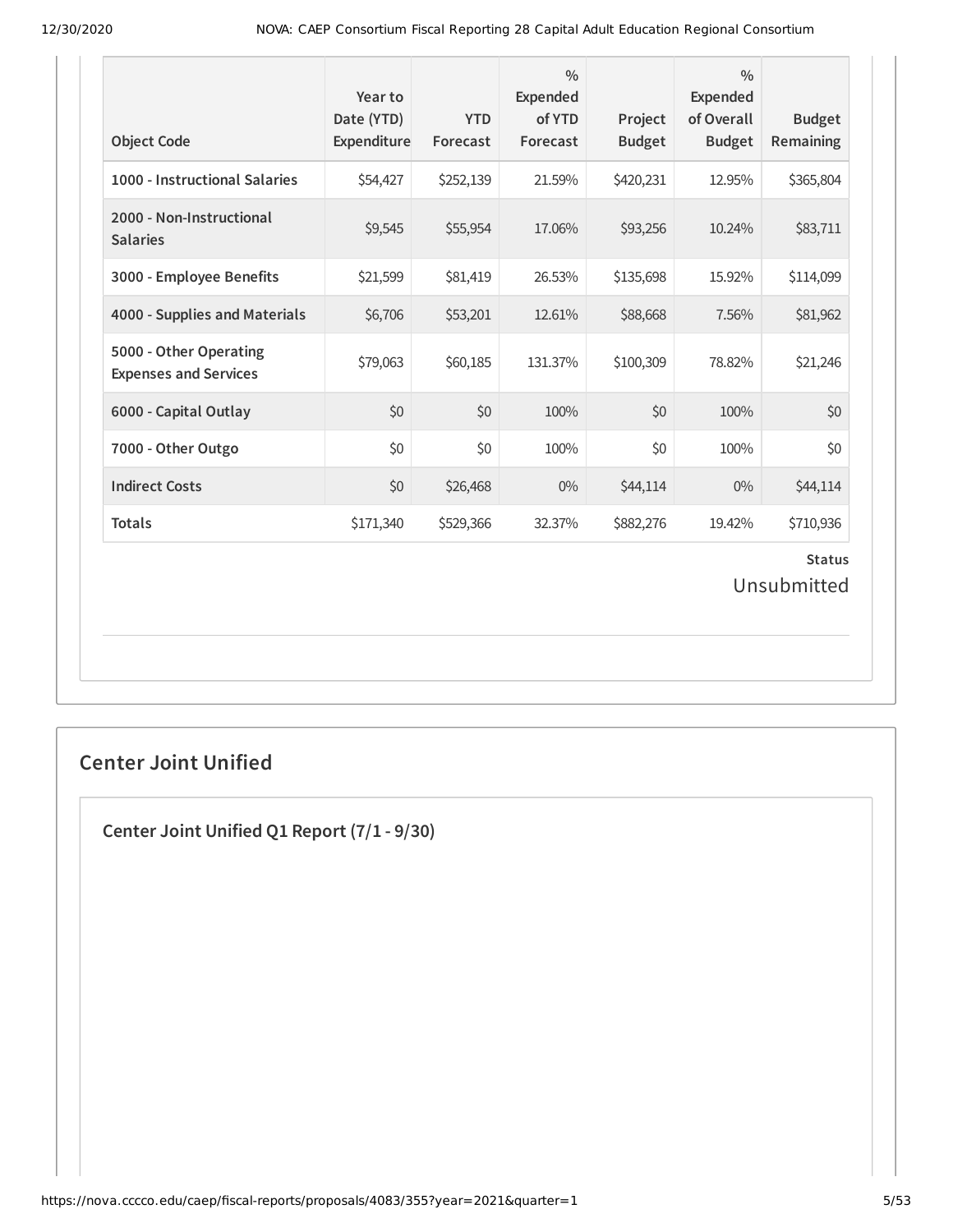|                                                        | Year to<br>Date (YTD) | <b>YTD</b> | $\frac{0}{0}$<br><b>Expended</b><br>of YTD | Project       | $\frac{0}{0}$<br><b>Expended</b><br>of Overall | <b>Budget</b> |
|--------------------------------------------------------|-----------------------|------------|--------------------------------------------|---------------|------------------------------------------------|---------------|
| <b>Object Code</b>                                     | Expenditure           | Forecast   | Forecast                                   | <b>Budget</b> | <b>Budget</b>                                  | Remaining     |
| 1000 - Instructional Salaries                          | \$25,327              | \$25,500   | 99.32%                                     | \$170,000     | 14.9%                                          | \$144,673     |
| 2000 - Non-Instructional<br><b>Salaries</b>            | \$9,195               | \$6,750    | 136.22%                                    | \$45,000      | 20.43%                                         | \$35,805      |
| 3000 - Employee Benefits                               | \$8,402               | \$7,500    | 112.03%                                    | \$50,000      | 16.8%                                          | \$41,598      |
| 4000 - Supplies and Materials                          | \$337                 | \$6,525    | 5.16%                                      | \$43,500      | 0.77%                                          | \$43,163      |
| 5000 - Other Operating<br><b>Expenses and Services</b> | \$200                 | \$3,809    | 5.25%                                      | \$25,396      | 0.79%                                          | \$25,196      |
| 6000 - Capital Outlay                                  | \$0                   | \$0        | 100%                                       | \$0           | 100%                                           | \$0           |
| 7000 - Other Outgo                                     | \$0                   | \$0        | 100%                                       | \$0           | 100%                                           | \$0           |
| <b>Indirect Costs</b>                                  | \$2,173               | \$2,504    | 86.77%                                     | \$16,695      | 13.02%                                         | \$14,522      |
| <b>Totals</b>                                          | \$45,634              | \$52,589   | 86.78%                                     | \$350,591     | 13.02%                                         | \$304,957     |

### **Corrective Action Plan**

Instructional salaries fell just under target for quarter 1 because we hired a new ESL teacher to replace one that left in March of 2020. The new hire's salary is less due to years of service/experience. Also affecting our payroll costs, our first semester of Para-Educator Training was postponed to the Spring Semester due to lack of student enrollment. All of our classes are being taught virtually during the first quarter. Due to no students or teachers being on campus, less consumable supplies and materials are needed, other than for use by the adult education office staff. Technology upgrades are in the process of being ordered. Those costs will be incurred later in the fiscal year. As a response to COVID-19; staff development costs, conference fees and travel costs have been greatly reduced or eliminated because of virtual platforms. Expenditures to renew online platforms, such as Burlington English, Aztec, and Essential Education, will come in later quarters.

### **Summary of Activities:**

2020-2021 quarter 1 Adult Ed funds support our program (3 ESL classes, 1 GED Test Preparation/High School Diploma Completion class, and 1 Para-Educator Training class). Funds were spent on payroll, supplies for the office staff, and the addition of seats to our online Apex curriculum for High School Diploma Completion. Our school year started in full distance learning mode with all instruction being virtual. ESL students are being tested in-person, 1:1, per District guidelines. Our office remains open with social distancing measures in place to ensure the safety of the public and our office staff. Our registration forms have been moved to electronic form on our website to limit the need to have students physically in the office for extended periods.

> **Status** Submitted

### **Center Joint Unified Q2 Report (10/1 - 12/31)**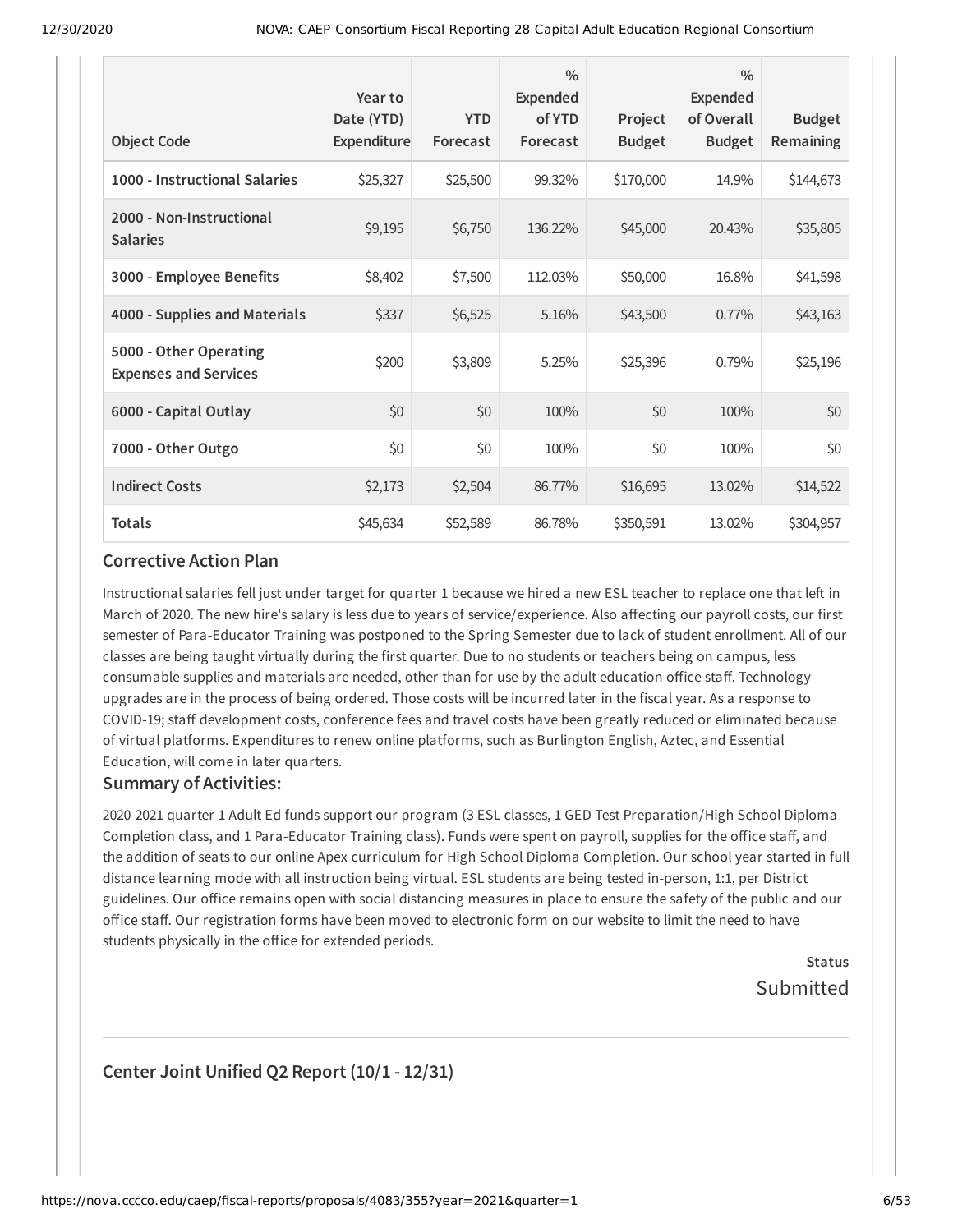| <b>Object Code</b>                                     | Year to<br>Date (YTD)<br>Expenditure | <b>YTD</b><br>Forecast | $\frac{0}{0}$<br>Expended<br>of YTD<br>Forecast | Project<br><b>Budget</b> | $\frac{0}{0}$<br>Expended<br>of Overall<br><b>Budget</b> | <b>Budget</b><br><b>Remaining</b> |
|--------------------------------------------------------|--------------------------------------|------------------------|-------------------------------------------------|--------------------------|----------------------------------------------------------|-----------------------------------|
| 1000 - Instructional Salaries                          | \$25,327                             | \$51,000               | 49.66%                                          | \$170,000                | 14.9%                                                    | \$144,673                         |
| 2000 - Non-Instructional<br><b>Salaries</b>            | \$9,195                              | \$13,500               | 68.11%                                          | \$45,000                 | 20.43%                                                   | \$35,805                          |
| 3000 - Employee Benefits                               | \$8,402                              | \$15,000               | 56.01%                                          | \$50,000                 | 16.8%                                                    | \$41,598                          |
| 4000 - Supplies and Materials                          | \$337                                | \$13,050               | 2.58%                                           | \$43,500                 | $0.77\%$                                                 | \$43,163                          |
| 5000 - Other Operating<br><b>Expenses and Services</b> | \$200                                | \$7,619                | 2.63%                                           | \$25,396                 | 0.79%                                                    | \$25,196                          |
| 6000 - Capital Outlay                                  | \$0                                  | \$0                    | 100%                                            | \$0                      | 100%                                                     | \$0                               |
| 7000 - Other Outgo                                     | \$0                                  | \$0                    | 100%                                            | \$0                      | 100%                                                     | \$0                               |
| <b>Indirect Costs</b>                                  | \$2,173                              | \$5,009                | 43.39%                                          | \$16,695                 | 13.02%                                                   | \$14,522                          |
| <b>Totals</b>                                          | \$45,634                             | \$105,177              | 43.39%                                          | \$350,591                | 13.02%                                                   | \$304,957                         |

Unsubmitted

### **Center Joint Unified Q3 Report (1/1 - 3/31)**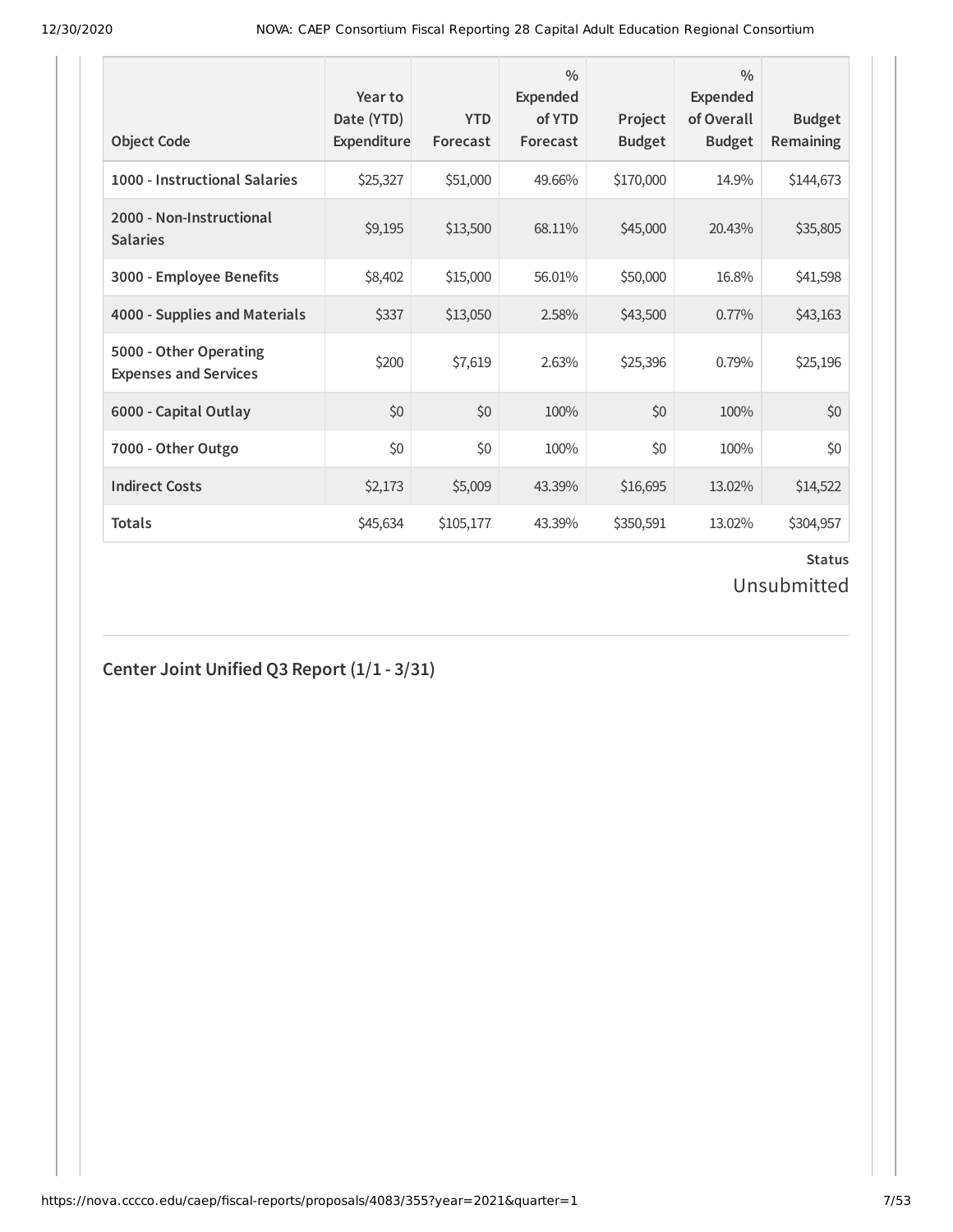| <b>Object Code</b>                                     | Year to<br>Date (YTD)<br>Expenditure | <b>YTD</b><br>Forecast | $\frac{0}{0}$<br>Expended<br>of YTD<br>Forecast | Project<br><b>Budget</b> | $\frac{0}{0}$<br>Expended<br>of Overall<br><b>Budget</b> | <b>Budget</b><br><b>Remaining</b> |
|--------------------------------------------------------|--------------------------------------|------------------------|-------------------------------------------------|--------------------------|----------------------------------------------------------|-----------------------------------|
| 1000 - Instructional Salaries                          | \$25,327                             | \$76,500               | 33.11%                                          | \$170,000                | 14.9%                                                    | \$144,673                         |
| 2000 - Non-Instructional<br><b>Salaries</b>            | \$9,195                              | \$20,250               | 45.41%                                          | \$45,000                 | 20.43%                                                   | \$35,805                          |
| 3000 - Employee Benefits                               | \$8,402                              | \$22,500               | 37.34%                                          | \$50,000                 | 16.8%                                                    | \$41,598                          |
| 4000 - Supplies and Materials                          | \$337                                | \$19,575               | 1.72%                                           | \$43,500                 | 0.77%                                                    | \$43,163                          |
| 5000 - Other Operating<br><b>Expenses and Services</b> | \$200                                | \$11,428               | 1.75%                                           | \$25,396                 | 0.79%                                                    | \$25,196                          |
| 6000 - Capital Outlay                                  | \$0                                  | \$0                    | 100%                                            | \$0                      | 100%                                                     | \$0                               |
| 7000 - Other Outgo                                     | \$0                                  | \$0                    | 100%                                            | \$0                      | 100%                                                     | \$0                               |
| <b>Indirect Costs</b>                                  | \$2,173                              | \$7,513                | 28.92%                                          | \$16,695                 | 13.02%                                                   | \$14,522                          |
| <b>Totals</b>                                          | \$45,634                             | \$157,766              | 28.93%                                          | \$350,591                | 13.02%                                                   | \$304,957                         |

## Unsubmitted

## **Center Joint Unified Q4 Report (4/1 - 6/30)**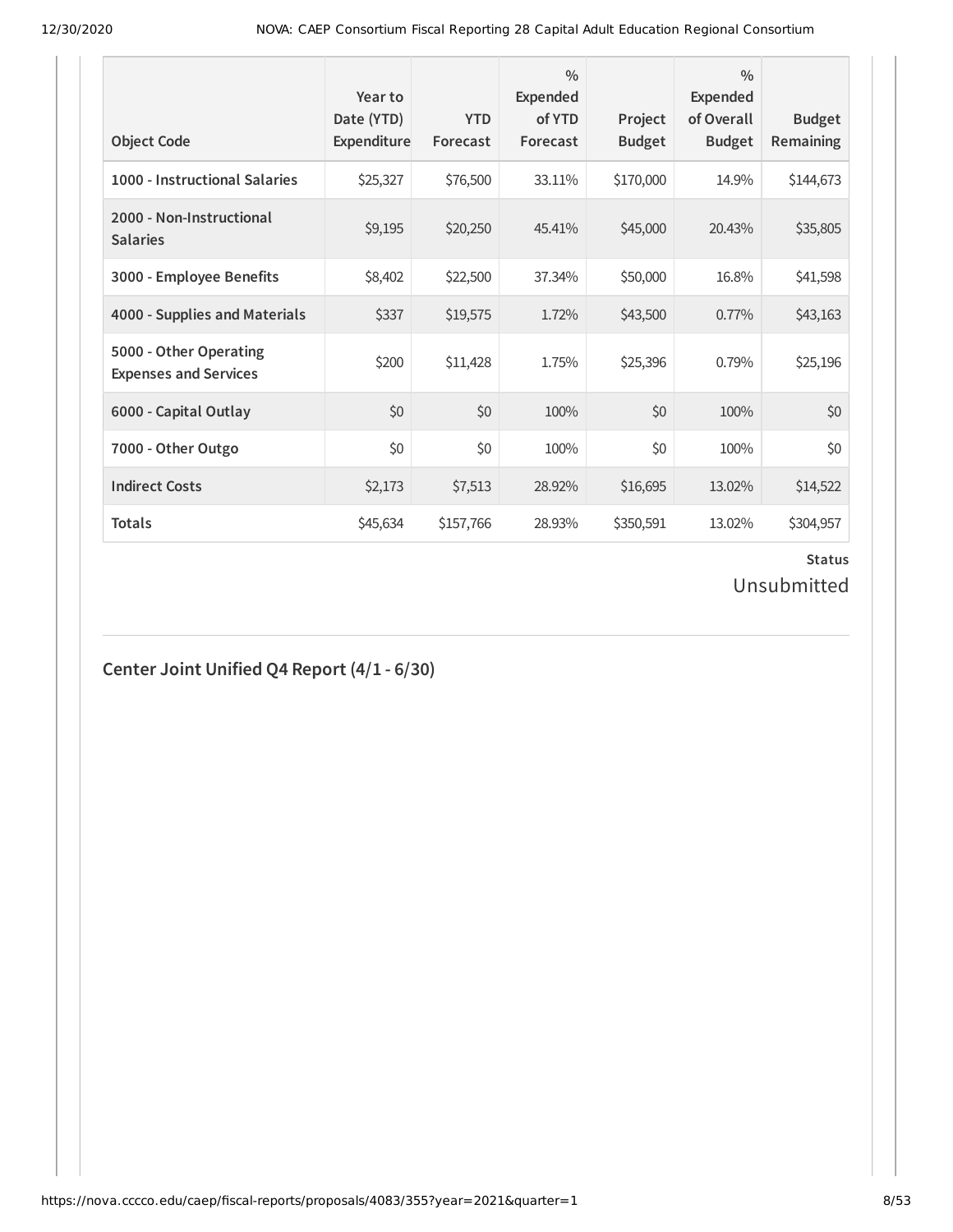| <b>Object Code</b>                                     | Year to<br>Date (YTD)<br>Expenditure | <b>YTD</b><br>Forecast | $\frac{0}{0}$<br><b>Expended</b><br>of YTD<br>Forecast | Project<br><b>Budget</b> | $\frac{0}{0}$<br><b>Expended</b><br>of Overall<br><b>Budget</b> | <b>Budget</b><br>Remaining   |
|--------------------------------------------------------|--------------------------------------|------------------------|--------------------------------------------------------|--------------------------|-----------------------------------------------------------------|------------------------------|
| 1000 - Instructional Salaries                          | \$25,327                             | \$102,000              | 24.83%                                                 | \$170,000                | 14.9%                                                           | \$144,673                    |
| 2000 - Non-Instructional<br><b>Salaries</b>            | \$9,195                              | \$27,000               | 34.06%                                                 | \$45,000                 | 20.43%                                                          | \$35,805                     |
| 3000 - Employee Benefits                               | \$8,402                              | \$30,000               | 28.01%                                                 | \$50,000                 | 16.8%                                                           | \$41,598                     |
| 4000 - Supplies and Materials                          | \$337                                | \$26,100               | 1.29%                                                  | \$43,500                 | 0.77%                                                           | \$43,163                     |
| 5000 - Other Operating<br><b>Expenses and Services</b> | \$200                                | \$15,238               | 1.31%                                                  | \$25,396                 | 0.79%                                                           | \$25,196                     |
| 6000 - Capital Outlay                                  | \$0                                  | \$0                    | 100%                                                   | \$0                      | 100%                                                            | \$0                          |
| 7000 - Other Outgo                                     | \$0                                  | \$0                    | 100%                                                   | \$0                      | 100%                                                            | \$0                          |
| <b>Indirect Costs</b>                                  | \$2,173                              | \$10,017               | 21.69%                                                 | \$16,695                 | 13.02%                                                          | \$14,522                     |
| <b>Totals</b>                                          | \$45,634                             | \$210,355              | 21.69%                                                 | \$350,591                | 13.02%                                                          | \$304,957                    |
|                                                        |                                      |                        |                                                        |                          |                                                                 | <b>Status</b><br>Unsubmitted |

## **Davis Joint Unified**

**Davis Joint Unified Q1 Report (7/1 - 9/30)**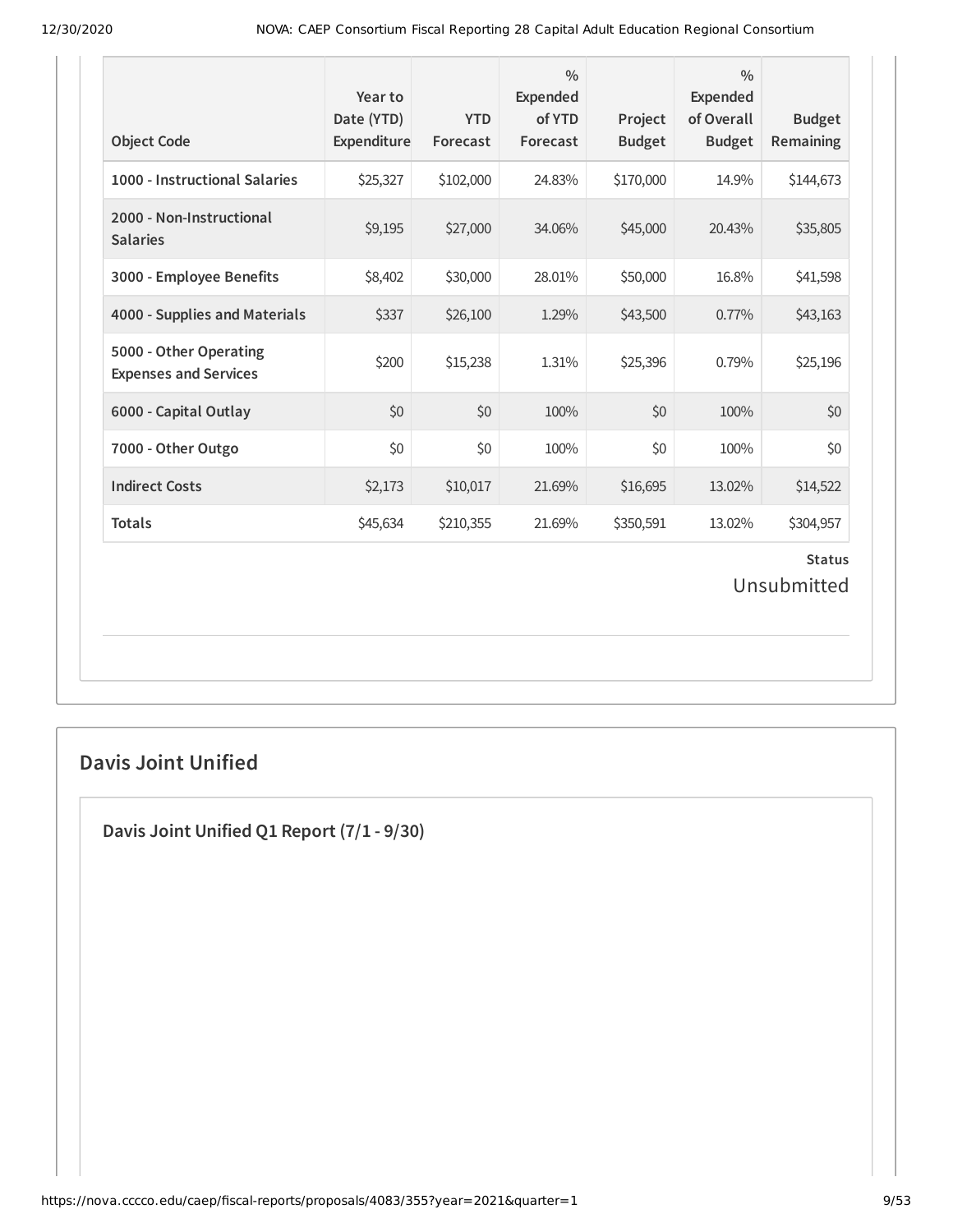| <b>Object Code</b>                                     | Year to<br>Date (YTD)<br><b>Expenditure</b> | <b>YTD</b><br>Forecast | $\frac{0}{0}$<br><b>Expended</b><br>of YTD<br>Forecast | Project<br><b>Budget</b> | $\frac{0}{0}$<br><b>Expended</b><br>of Overall<br><b>Budget</b> | <b>Budget</b><br>Remaining |
|--------------------------------------------------------|---------------------------------------------|------------------------|--------------------------------------------------------|--------------------------|-----------------------------------------------------------------|----------------------------|
| 1000 - Instructional Salaries                          | \$17,909                                    | \$44,000               | 40.7%                                                  | \$220,000                | 8.14%                                                           | \$202,091                  |
| 2000 - Non-Instructional<br><b>Salaries</b>            | \$10,020                                    | \$19,957               | 50.21%                                                 | \$99,786                 | 10.04%                                                          | \$89,766                   |
| 3000 - Employee Benefits                               | \$9,268                                     | \$17,696               | 52.37%                                                 | \$88,480                 | 10.47%                                                          | \$79,212                   |
| 4000 - Supplies and Materials                          | \$2,979                                     | \$6,655                | 44.77%                                                 | \$33,273                 | 8.95%                                                           | \$30,294                   |
| 5000 - Other Operating<br><b>Expenses and Services</b> | \$2,971                                     | \$8,800                | 33.76%                                                 | \$44,000                 | 6.75%                                                           | \$41,029                   |
| 6000 - Capital Outlay                                  | \$0                                         | \$0                    | 100%                                                   | \$0                      | 100%                                                            | \$0                        |
| 7000 - Other Outgo                                     | \$0                                         | \$0                    | 100%                                                   | \$0                      | 100%                                                            | \$0                        |
| <b>Indirect Costs</b>                                  | \$0                                         | \$4,855                | $0\%$                                                  | \$24,277                 | $0\%$                                                           | \$24,277                   |
| <b>Totals</b>                                          | \$43,147                                    | \$101,963              | 42.32%                                                 | \$509,816                | 8.46%                                                           | \$466,669                  |

### **Corrective Action Plan**

The continuation of distance learning /school closures has changed our calculus as it relates to spending. We would normally have much higher costs in relation to materials and supplies and professional services, but with all of our students learning from home, we haven't been making copies or purchasing student support supplies. It also caused the start of our Nursing Assistant program to be delayed so we didn't spend money on textbooks or supplies for that class. We also aren't attending professional development in person which means no registration fees or travel costs. We anticipate that our expenses will continue to be lower than normal as long as we continue in distance learning. We also didn't start classes until late in September so our instructional expenses in Q1 were lower than they will be in future quarters.

### **Summary of Activities:**

Preparation for Distance Learning, outreach to students, orientation and testing for incoming students, and implementation of Distance Learning in 3 state programs: High School Diploma, English as a Second Language, and Parent-Child K12 Success.

**Status** Submitted

**Davis Joint Unified Q2 Report (10/1 - 12/31)**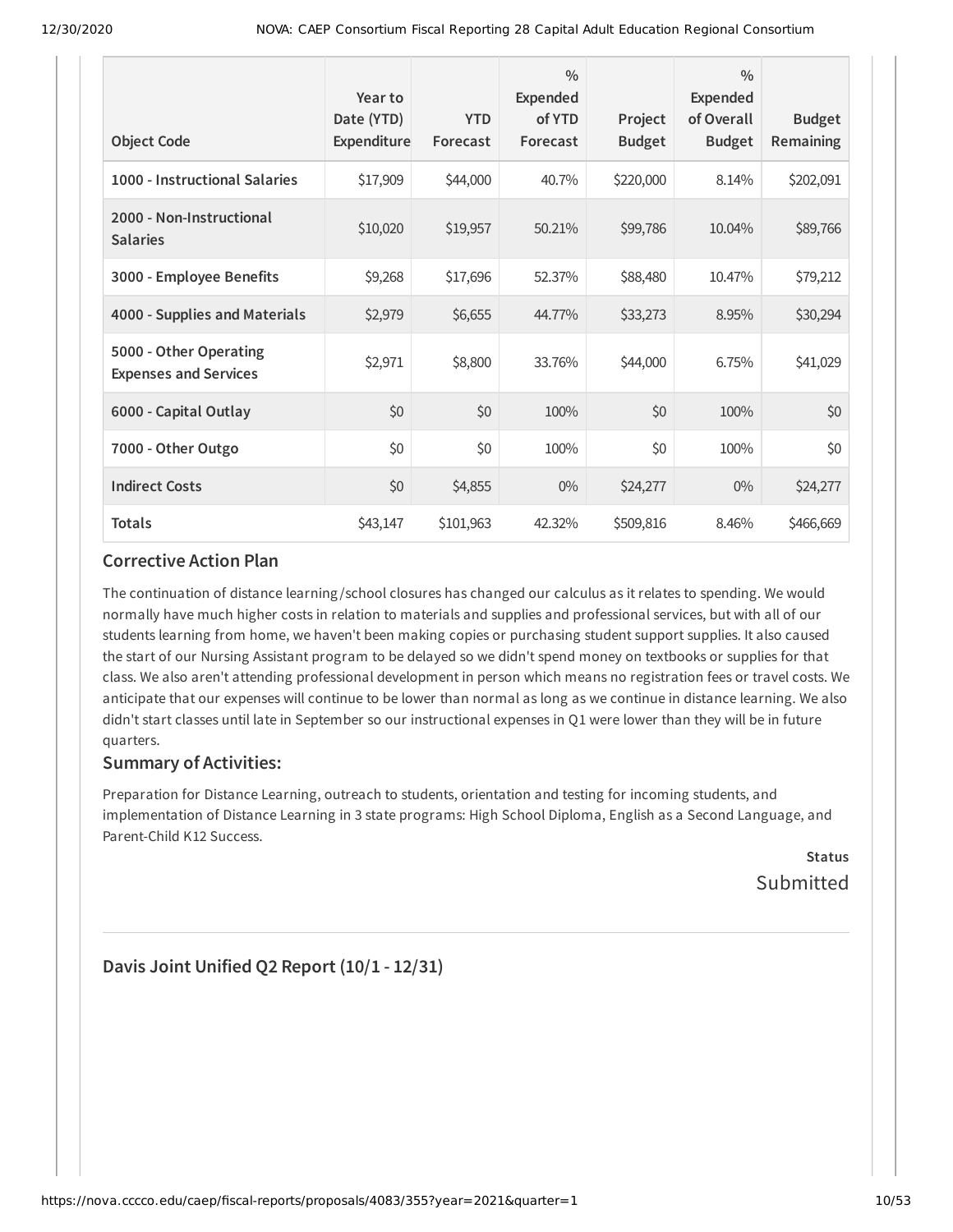| <b>Object Code</b>                                     | Year to<br>Date (YTD)<br>Expenditure | <b>YTD</b><br>Forecast | $\frac{0}{0}$<br><b>Expended</b><br>of YTD<br>Forecast | Project<br><b>Budget</b> | $\frac{0}{0}$<br><b>Expended</b><br>of Overall<br><b>Budget</b> | <b>Budget</b><br>Remaining |
|--------------------------------------------------------|--------------------------------------|------------------------|--------------------------------------------------------|--------------------------|-----------------------------------------------------------------|----------------------------|
| 1000 - Instructional Salaries                          | \$17,909                             | \$88,000               | 20.35%                                                 | \$220,000                | 8.14%                                                           | \$202,091                  |
| 2000 - Non-Instructional<br><b>Salaries</b>            | \$10,020                             | \$39,914               | 25.1%                                                  | \$99,786                 | 10.04%                                                          | \$89,766                   |
| 3000 - Employee Benefits                               | \$9,268                              | \$35,392               | 26.19%                                                 | \$88,480                 | 10.47%                                                          | \$79,212                   |
| 4000 - Supplies and Materials                          | \$2,979                              | \$13,309               | 22.38%                                                 | \$33,273                 | 8.95%                                                           | \$30,294                   |
| 5000 - Other Operating<br><b>Expenses and Services</b> | \$2,971                              | \$17,600               | 16.88%                                                 | \$44,000                 | 6.75%                                                           | \$41,029                   |
| 6000 - Capital Outlay                                  | \$0                                  | \$0                    | 100%                                                   | \$0                      | 100%                                                            | \$0                        |
| 7000 - Other Outgo                                     | \$0                                  | \$0                    | 100%                                                   | \$0                      | 100%                                                            | \$0                        |
| <b>Indirect Costs</b>                                  | \$0                                  | \$9,711                | $0\%$                                                  | \$24,277                 | $0\%$                                                           | \$24,277                   |
| <b>Totals</b>                                          | \$43,147                             | \$203,926              | 21.16%                                                 | \$509,816                | 8.46%                                                           | \$466,669                  |

Unsubmitted

**Davis Joint Unified Q3 Report (1/1 - 3/31)**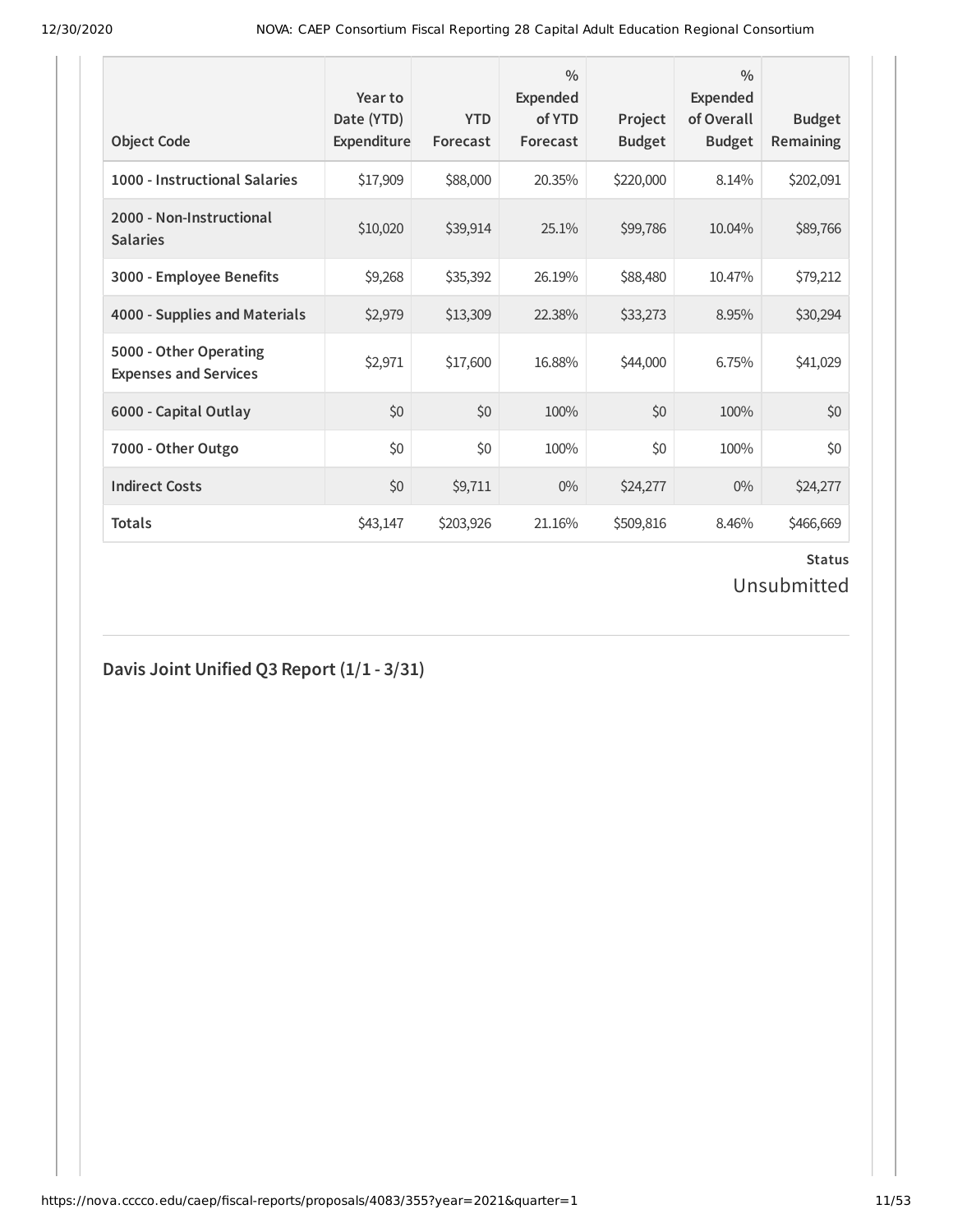| <b>Object Code</b>                                     | Year to<br>Date (YTD)<br>Expenditure | <b>YTD</b><br>Forecast | $\frac{0}{0}$<br><b>Expended</b><br>of YTD<br>Forecast | Project<br><b>Budget</b> | $\frac{0}{0}$<br><b>Expended</b><br>of Overall<br><b>Budget</b> | <b>Budget</b><br><b>Remaining</b> |
|--------------------------------------------------------|--------------------------------------|------------------------|--------------------------------------------------------|--------------------------|-----------------------------------------------------------------|-----------------------------------|
| 1000 - Instructional Salaries                          | \$17,909                             | \$132,000              | 13.57%                                                 | \$220,000                | 8.14%                                                           | \$202,091                         |
| 2000 - Non-Instructional<br><b>Salaries</b>            | \$10,020                             | \$59,872               | 16.74%                                                 | \$99,786                 | 10.04%                                                          | \$89,766                          |
| 3000 - Employee Benefits                               | \$9,268                              | \$53,088               | 17.46%                                                 | \$88,480                 | 10.47%                                                          | \$79,212                          |
| 4000 - Supplies and Materials                          | \$2,979                              | \$19,964               | 14.92%                                                 | \$33,273                 | 8.95%                                                           | \$30,294                          |
| 5000 - Other Operating<br><b>Expenses and Services</b> | \$2,971                              | \$26,400               | 11.25%                                                 | \$44,000                 | 6.75%                                                           | \$41,029                          |
| 6000 - Capital Outlay                                  | \$0                                  | \$0                    | 100%                                                   | \$0                      | 100%                                                            | \$0                               |
| 7000 - Other Outgo                                     | \$0                                  | \$0                    | 100%                                                   | \$0                      | 100%                                                            | \$0                               |
| <b>Indirect Costs</b>                                  | \$0                                  | \$14,566               | $0\%$                                                  | \$24,277                 | $0\%$                                                           | \$24,277                          |
| <b>Totals</b>                                          | \$43,147                             | \$305,890              | 14.11%                                                 | \$509,816                | 8.46%                                                           | \$466,669                         |

Unsubmitted

**Davis Joint Unified Q4 Report (4/1 - 6/30)**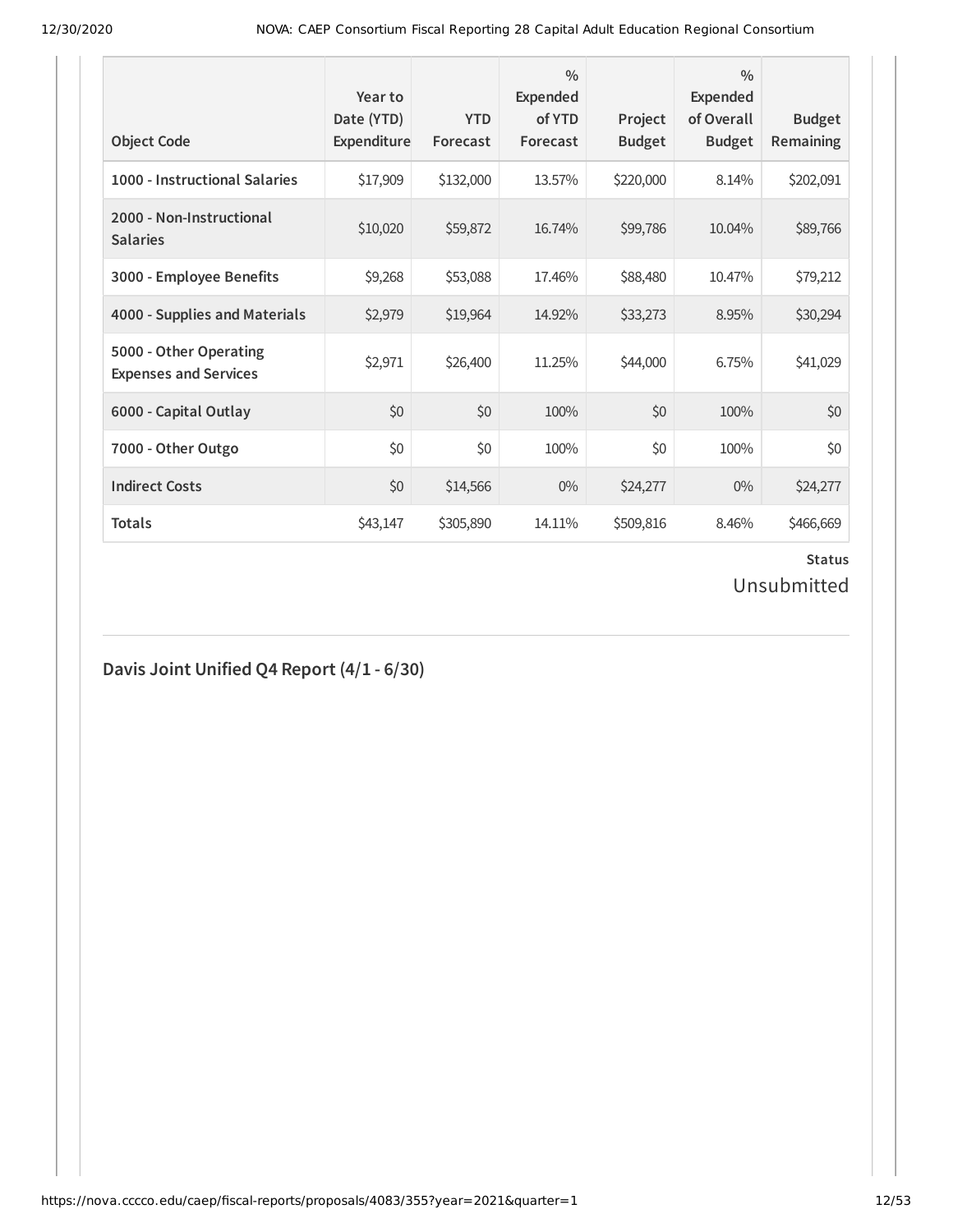| <b>Object Code</b>                                     | Year to<br>Date (YTD)<br>Expenditure | <b>YTD</b><br>Forecast | $\frac{0}{0}$<br><b>Expended</b><br>of YTD<br>Forecast | Project<br><b>Budget</b> | $\frac{0}{0}$<br><b>Expended</b><br>of Overall<br><b>Budget</b> | <b>Budget</b><br>Remaining   |
|--------------------------------------------------------|--------------------------------------|------------------------|--------------------------------------------------------|--------------------------|-----------------------------------------------------------------|------------------------------|
| 1000 - Instructional Salaries                          | \$17,909                             | \$176,000              | 10.18%                                                 | \$220,000                | 8.14%                                                           | \$202,091                    |
| 2000 - Non-Instructional<br><b>Salaries</b>            | \$10,020                             | \$79,829               | 12.55%                                                 | \$99,786                 | 10.04%                                                          | \$89,766                     |
| 3000 - Employee Benefits                               | \$9,268                              | \$70,784               | 13.09%                                                 | \$88,480                 | 10.47%                                                          | \$79,212                     |
| 4000 - Supplies and Materials                          | \$2,979                              | \$26,618               | 11.19%                                                 | \$33,273                 | 8.95%                                                           | \$30,294                     |
| 5000 - Other Operating<br><b>Expenses and Services</b> | \$2,971                              | \$35,200               | 8.44%                                                  | \$44,000                 | 6.75%                                                           | \$41,029                     |
| 6000 - Capital Outlay                                  | \$0                                  | \$0                    | 100%                                                   | \$0                      | 100%                                                            | \$0                          |
| 7000 - Other Outgo                                     | \$0                                  | \$0                    | 100%                                                   | \$0                      | 100%                                                            | \$0                          |
| <b>Indirect Costs</b>                                  | \$0                                  | \$19,422               | $0\%$                                                  | \$24,277                 | $0\%$                                                           | \$24,277                     |
| <b>Totals</b>                                          | \$43,147                             | \$407,853              | 10.58%                                                 | \$509,816                | 8.46%                                                           | \$466,669                    |
|                                                        |                                      |                        |                                                        |                          |                                                                 | <b>Status</b><br>Unsubmitted |

## **El Dorado Co. Oice of Education**

**El Dorado Co.Oice of Education Q1 Report (7/1 - 9/30)**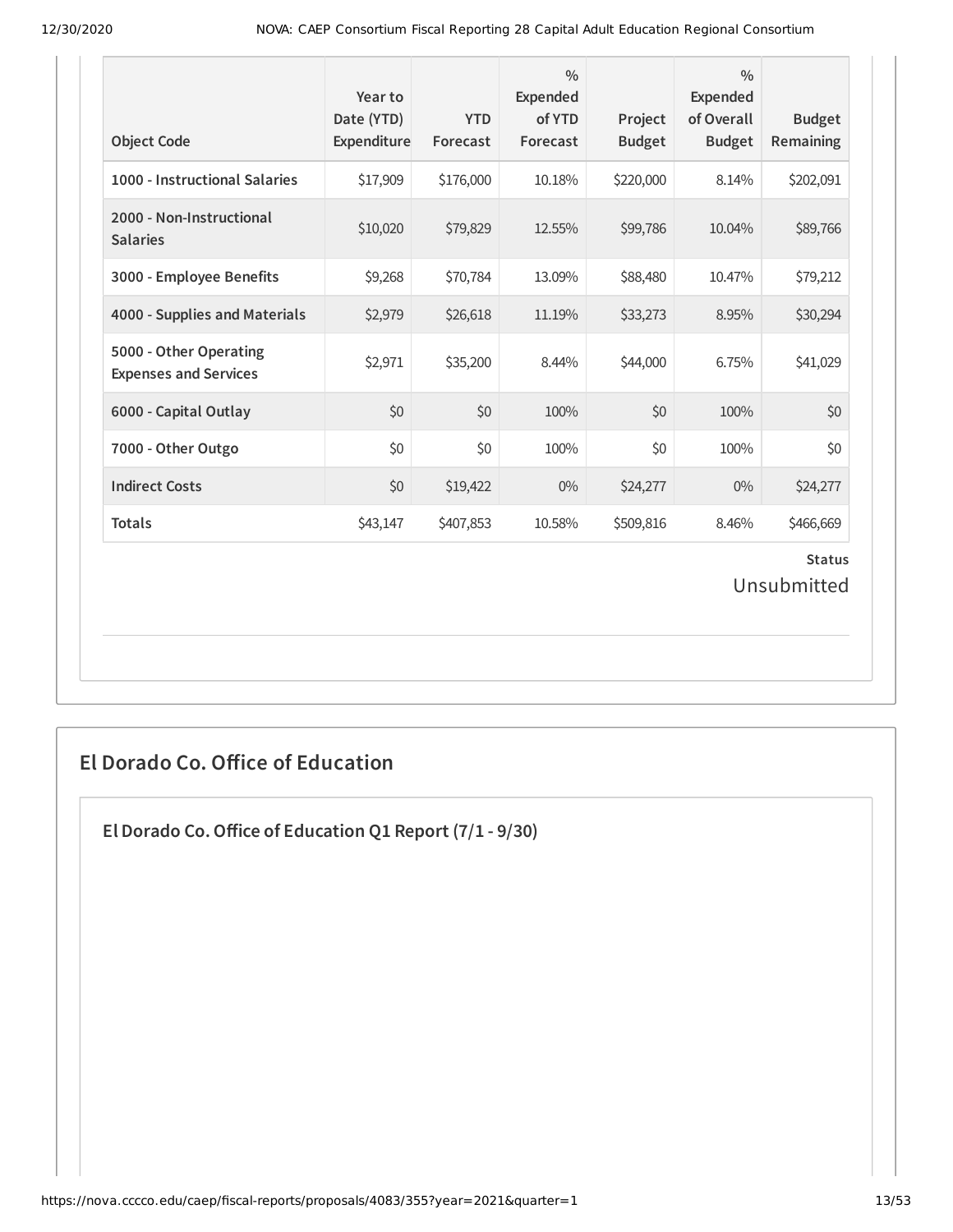|                                                        | Year to<br>Date (YTD) | <b>YTD</b> | $\frac{0}{0}$<br><b>Expended</b><br>of YTD | Project       | $\frac{0}{0}$<br><b>Expended</b><br>of Overall | <b>Budget</b> |
|--------------------------------------------------------|-----------------------|------------|--------------------------------------------|---------------|------------------------------------------------|---------------|
| <b>Object Code</b>                                     | Expenditure           | Forecast   | Forecast                                   | <b>Budget</b> | <b>Budget</b>                                  | Remaining     |
| 1000 - Instructional Salaries                          | \$16,240              | \$30,211   | 53.75%                                     | \$120,845     | 13.44%                                         | \$104,605     |
| 2000 - Non-Instructional<br><b>Salaries</b>            | \$4,075               | \$13,212   | 30.84%                                     | \$52,849      | 7.71%                                          | \$48,774      |
| 3000 - Employee Benefits                               | \$4,000               | \$12,103   | 33.05%                                     | \$48,412      | 8.26%                                          | \$44,412      |
| 4000 - Supplies and Materials                          | \$0                   | \$995      | $0\%$                                      | \$3,979       | $0\%$                                          | \$3,979       |
| 5000 - Other Operating<br><b>Expenses and Services</b> | \$389                 | \$10,761   | 3.61%                                      | \$43,044      | 0.9%                                           | \$42,655      |
| 6000 - Capital Outlay                                  | \$0                   | \$0        | 100%                                       | \$0           | 100%                                           | \$0           |
| 7000 - Other Outgo                                     | \$0                   | \$0        | 100%                                       | \$0           | 100%                                           | \$0           |
| <b>Indirect Costs</b>                                  | \$1,235               | \$3,364    | 36.71%                                     | \$13,457      | 9.18%                                          | \$12,222      |
| <b>Totals</b>                                          | \$25,939              | \$70,647   | 36.72%                                     | \$282,586     | 9.18%                                          | \$256,647     |

#### **Corrective Action Plan**

Due to COVID-19, instructional salaries decreased for Q1 as it was necessary to release an ESL teacher as a result of reduced attendance. There has been a reduction in consumable supplies such as paper, pens, pencils, and other materials utilized by both students and staff. Technology platforms and upgrades have been initiated and ordered (i.e. Edgenuity, ReadNaturally and GED Academy Study Program). Costs for these platforms and upgrades will most likely be experienced during Q3 and Q4 expenditures. Staff development expenses, conference fees, travel and other related costs will continue to be reduced or eliminated due to virtual platforms.

### **Summary of Activities:**

During the first quarter of Fiscal Year 2020-21, the El Dorado County Office of Education continued offering courses in Adult Basic Education (ABE), Adult Secondary Education (ASE), including high school diploma and high school equivalency, English as a Second Language (ESL), as well as Pre-Apprenticeship programs. Due to COVID-19, program instruction was modified for all students; however, instruction continued through on-line learning via Zoom, Google groups, email, text, and phone. In addition, hot spots were established by the IT Department to facilitate the remote learning of our students. In-person instruction is currently being implemented at all site location.

> **Status** Submitted

### **El Dorado Co.Oice of Education Q2 Report (10/1 - 12/31)**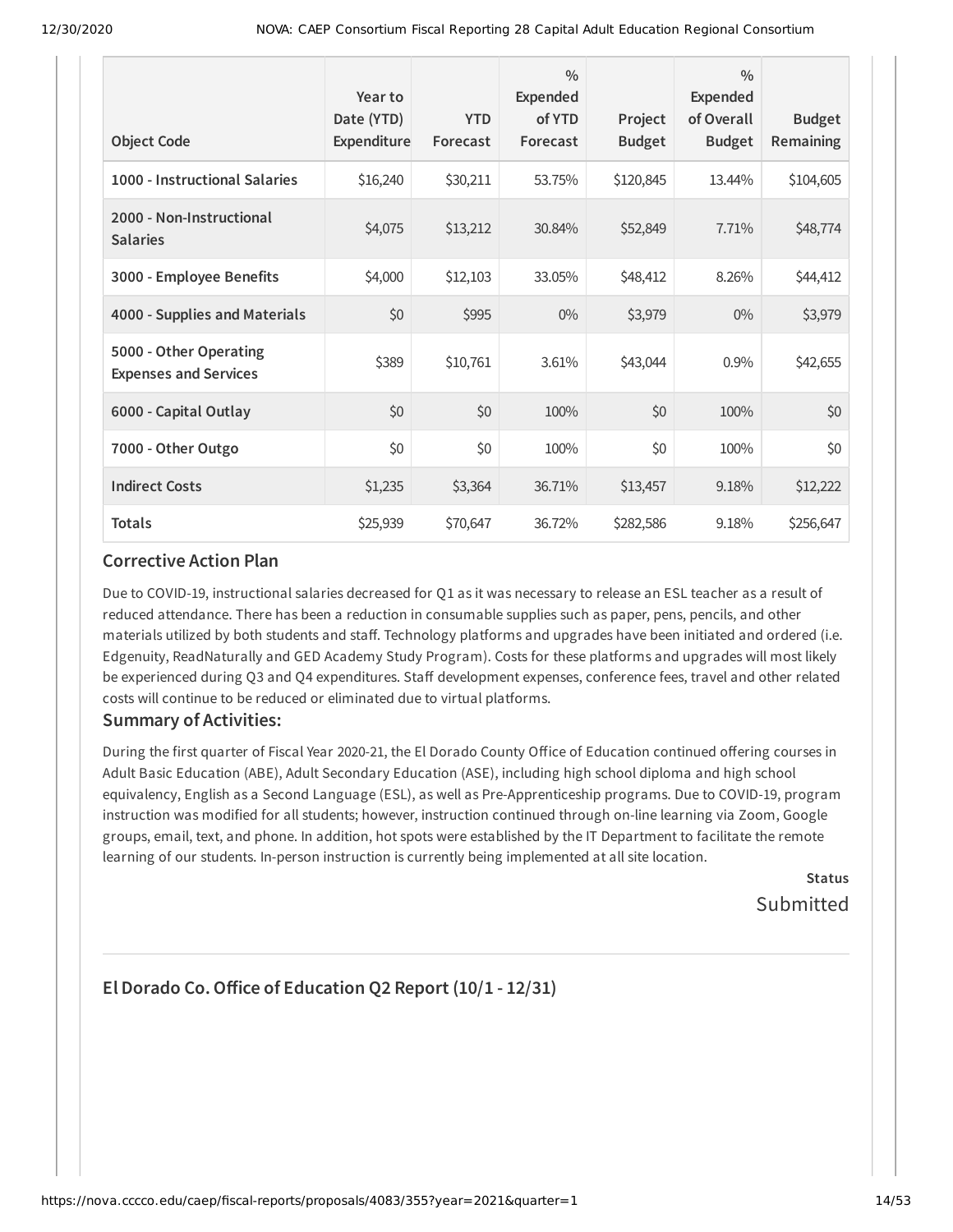| <b>Object Code</b>                                     | Year to<br>Date (YTD)<br>Expenditure | <b>YTD</b><br>Forecast | $\frac{0}{0}$<br>Expended<br>of YTD<br>Forecast | Project<br><b>Budget</b> | $\frac{0}{0}$<br>Expended<br>of Overall<br><b>Budget</b> | <b>Budget</b><br><b>Remaining</b> |
|--------------------------------------------------------|--------------------------------------|------------------------|-------------------------------------------------|--------------------------|----------------------------------------------------------|-----------------------------------|
| 1000 - Instructional Salaries                          | \$16,240                             | \$60,423               | 26.88%                                          | \$120,845                | 13.44%                                                   | \$104,605                         |
| 2000 - Non-Instructional<br><b>Salaries</b>            | \$4,075                              | \$26,425               | 15.42%                                          | \$52,849                 | 7.71%                                                    | \$48,774                          |
| 3000 - Employee Benefits                               | \$4,000                              | \$24,206               | 16.52%                                          | \$48,412                 | 8.26%                                                    | \$44,412                          |
| 4000 - Supplies and Materials                          | \$0                                  | \$1,990                | $0\%$                                           | \$3,979                  | $0\%$                                                    | \$3,979                           |
| 5000 - Other Operating<br><b>Expenses and Services</b> | \$389                                | \$21,522               | 1.81%                                           | \$43,044                 | 0.9%                                                     | \$42,655                          |
| 6000 - Capital Outlay                                  | \$0                                  | \$0                    | 100%                                            | \$0                      | 100%                                                     | \$0                               |
| 7000 - Other Outgo                                     | \$0                                  | \$0                    | 100%                                            | \$0                      | 100%                                                     | \$0                               |
| <b>Indirect Costs</b>                                  | \$1,235                              | \$6,729                | 18.35%                                          | \$13,457                 | 9.18%                                                    | \$12,222                          |
| <b>Totals</b>                                          | \$25,939                             | \$141,293              | 18.36%                                          | \$282,586                | 9.18%                                                    | \$256,647                         |

### **Status** Unsubmitted

## **El Dorado Co.Oice of Education Q3 Report (1/1 - 3/31)**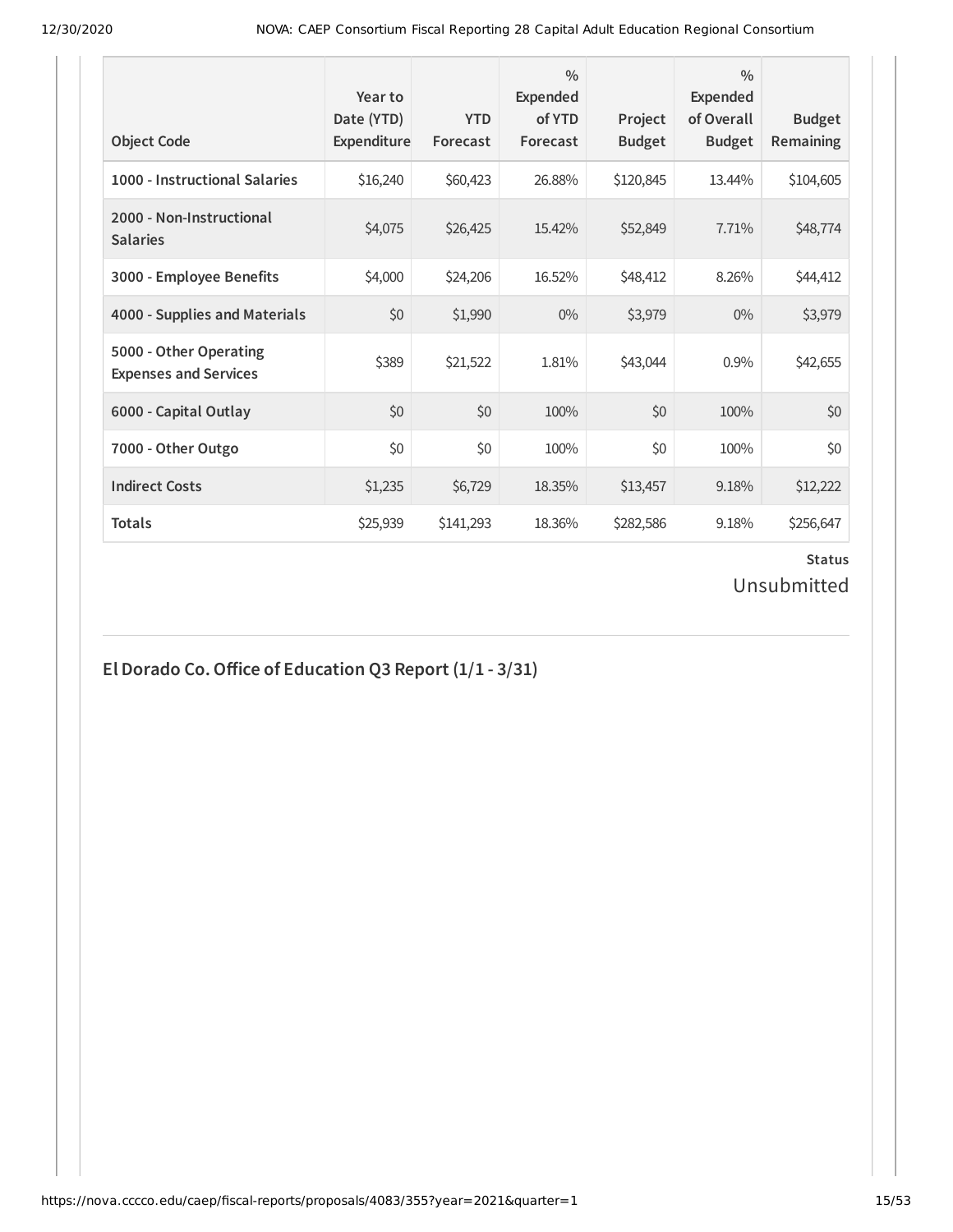| <b>Object Code</b>                                     | Year to<br>Date (YTD)<br>Expenditure | <b>YTD</b><br>Forecast | $\frac{0}{0}$<br>Expended<br>of YTD<br>Forecast | Project<br><b>Budget</b> | $\frac{0}{0}$<br>Expended<br>of Overall<br><b>Budget</b> | <b>Budget</b><br><b>Remaining</b> |
|--------------------------------------------------------|--------------------------------------|------------------------|-------------------------------------------------|--------------------------|----------------------------------------------------------|-----------------------------------|
| 1000 - Instructional Salaries                          | \$16,240                             | \$90,634               | 17.92%                                          | \$120,845                | 13.44%                                                   | \$104,605                         |
| 2000 - Non-Instructional<br><b>Salaries</b>            | \$4,075                              | \$39,637               | 10.28%                                          | \$52,849                 | 7.71%                                                    | \$48,774                          |
| 3000 - Employee Benefits                               | \$4,000                              | \$36,309               | 11.02%                                          | \$48,412                 | 8.26%                                                    | \$44,412                          |
| 4000 - Supplies and Materials                          | \$0                                  | \$2,984                | $0\%$                                           | \$3,979                  | $0\%$                                                    | \$3,979                           |
| 5000 - Other Operating<br><b>Expenses and Services</b> | \$389                                | \$32,283               | 1.2%                                            | \$43,044                 | 0.9%                                                     | \$42,655                          |
| 6000 - Capital Outlay                                  | \$0                                  | \$0                    | 100%                                            | \$0                      | 100%                                                     | \$0                               |
| 7000 - Other Outgo                                     | \$0                                  | \$0                    | 100%                                            | \$0                      | 100%                                                     | \$0                               |
| <b>Indirect Costs</b>                                  | \$1,235                              | \$10,093               | 12.24%                                          | \$13,457                 | 9.18%                                                    | \$12,222                          |
| <b>Totals</b>                                          | \$25,939                             | \$211,940              | 12.24%                                          | \$282,586                | 9.18%                                                    | \$256,647                         |

## Unsubmitted

## **El Dorado Co.Oice of Education Q4 Report (4/1 - 6/30)**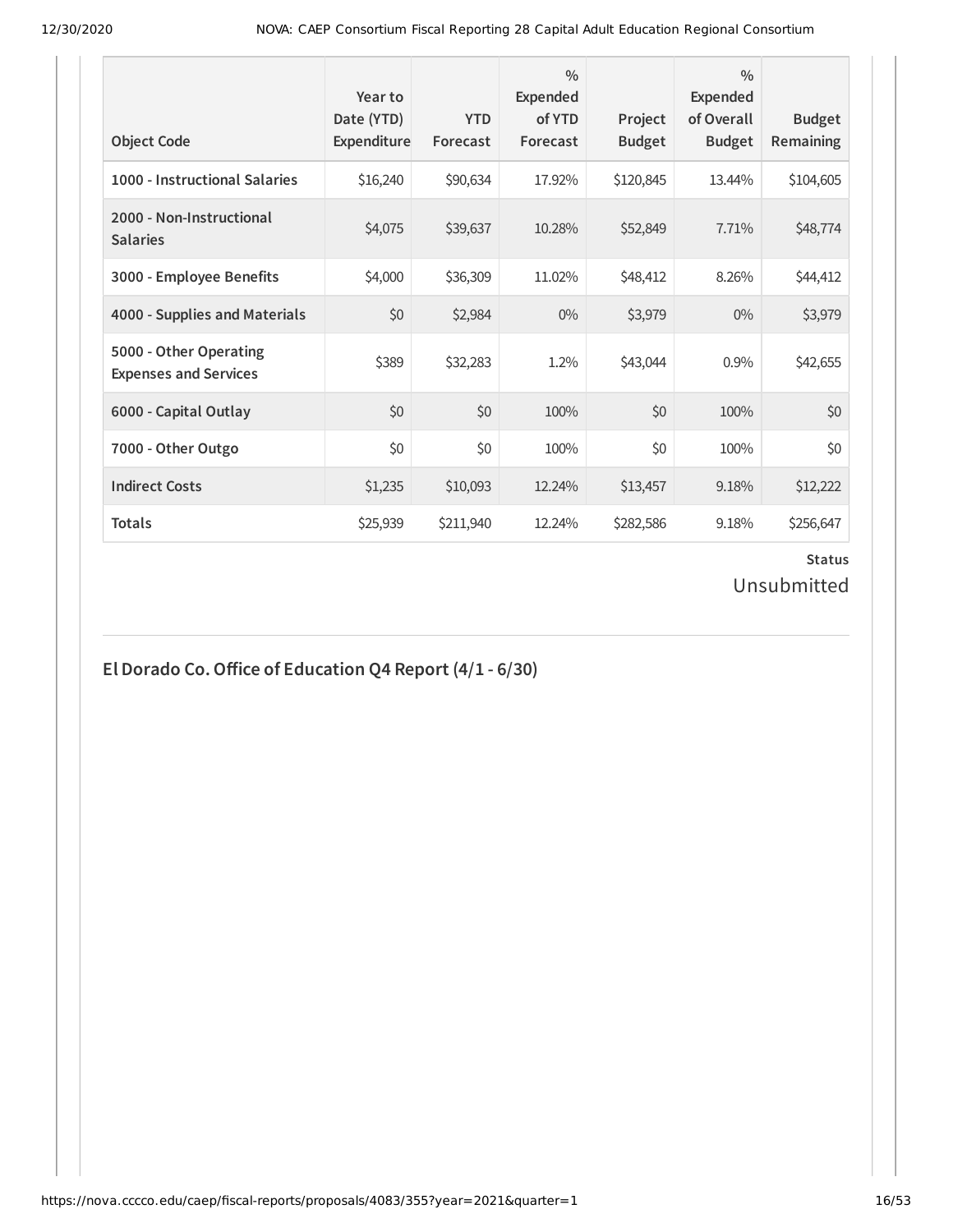| <b>Object Code</b>                                     | Year to<br>Date (YTD)<br>Expenditure | <b>YTD</b><br>Forecast | $\frac{0}{0}$<br><b>Expended</b><br>of YTD<br>Forecast | Project<br><b>Budget</b> | $\frac{0}{0}$<br><b>Expended</b><br>of Overall<br><b>Budget</b> | <b>Budget</b><br>Remaining |  |
|--------------------------------------------------------|--------------------------------------|------------------------|--------------------------------------------------------|--------------------------|-----------------------------------------------------------------|----------------------------|--|
| 1000 - Instructional Salaries                          | \$16,240                             | \$120,845              | 13.44%                                                 | \$120,845                | 13.44%                                                          | \$104,605                  |  |
| 2000 - Non-Instructional<br><b>Salaries</b>            | \$4,075                              | \$52,849               | 7.71%                                                  | \$52,849                 | 7.71%                                                           | \$48,774                   |  |
| 3000 - Employee Benefits                               | \$4,000                              | \$48,412               | 8.26%                                                  | \$48,412                 | 8.26%                                                           | \$44,412                   |  |
| 4000 - Supplies and Materials                          | \$0                                  | \$3,979                | $0\%$                                                  | \$3,979                  | $0\%$                                                           | \$3,979                    |  |
| 5000 - Other Operating<br><b>Expenses and Services</b> | \$389                                | \$43,044               | 0.9%                                                   | \$43,044                 | 0.9%                                                            | \$42,655                   |  |
| 6000 - Capital Outlay                                  | \$0                                  | \$0                    | 100%                                                   | \$0                      | 100%                                                            | \$0                        |  |
| 7000 - Other Outgo                                     | \$0                                  | \$0                    | 100%                                                   | \$0                      | 100%                                                            | \$0                        |  |
| <b>Indirect Costs</b>                                  | \$1,235                              | \$13,457               | 9.18%                                                  | \$13,457                 | 9.18%                                                           | \$12,222                   |  |
| <b>Totals</b>                                          | \$25,939                             | \$282,586              | 9.18%                                                  | \$282,586                | 9.18%                                                           | \$256,647                  |  |
| <b>Status</b><br>Unsubmitted                           |                                      |                        |                                                        |                          |                                                                 |                            |  |

## **Elk Grove Unified**

**Elk Grove Unified Q1 Report (7/1 - 9/30)**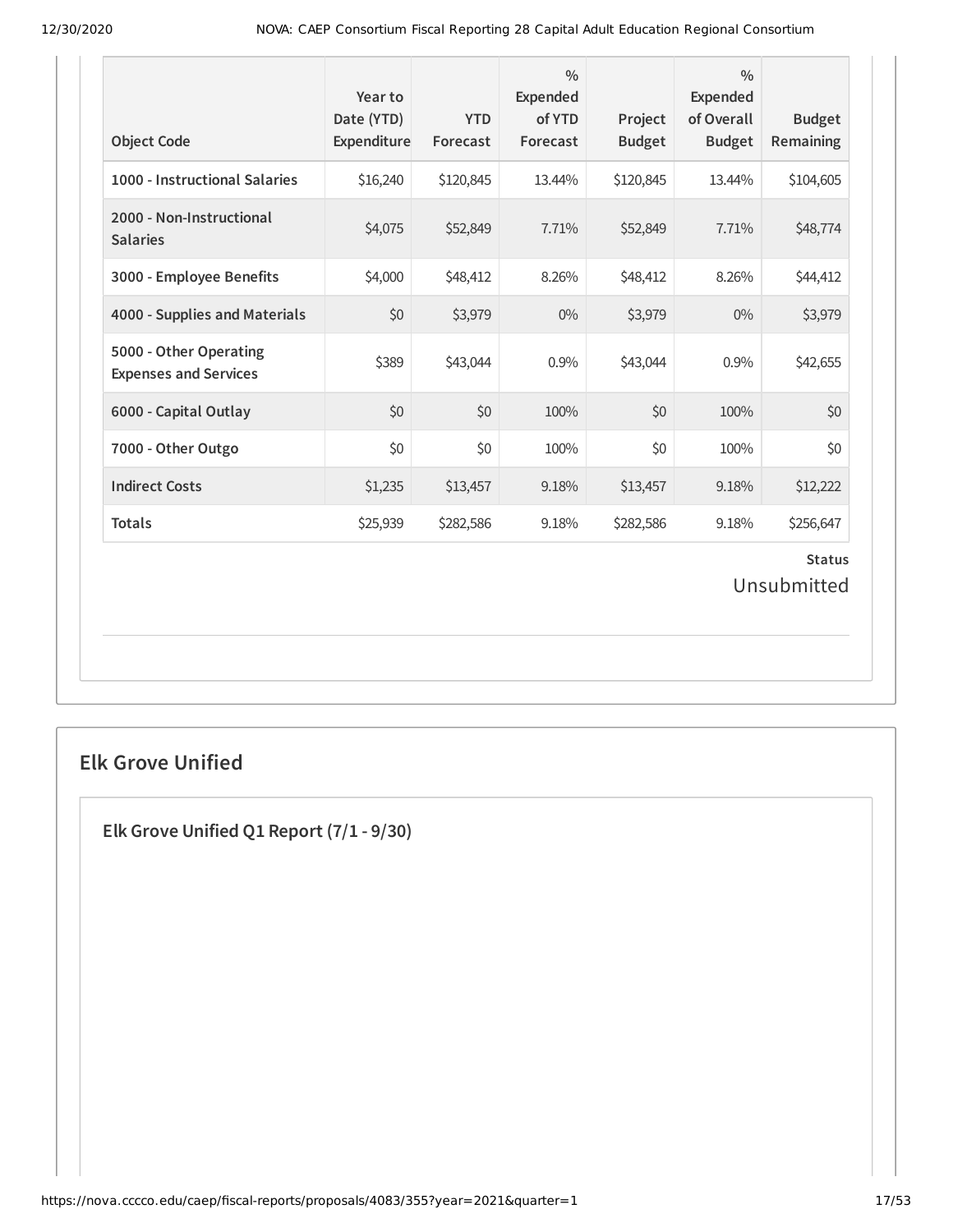| <b>Object Code</b>                                     | Year to<br>Date (YTD)<br>Expenditure | <b>YTD</b><br>Forecast | $\frac{0}{0}$<br><b>Expended</b><br>of YTD<br>Forecast | Project<br><b>Budget</b> | $\frac{0}{0}$<br><b>Expended</b><br>of Overall<br><b>Budget</b> | <b>Budget</b><br>Remaining |
|--------------------------------------------------------|--------------------------------------|------------------------|--------------------------------------------------------|--------------------------|-----------------------------------------------------------------|----------------------------|
| 1000 - Instructional Salaries                          | \$103,318                            | \$104,500              | 98.87%                                                 | \$417,999                | 24.72%                                                          | \$314,681                  |
| 2000 - Non-Instructional<br><b>Salaries</b>            | \$109,223                            | \$120,191              | 90.87%                                                 | \$480,763                | 22.72%                                                          | \$371,540                  |
| 3000 - Employee Benefits                               | \$99,047                             | \$109,538              | 90.42%                                                 | \$438,151                | 22.61%                                                          | \$339,104                  |
| 4000 - Supplies and Materials                          | \$1,825                              | \$148,387              | 1.23%                                                  | \$593,549                | 0.31%                                                           | \$591,724                  |
| 5000 - Other Operating<br><b>Expenses and Services</b> | \$22,326                             | \$48,074               | 46.44%                                                 | \$192,297                | 11.61%                                                          | \$169,971                  |
| 6000 - Capital Outlay                                  | \$0                                  | \$0                    | 100%                                                   | \$0                      | 100%                                                            | \$0                        |
| 7000 - Other Outgo                                     | \$7,614                              | \$45,293               | 16.81%                                                 | \$181,171                | 4.2%                                                            | \$173,557                  |
| <b>Indirect Costs</b>                                  | \$14,302                             | \$22,535               | 63.47%                                                 | \$90,141                 | 15.87%                                                          | \$75,839                   |
| <b>Totals</b>                                          | \$357,655                            | \$598,518              | 59.76%                                                 | \$2,394,071              | 14.94%                                                          | \$2,036,416                |

#### **Corrective Action Plan**

1. Will purchase new textbooks for student use in 2021 2. Purchase additional subscriptions for current online programs 3. Add a new online platform to support CTE remote instruction 4. Add additional online curriculum to support academic programs 5. Purchase additional technology for remote learning. 4. Hire additional instructors to serve more students

### **Summary of Activities:**

Through online resources, EGACE has continued to provide instruction and support in ABE/ASE, ESL/ELC, AWD, CTE, and Workforce Reentry. ABE, ASE, and ESL are offered to students remotely, in an online format. EGACE conducts student intake and CASAS testing both remotely and in-person. For those student who are unable to access remote testing or registration, staff at EGACE conduct 1x1 sessions, by appointment on the main campus. Education is also conducted remotely through instructional packets in two Sacramento county jails, as students in those facilities are not allowed online access. One positive aspect is that inmates who live in the high security units, and are not allowed to attend in-person classes, are able to access learning through the instructional packets. EGACE continues to offer CTE programs, although hands-on skills training and externships are not allowed to take place per EGUSD COVID-19 policies and practices

> **Status** Submitted

**Elk Grove Unified Q2 Report (10/1 - 12/31)**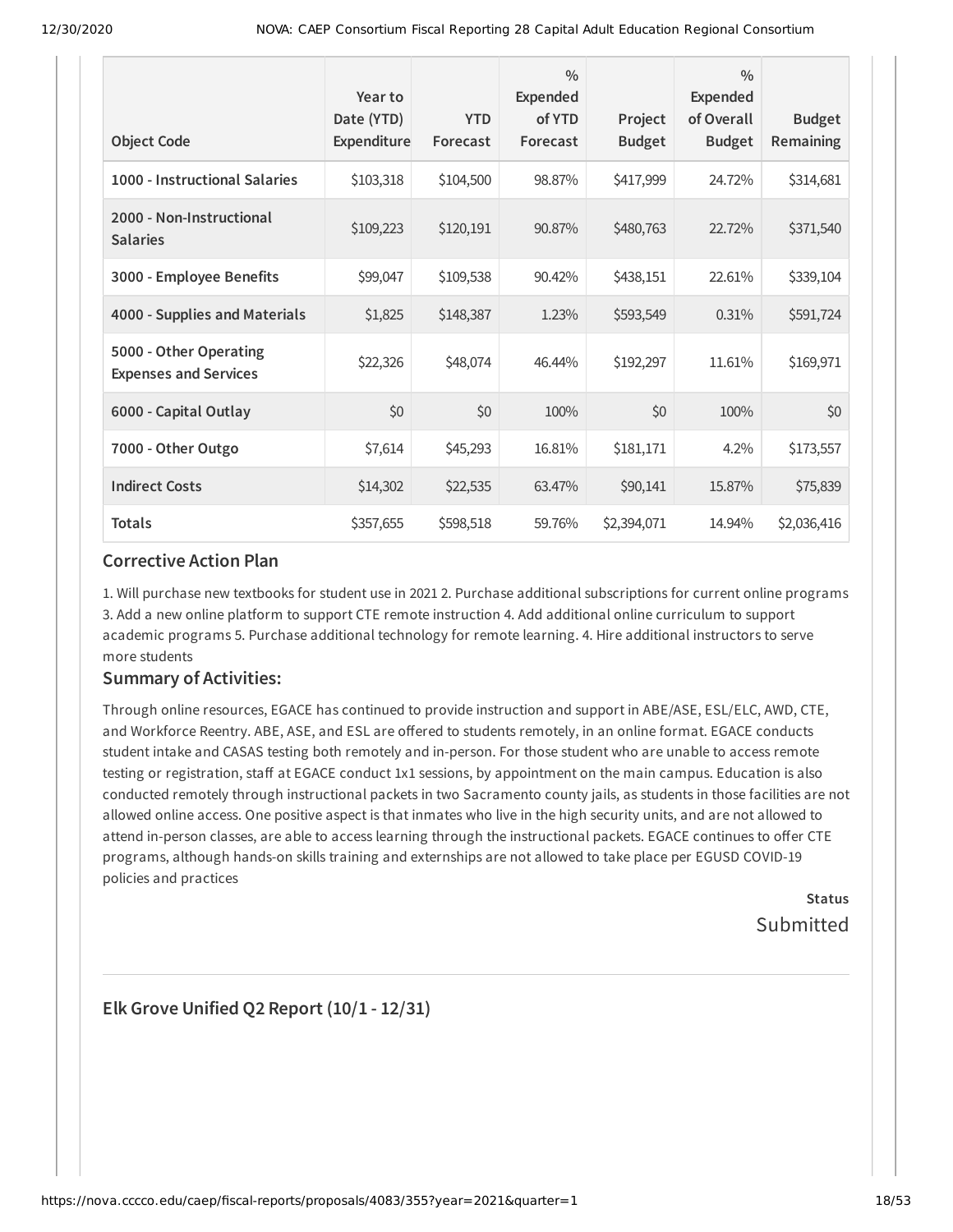| <b>Object Code</b>                                     | Year to<br>Date (YTD)<br>Expenditure | <b>YTD</b><br>Forecast | $\frac{0}{0}$<br><b>Expended</b><br>of YTD<br>Forecast | Project<br><b>Budget</b> | $\frac{0}{0}$<br><b>Expended</b><br>of Overall<br><b>Budget</b> | <b>Budget</b><br><b>Remaining</b> |
|--------------------------------------------------------|--------------------------------------|------------------------|--------------------------------------------------------|--------------------------|-----------------------------------------------------------------|-----------------------------------|
| 1000 - Instructional Salaries                          | \$103,318                            | \$209,000              | 49.43%                                                 | \$417,999                | 24.72%                                                          | \$314,681                         |
| 2000 - Non-Instructional<br><b>Salaries</b>            | \$109,223                            | \$240,382              | 45.44%                                                 | \$480,763                | 22.72%                                                          | \$371,540                         |
| 3000 - Employee Benefits                               | \$99,047                             | \$219,076              | 45.21%                                                 | \$438,151                | 22.61%                                                          | \$339,104                         |
| 4000 - Supplies and Materials                          | \$1,825                              | \$296,775              | 0.61%                                                  | \$593,549                | 0.31%                                                           | \$591,724                         |
| 5000 - Other Operating<br><b>Expenses and Services</b> | \$22,326                             | \$96,149               | 23.22%                                                 | \$192,297                | 11.61%                                                          | \$169,971                         |
| 6000 - Capital Outlay                                  | \$0                                  | \$0                    | 100%                                                   | \$0                      | 100%                                                            | \$0                               |
| 7000 - Other Outgo                                     | \$7,614                              | \$90,586               | 8.41%                                                  | \$181,171                | 4.2%                                                            | \$173,557                         |
| <b>Indirect Costs</b>                                  | \$14,302                             | \$45,071               | 31.73%                                                 | \$90,141                 | 15.87%                                                          | \$75,839                          |
| <b>Totals</b>                                          | \$357,655                            | \$1,197,036            | 29.88%                                                 | \$2,394,071              | 14.94%                                                          | \$2,036,416                       |

Unsubmitted

**Elk Grove Unified Q3 Report (1/1 - 3/31)**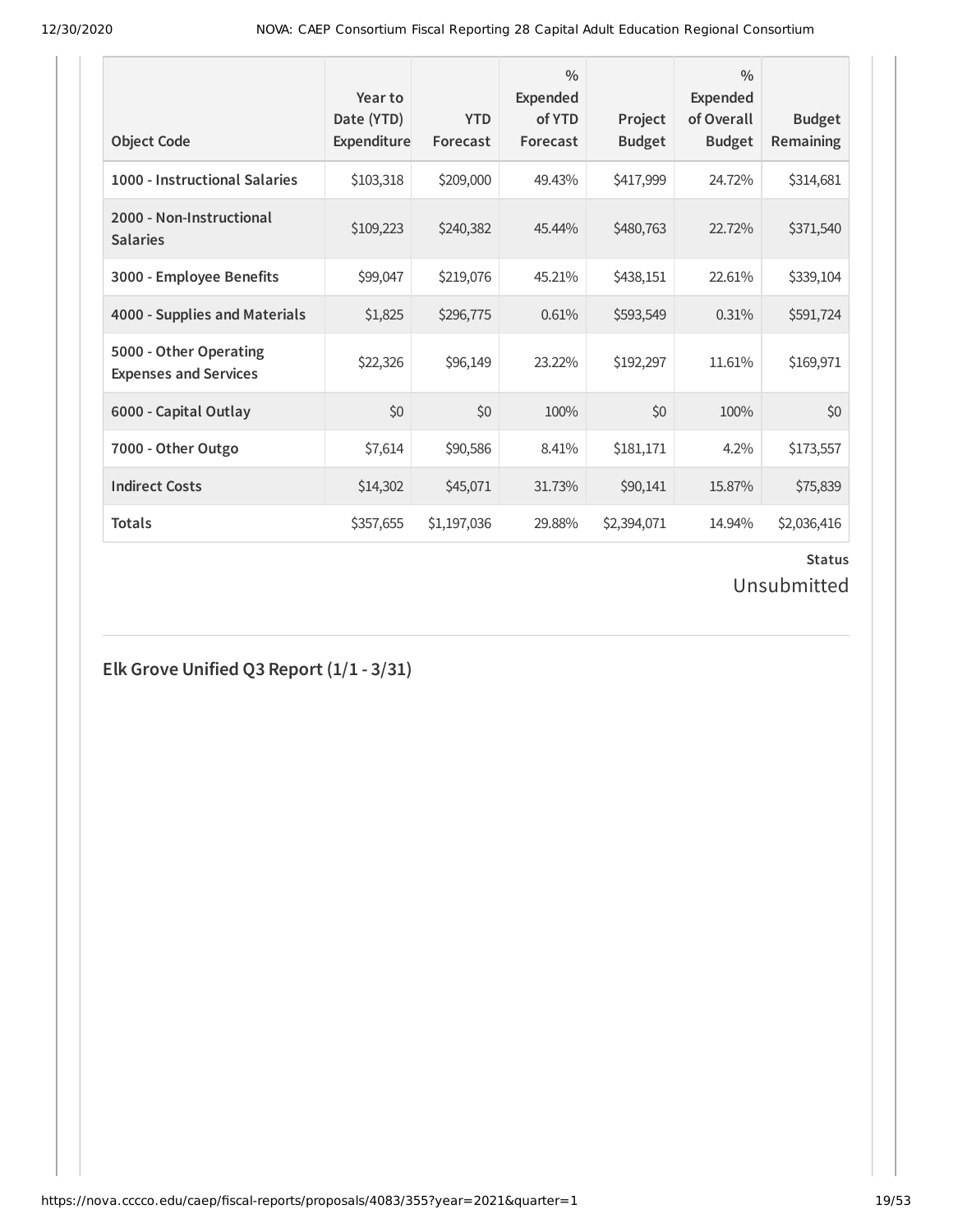| <b>Object Code</b>                                     | Year to<br>Date (YTD)<br>Expenditure | <b>YTD</b><br>Forecast | $\frac{0}{0}$<br><b>Expended</b><br>of YTD<br>Forecast | Project<br><b>Budget</b> | $\frac{0}{0}$<br><b>Expended</b><br>of Overall<br><b>Budget</b> | <b>Budget</b><br><b>Remaining</b> |
|--------------------------------------------------------|--------------------------------------|------------------------|--------------------------------------------------------|--------------------------|-----------------------------------------------------------------|-----------------------------------|
| 1000 - Instructional Salaries                          | \$103,318                            | \$313,499              | 32.96%                                                 | \$417,999                | 24.72%                                                          | \$314,681                         |
| 2000 - Non-Instructional<br><b>Salaries</b>            | \$109,223                            | \$360,572              | 30.29%                                                 | \$480,763                | 22.72%                                                          | \$371,540                         |
| 3000 - Employee Benefits                               | \$99,047                             | \$328,613              | 30.14%                                                 | \$438,151                | 22.61%                                                          | \$339,104                         |
| 4000 - Supplies and Materials                          | \$1,825                              | \$445,162              | 0.41%                                                  | \$593,549                | 0.31%                                                           | \$591,724                         |
| 5000 - Other Operating<br><b>Expenses and Services</b> | \$22,326                             | \$144,223              | 15.48%                                                 | \$192,297                | 11.61%                                                          | \$169,971                         |
| 6000 - Capital Outlay                                  | \$0                                  | \$0                    | 100%                                                   | \$0                      | 100%                                                            | \$0                               |
| 7000 - Other Outgo                                     | \$7,614                              | \$135,878              | 5.6%                                                   | \$181,171                | 4.2%                                                            | \$173,557                         |
| <b>Indirect Costs</b>                                  | \$14,302                             | \$67,606               | 21.16%                                                 | \$90,141                 | 15.87%                                                          | \$75,839                          |
| <b>Totals</b>                                          | \$357,655                            | \$1,795,553            | 19.92%                                                 | \$2,394,071              | 14.94%                                                          | \$2,036,416                       |

Unsubmitted

**Elk Grove Unified Q4 Report (4/1 - 6/30)**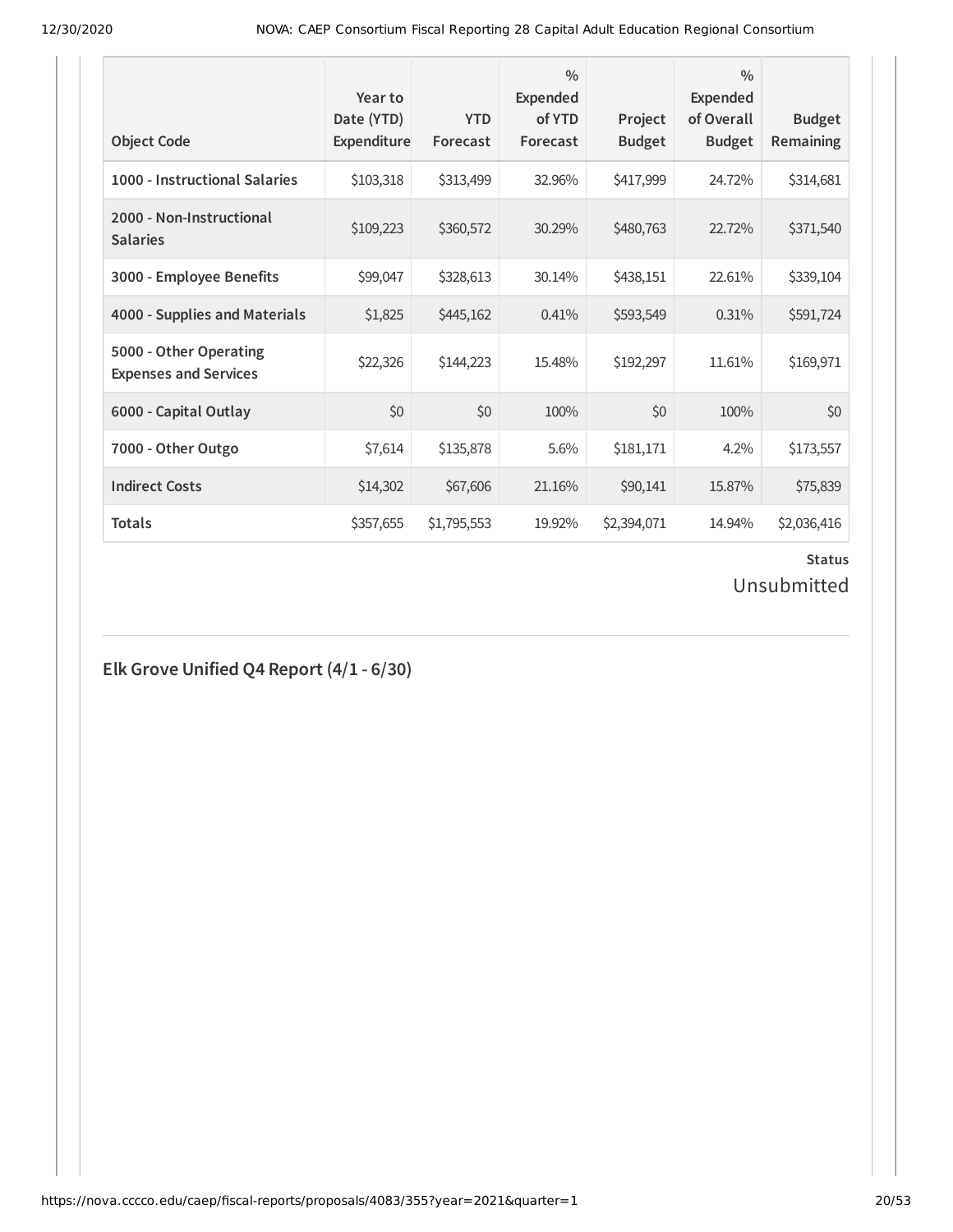| <b>Object Code</b>                                     | Year to<br>Date (YTD)<br>Expenditure | <b>YTD</b><br>Forecast | $\frac{0}{0}$<br>Expended<br>of YTD<br>Forecast | Project<br><b>Budget</b> | $\frac{0}{0}$<br><b>Expended</b><br>of Overall<br><b>Budget</b> | <b>Budget</b><br>Remaining |  |
|--------------------------------------------------------|--------------------------------------|------------------------|-------------------------------------------------|--------------------------|-----------------------------------------------------------------|----------------------------|--|
| 1000 - Instructional Salaries                          | \$103,318                            | \$417,999              | 24.72%                                          | \$417,999                | 24.72%                                                          | \$314,681                  |  |
| 2000 - Non-Instructional<br><b>Salaries</b>            | \$109,223                            | \$480,763              | 22.72%                                          | \$480,763                | 22.72%                                                          | \$371,540                  |  |
| 3000 - Employee Benefits                               | \$99,047                             | \$438,151              | 22.61%                                          | \$438,151                | 22.61%                                                          | \$339,104                  |  |
| 4000 - Supplies and Materials                          | \$1,825                              | \$593,549              | 0.31%                                           | \$593,549                | 0.31%                                                           | \$591,724                  |  |
| 5000 - Other Operating<br><b>Expenses and Services</b> | \$22,326                             | \$192,297              | 11.61%                                          | \$192,297                | 11.61%                                                          | \$169,971                  |  |
| 6000 - Capital Outlay                                  | \$0                                  | \$0                    | 100%                                            | \$0                      | 100%                                                            | \$0                        |  |
| 7000 - Other Outgo                                     | \$7,614                              | \$181,171              | 4.2%                                            | \$181,171                | 4.2%                                                            | \$173,557                  |  |
| <b>Indirect Costs</b>                                  | \$14,302                             | \$90,141               | 15.87%                                          | \$90,141                 | 15.87%                                                          | \$75,839                   |  |
| <b>Totals</b>                                          | \$357,655                            | \$2,394,071            | 14.94%                                          | \$2,394,071              | 14.94%                                                          | \$2,036,416                |  |
| <b>Status</b><br>Unsubmitted                           |                                      |                        |                                                 |                          |                                                                 |                            |  |

## **Folsom-Cordova Unified**

**Folsom-Cordova Unified Q1 Report (7/1 - 9/30)**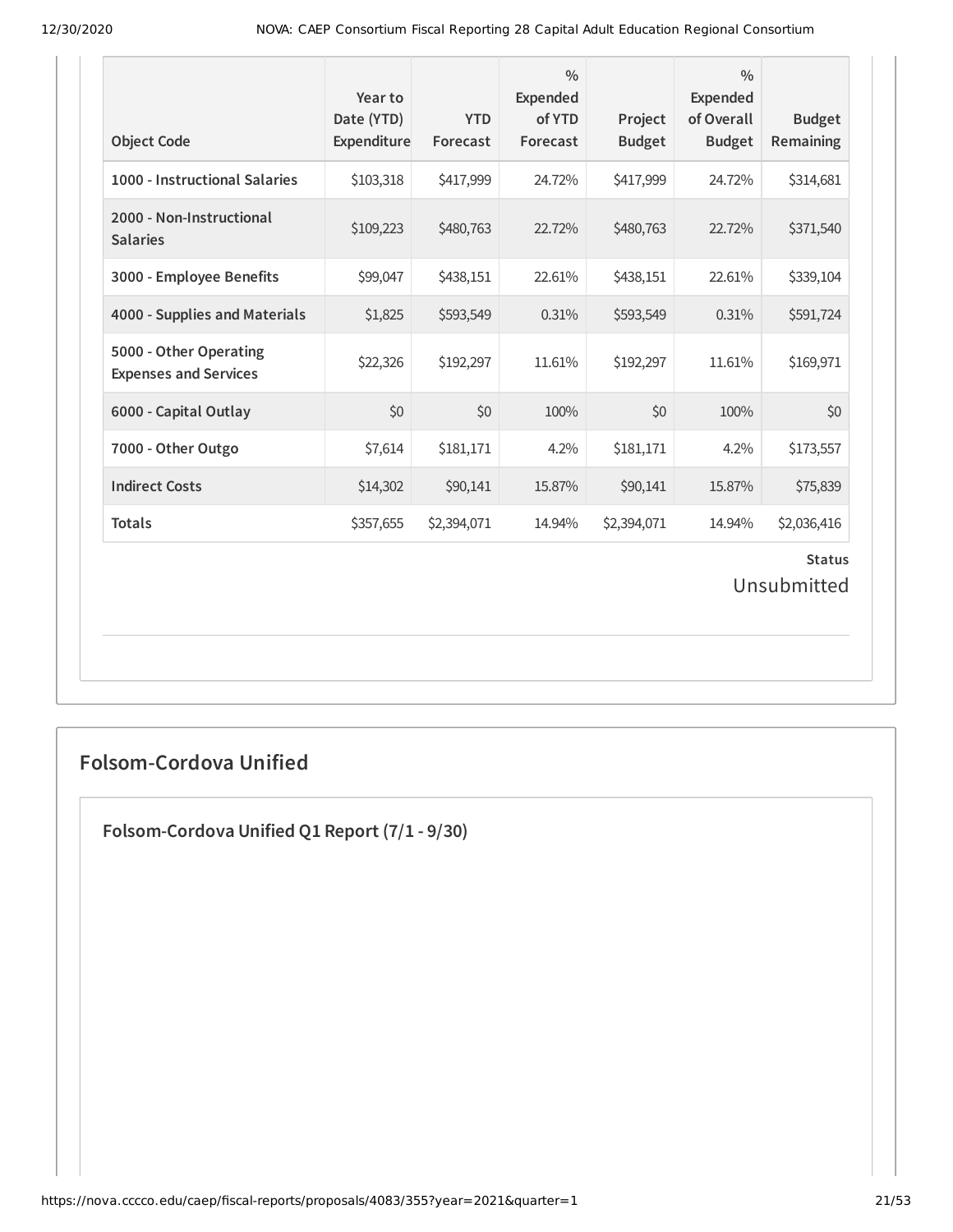| <b>Object Code</b>                                     | Year to<br>Date (YTD)<br>Expenditure | <b>YTD</b><br>Forecast | $\frac{0}{0}$<br><b>Expended</b><br>of YTD<br>Forecast | Project<br><b>Budget</b> | $\frac{0}{0}$<br><b>Expended</b><br>of Overall<br><b>Budget</b> | <b>Budget</b><br><b>Remaining</b> |
|--------------------------------------------------------|--------------------------------------|------------------------|--------------------------------------------------------|--------------------------|-----------------------------------------------------------------|-----------------------------------|
| 1000 - Instructional Salaries                          | \$28,192                             | \$77,251               | 36.49%                                                 | \$386,254                | $7.3\%$                                                         | \$358,062                         |
| 2000 - Non-Instructional<br><b>Salaries</b>            | \$47,523                             | \$44,000               | 108.01%                                                | \$219,998                | 21.6%                                                           | \$172,475                         |
| 3000 - Employee Benefits                               | \$26,052                             | \$37,274               | 69.89%                                                 | \$186,369                | 13.98%                                                          | \$160,317                         |
| 4000 - Supplies and Materials                          | \$41                                 | \$8,917                | 0.46%                                                  | \$44,583                 | 0.09%                                                           | \$44,542                          |
| 5000 - Other Operating<br><b>Expenses and Services</b> | \$115                                | \$0                    | 100%                                                   | \$5,310                  | 2.17%                                                           | \$5,195                           |
| 6000 - Capital Outlay                                  | \$0                                  | \$0                    | 100%                                                   | \$0                      | 100%                                                            | \$0                               |
| 7000 - Other Outgo                                     | \$0                                  | \$0                    | 100%                                                   | \$0                      | 100%                                                            | \$0                               |
| <b>Indirect Costs</b>                                  | \$0                                  | \$0                    | 100%                                                   | \$0                      | 100%                                                            | \$0                               |
| <b>Totals</b>                                          | \$101,923                            | \$167,441              | 60.87%                                                 | \$842,514                | 12.1%                                                           | \$740,591                         |

#### **Corrective Action Plan**

As a result of COVID-19, and our school in a distance learning model, our expenditures fell below target. ESL enrollments are much lower 1st quarter than past, which resulted in us offering 4 fewer classes this semester (2 evening, 1 morning, and 1 morning VESL). Salary expenses are less because of these classes not being offered (we do hope to reopen those ESL classes in spring should the situation change and enrollments increase). The instructional assistant, Para -Educator Training class was not offered in fall because of low enrollment, but will open in spring. The Computer Basics class was closed due to the school being distance learning. If we return in a hybrid model then we will reopen it. We also did not have fall enrollments for U.S. Citizenship. We are spending less on office consumables because we don't have teachers on campus.

### **Summary of Activities:**

fall semester 1st quarter 2020-21: Adult Education supports these programs: ESL, VESL, ABE, workforce prep, workforce training, ABE, ASE, and testing services. Due to COVID-19, the 1st quarter classes supported: ESL, ABE, ASE. Funds were spent on salaries, supplies, Burlington seats, Reading Plus seats, and Ventures. We increased professional development, staff meetings, and peer trainings to support teachers during these difficult times as they learn new online platforms and programs. We recently began HiSET testing again 1:1. Our school office is open with social distancing and PPE in place. Students may register online or in-person. We increased marketing efforts and are mailing a school postcard to Rancho Cordova communities.

## **Status** Submitted

### **Folsom-Cordova Unified Q2 Report (10/1 - 12/31)**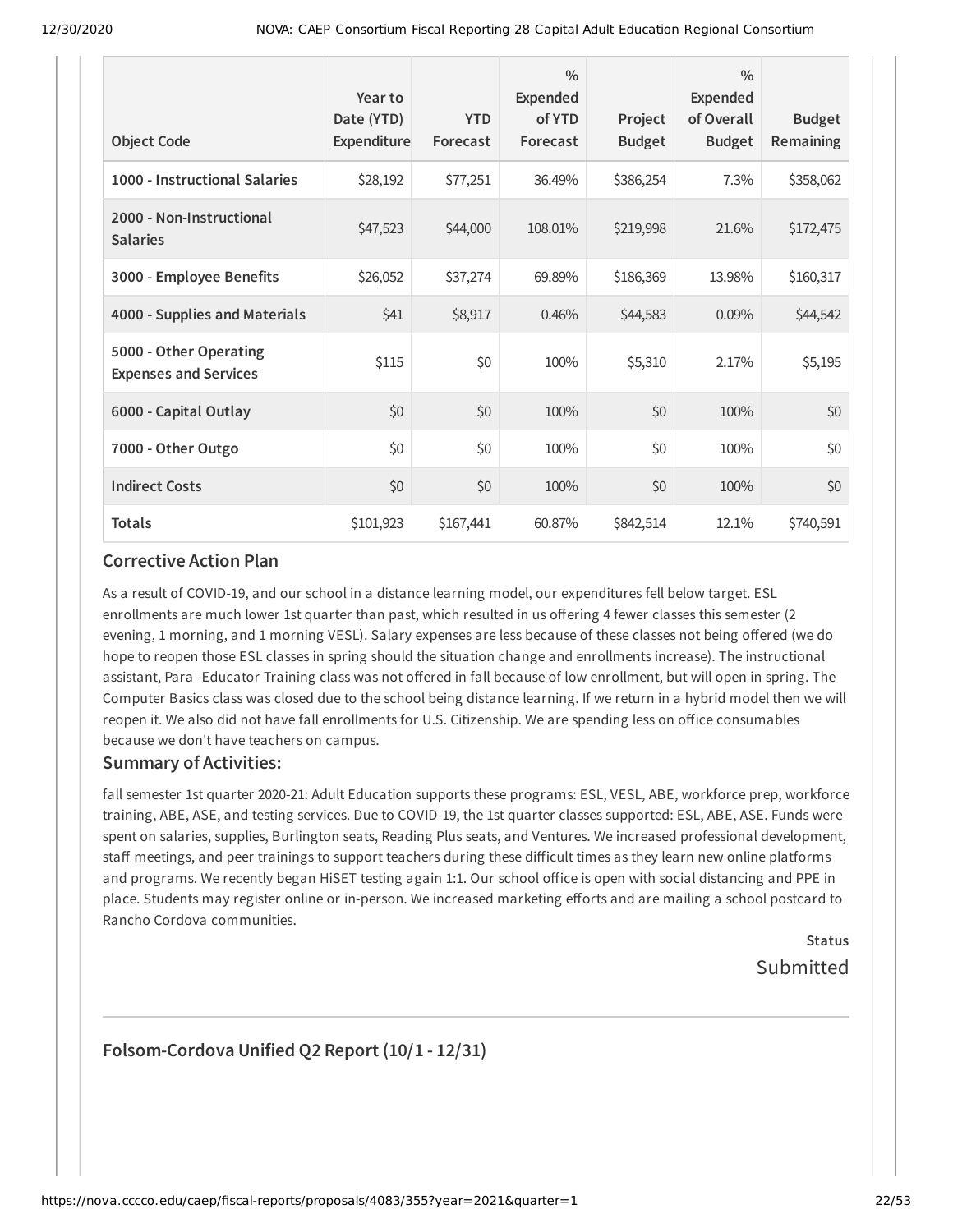| <b>Object Code</b>                                     | Year to<br>Date (YTD)<br>Expenditure | <b>YTD</b><br>Forecast | $\frac{0}{0}$<br>Expended<br>of YTD<br>Forecast | Project<br><b>Budget</b> | $\frac{0}{0}$<br><b>Expended</b><br>of Overall<br><b>Budget</b> | <b>Budget</b><br><b>Remaining</b> |
|--------------------------------------------------------|--------------------------------------|------------------------|-------------------------------------------------|--------------------------|-----------------------------------------------------------------|-----------------------------------|
| 1000 - Instructional Salaries                          | \$28,192                             | \$193,127              | 14.6%                                           | \$386,254                | 7.3%                                                            | \$358,062                         |
| 2000 - Non-Instructional<br><b>Salaries</b>            | \$47,523                             | \$109,999              | 43.2%                                           | \$219,998                | 21.6%                                                           | \$172,475                         |
| 3000 - Employee Benefits                               | \$26,052                             | \$93,185               | 27.96%                                          | \$186,369                | 13.98%                                                          | \$160,317                         |
| 4000 - Supplies and Materials                          | \$41                                 | \$22,292               | 0.18%                                           | \$44,583                 | 0.09%                                                           | \$44,542                          |
| 5000 - Other Operating<br><b>Expenses and Services</b> | \$115                                | \$3,186                | 3.61%                                           | \$5,310                  | 2.17%                                                           | \$5,195                           |
| 6000 - Capital Outlay                                  | \$0                                  | \$0                    | 100%                                            | \$0                      | 100%                                                            | \$0                               |
| 7000 - Other Outgo                                     | \$0                                  | \$0                    | 100%                                            | \$0                      | 100%                                                            | \$0                               |
| <b>Indirect Costs</b>                                  | \$0                                  | \$0                    | 100%                                            | \$0                      | 100%                                                            | \$0                               |
| <b>Totals</b>                                          | \$101,923                            | \$421,788              | 24.16%                                          | \$842,514                | 12.1%                                                           | \$740,591                         |

## Unsubmitted

## **Folsom-Cordova Unified Q3 Report (1/1 - 3/31)**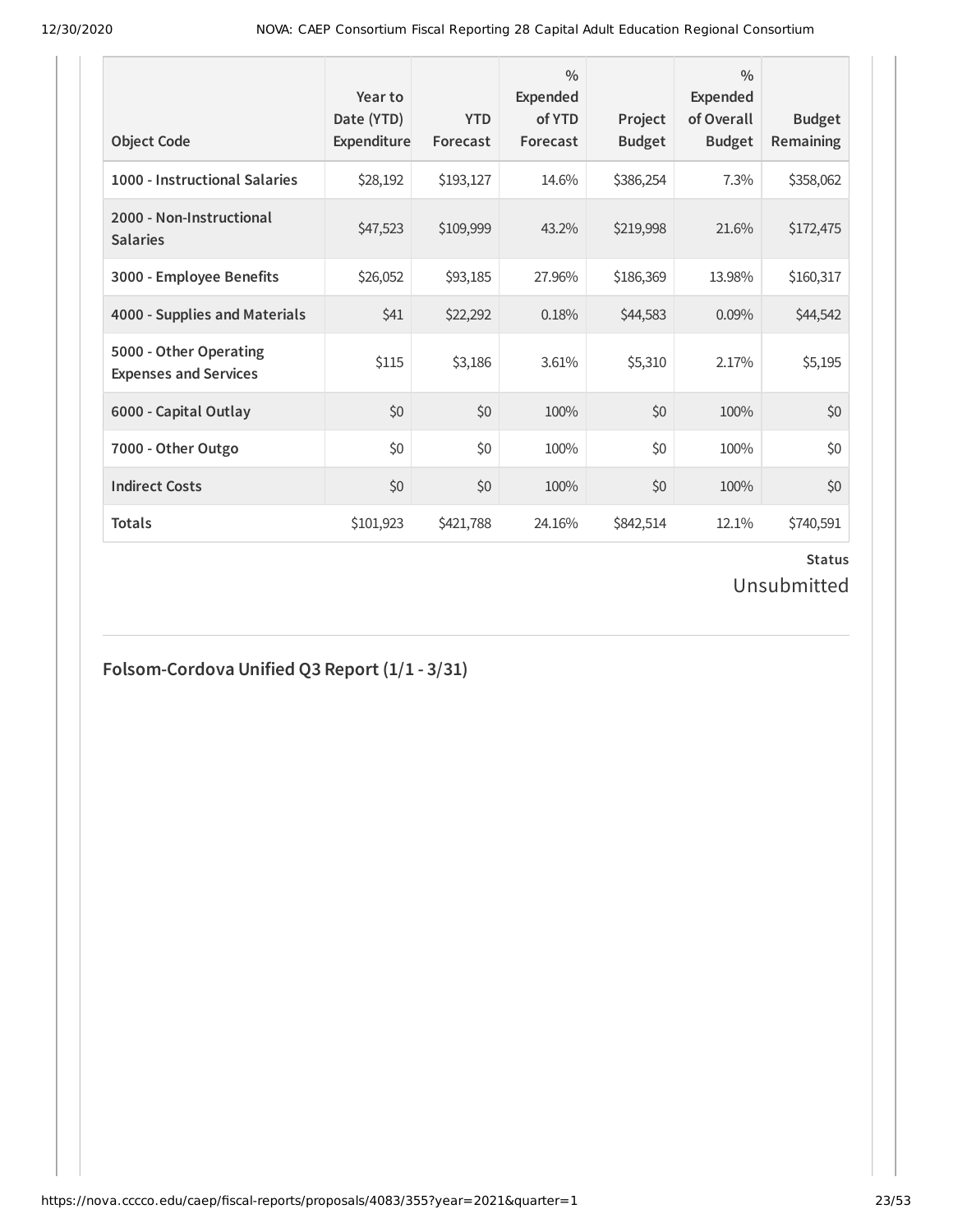| <b>Object Code</b>                                     | Year to<br>Date (YTD)<br>Expenditure | <b>YTD</b><br>Forecast | $\frac{0}{0}$<br><b>Expended</b><br>of YTD<br>Forecast | Project<br><b>Budget</b> | $\frac{0}{0}$<br><b>Expended</b><br>of Overall<br><b>Budget</b> | <b>Budget</b><br><b>Remaining</b> |
|--------------------------------------------------------|--------------------------------------|------------------------|--------------------------------------------------------|--------------------------|-----------------------------------------------------------------|-----------------------------------|
| 1000 - Instructional Salaries                          | \$28,192                             | \$309,003              | 9.12%                                                  | \$386,254                | 7.3%                                                            | \$358,062                         |
| 2000 - Non-Instructional<br><b>Salaries</b>            | \$47,523                             | \$175,998              | 27%                                                    | \$219,998                | 21.6%                                                           | \$172,475                         |
| 3000 - Employee Benefits                               | \$26,052                             | \$149,095              | 17.47%                                                 | \$186,369                | 13.98%                                                          | \$160,317                         |
| 4000 - Supplies and Materials                          | \$41                                 | \$35,666               | 0.11%                                                  | \$44,583                 | 0.09%                                                           | \$44,542                          |
| 5000 - Other Operating<br><b>Expenses and Services</b> | \$115                                | \$3,717                | 3.09%                                                  | \$5,310                  | 2.17%                                                           | \$5,195                           |
| 6000 - Capital Outlay                                  | \$0                                  | \$0                    | 100%                                                   | \$0                      | 100%                                                            | \$0                               |
| 7000 - Other Outgo                                     | \$0                                  | \$0                    | 100%                                                   | \$0                      | 100%                                                            | \$0                               |
| <b>Indirect Costs</b>                                  | \$0                                  | \$0                    | 100%                                                   | \$0                      | 100%                                                            | \$0                               |
| <b>Totals</b>                                          | \$101,923                            | \$673,480              | 15.13%                                                 | \$842,514                | 12.1%                                                           | \$740,591                         |

Unsubmitted

## **Folsom-Cordova Unified Q4 Report (4/1 - 6/30)**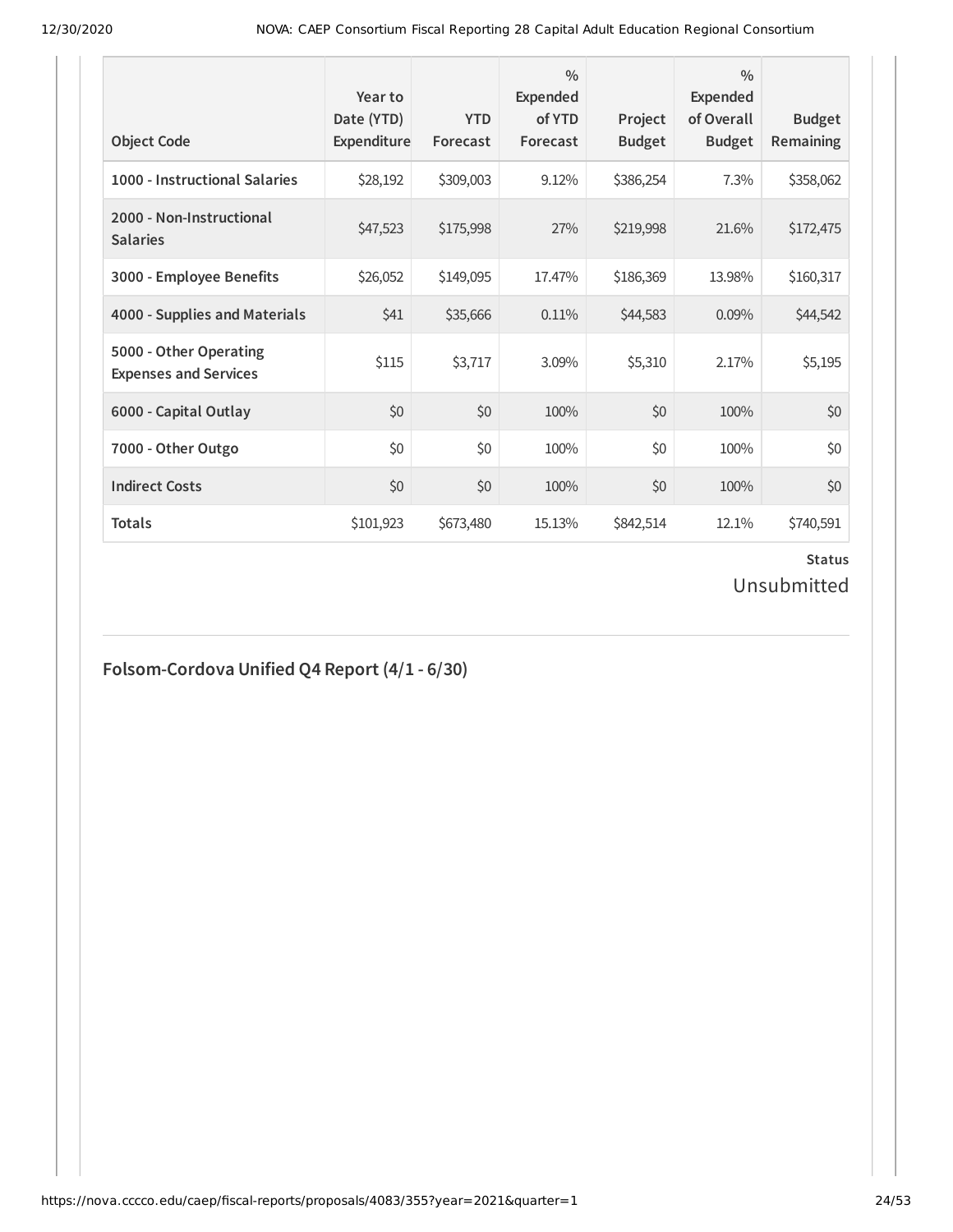| <b>Object Code</b>                                     | Year to<br>Date (YTD)<br>Expenditure | <b>YTD</b><br>Forecast | $\frac{0}{0}$<br><b>Expended</b><br>of YTD<br>Forecast | Project<br><b>Budget</b> | $\frac{0}{0}$<br><b>Expended</b><br>of Overall<br><b>Budget</b> | <b>Budget</b><br><b>Remaining</b> |
|--------------------------------------------------------|--------------------------------------|------------------------|--------------------------------------------------------|--------------------------|-----------------------------------------------------------------|-----------------------------------|
| 1000 - Instructional Salaries                          | \$28,192                             | \$386,254              | 7.3%                                                   | \$386,254                | 7.3%                                                            | \$358,062                         |
| 2000 - Non-Instructional<br><b>Salaries</b>            | \$47,523                             | \$219,998              | 21.6%                                                  | \$219,998                | 21.6%                                                           | \$172,475                         |
| 3000 - Employee Benefits                               | \$26,052                             | \$186,369              | 13.98%                                                 | \$186,369                | 13.98%                                                          | \$160,317                         |
| 4000 - Supplies and Materials                          | \$41                                 | \$44,583               | 0.09%                                                  | \$44,583                 | 0.09%                                                           | \$44,542                          |
| 5000 - Other Operating<br><b>Expenses and Services</b> | \$115                                | \$5,310                | 2.17%                                                  | \$5,310                  | 2.17%                                                           | \$5,195                           |
| 6000 - Capital Outlay                                  | \$0                                  | 50                     | 100%                                                   | \$0                      | 100%                                                            | \$0                               |
| 7000 - Other Outgo                                     | \$0                                  | \$0                    | 100%                                                   | \$0                      | 100%                                                            | \$0                               |
| <b>Indirect Costs</b>                                  | \$0                                  | \$0                    | 100%                                                   | \$0                      | 100%                                                            | \$0                               |
| <b>Totals</b>                                          | \$101,923                            | \$842,514              | 12.1%                                                  | \$842,514                | 12.1%                                                           | \$740,591                         |
|                                                        |                                      |                        |                                                        |                          |                                                                 | <b>Status</b><br>Unsubmitted      |

## **Galt Joint Union High**

**Galt Joint Union High Q1 Report (7/1 - 9/30)**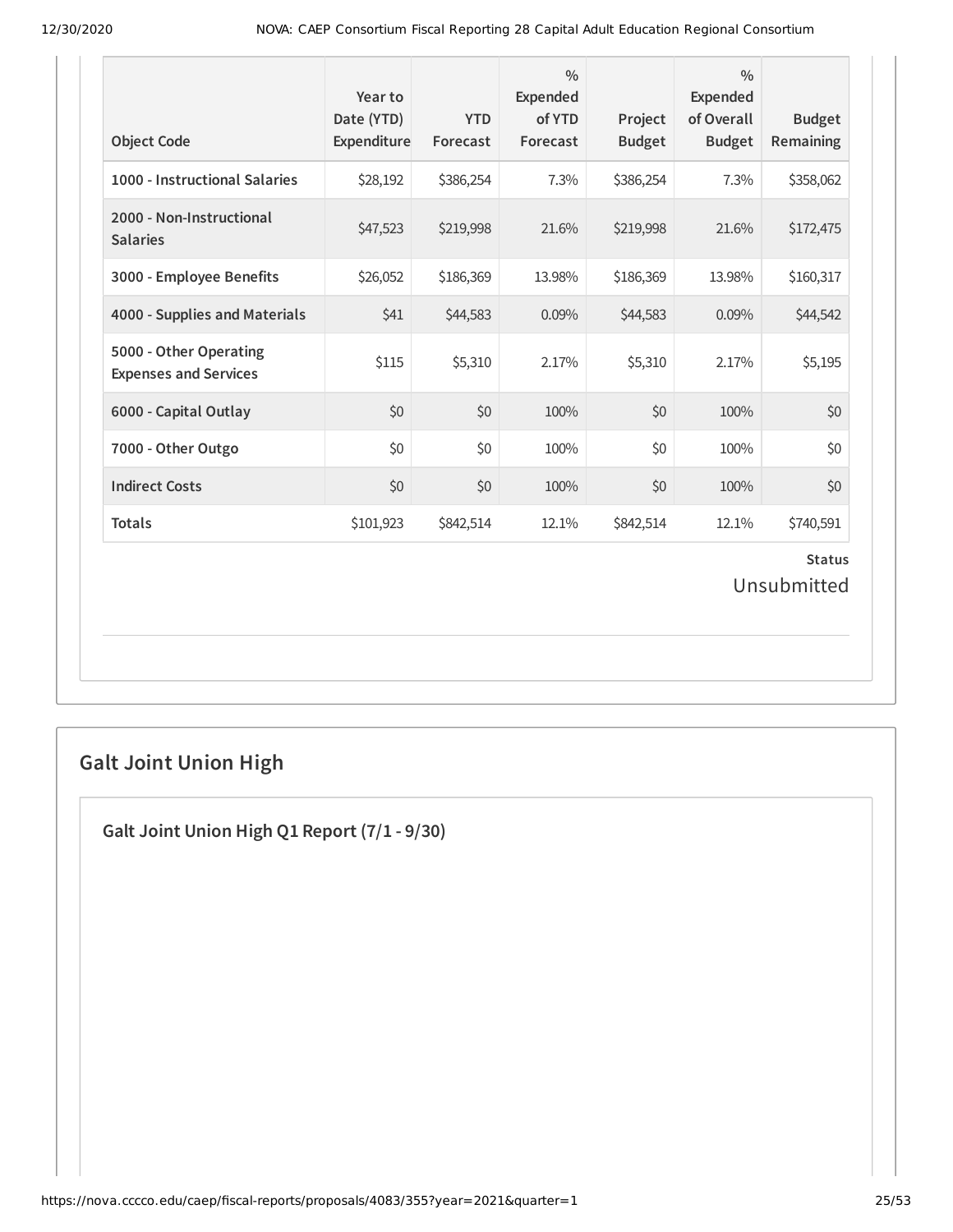| <b>Object Code</b>                                     | Year to<br>Date (YTD)<br>Expenditure | <b>YTD</b><br>Forecast | $\frac{0}{0}$<br>Expended<br>of YTD<br>Forecast | Project<br><b>Budget</b> | $\frac{0}{0}$<br>Expended<br>of Overall<br><b>Budget</b> | <b>Budget</b><br>Remaining |
|--------------------------------------------------------|--------------------------------------|------------------------|-------------------------------------------------|--------------------------|----------------------------------------------------------|----------------------------|
| 1000 - Instructional Salaries                          | \$16,894                             | \$11,974               | 141.09%                                         | \$119,737                | 14.11%                                                   | \$102,843                  |
| 2000 - Non-Instructional<br><b>Salaries</b>            | \$26,369                             | \$25,500               | 103.41%                                         | \$102,000                | 25.85%                                                   | \$75,631                   |
| 3000 - Employee Benefits                               | \$17,595                             | \$13,000               | 135.35%                                         | \$65,000                 | 27.07%                                                   | \$47,405                   |
| 4000 - Supplies and Materials                          | \$0                                  | \$10,368               | $0\%$                                           | \$34,559                 | $0\%$                                                    | \$34,559                   |
| 5000 - Other Operating<br><b>Expenses and Services</b> | \$2,721                              | \$19,555               | 13.91%                                          | \$55,870                 | 4.87%                                                    | \$53,149                   |
| 6000 - Capital Outlay                                  | \$0                                  | \$0                    | 100%                                            | \$0                      | 100%                                                     | \$0                        |
| 7000 - Other Outgo                                     | \$0                                  | \$0                    | 100%                                            | \$0                      | 100%                                                     | \$0                        |
| <b>Indirect Costs</b>                                  | \$0                                  | \$0                    | 100%                                            | \$18,870                 | $0\%$                                                    | \$18,870                   |
| <b>Totals</b>                                          | \$63,579                             | \$80,396               | 79.08%                                          | \$396,036                | 16.05%                                                   | \$332,457                  |

### **Summary of Activities:**

As a result of Covid-19, Galt Adult School is offering Adult Secondary Education, including High School Diploma and High School Equivalency and English as a Second Language via Remote Learning through Zoom and Google Classroom. Quarter 1 expenditures covered salaries and benefits for Certificated and Classified staff, as well as materials and supplies.

> **Status Submitted**

**Galt Joint Union High Q2 Report (10/1 - 12/31)**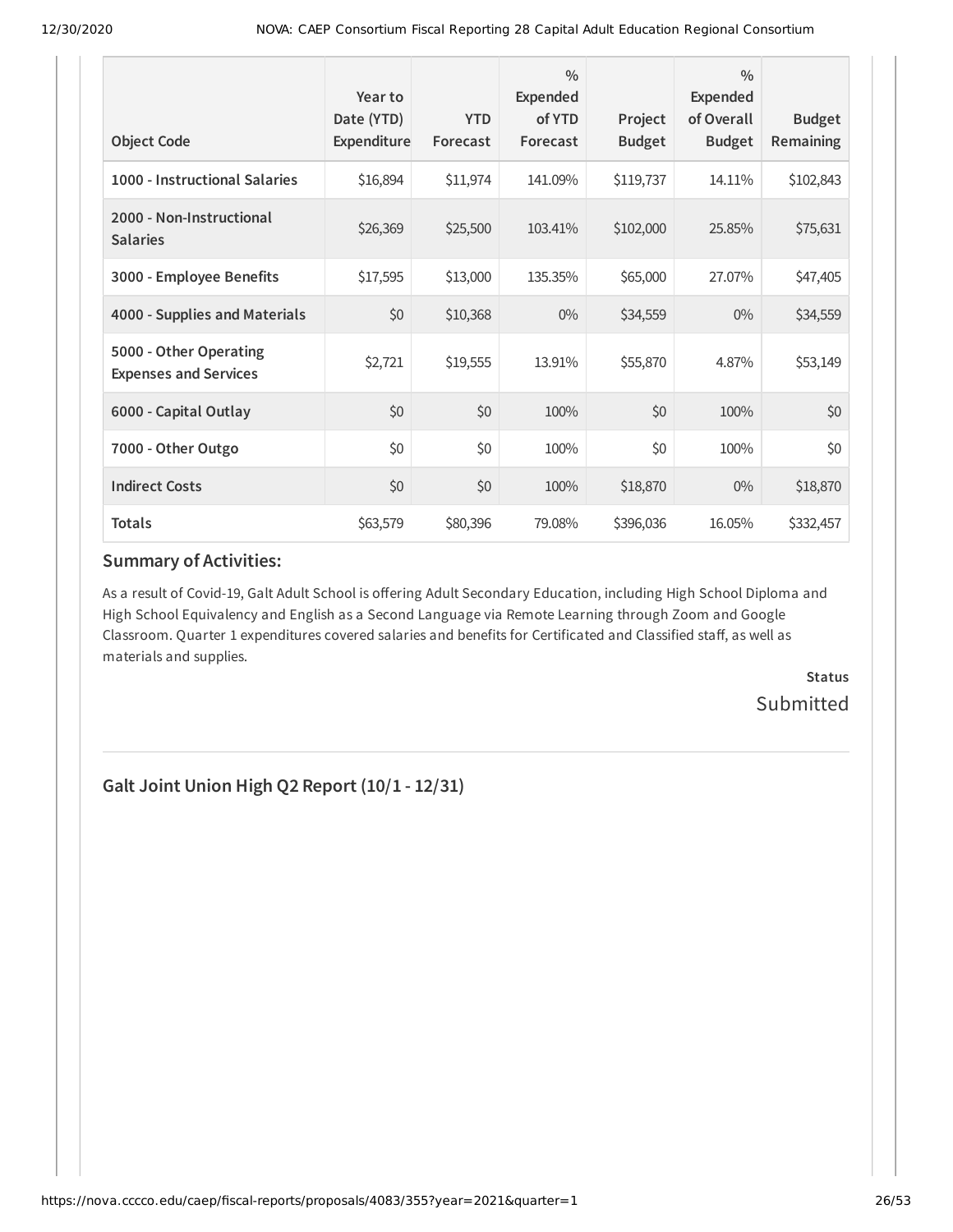| <b>Object Code</b>                                     | Year to<br>Date (YTD)<br>Expenditure | <b>YTD</b><br>Forecast | $\frac{0}{0}$<br><b>Expended</b><br>of YTD<br>Forecast | Project<br><b>Budget</b> | $\frac{0}{0}$<br><b>Expended</b><br>of Overall<br><b>Budget</b> | <b>Budget</b><br><b>Remaining</b> |
|--------------------------------------------------------|--------------------------------------|------------------------|--------------------------------------------------------|--------------------------|-----------------------------------------------------------------|-----------------------------------|
| 1000 - Instructional Salaries                          | \$16,894                             | \$35,921               | 47.03%                                                 | \$119,737                | 14.11%                                                          | \$102,843                         |
| 2000 - Non-Instructional<br><b>Salaries</b>            | \$26,369                             | \$40,800               | 64.63%                                                 | \$102,000                | 25.85%                                                          | \$75,631                          |
| 3000 - Employee Benefits                               | \$17,595                             | \$22,750               | 77.34%                                                 | \$65,000                 | 27.07%                                                          | \$47,405                          |
| 4000 - Supplies and Materials                          | \$0                                  | \$22,463               | $0\%$                                                  | \$34,559                 | $0\%$                                                           | \$34,559                          |
| 5000 - Other Operating<br><b>Expenses and Services</b> | \$2,721                              | \$25,142               | 10.82%                                                 | \$55,870                 | 4.87%                                                           | \$53,149                          |
| 6000 - Capital Outlay                                  | \$0                                  | \$0                    | 100%                                                   | \$0                      | 100%                                                            | \$0                               |
| 7000 - Other Outgo                                     | \$0                                  | \$0                    | 100%                                                   | \$0                      | 100%                                                            | \$0                               |
| <b>Indirect Costs</b>                                  | \$0                                  | \$0                    | 100%                                                   | \$18,870                 | $0\%$                                                           | \$18,870                          |
| <b>Totals</b>                                          | \$63,579                             | \$147,076              | 43.23%                                                 | \$396,036                | 16.05%                                                          | \$332,457                         |

## Unsubmitted

## **Galt Joint Union High Q3 Report (1/1 - 3/31)**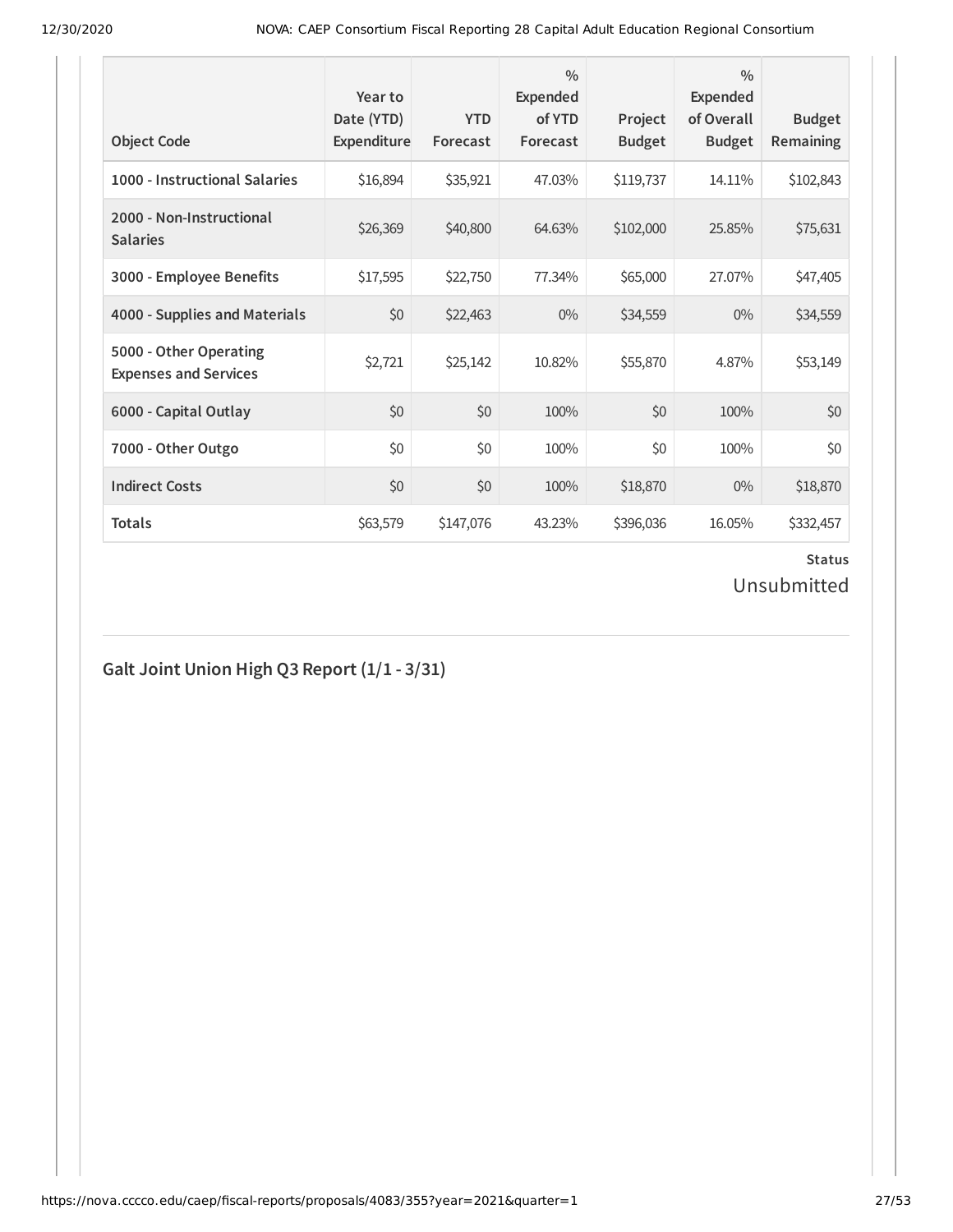| <b>Object Code</b>                                     | Year to<br>Date (YTD)<br>Expenditure | <b>YTD</b><br>Forecast | $\frac{0}{0}$<br><b>Expended</b><br>of YTD<br>Forecast | Project<br><b>Budget</b> | $\frac{0}{0}$<br><b>Expended</b><br>of Overall<br><b>Budget</b> | <b>Budget</b><br><b>Remaining</b> |
|--------------------------------------------------------|--------------------------------------|------------------------|--------------------------------------------------------|--------------------------|-----------------------------------------------------------------|-----------------------------------|
| 1000 - Instructional Salaries                          | \$16,894                             | \$71,842               | 23.52%                                                 | \$119,737                | 14.11%                                                          | \$102,843                         |
| 2000 - Non-Instructional<br><b>Salaries</b>            | \$26,369                             | \$71,400               | 36.93%                                                 | \$102,000                | 25.85%                                                          | \$75,631                          |
| 3000 - Employee Benefits                               | \$17,595                             | \$42,250               | 41.64%                                                 | \$65,000                 | 27.07%                                                          | \$47,405                          |
| 4000 - Supplies and Materials                          | \$0                                  | \$27,647               | $0\%$                                                  | \$34,559                 | $0\%$                                                           | \$34,559                          |
| 5000 - Other Operating<br><b>Expenses and Services</b> | \$2,721                              | \$39,109               | 6.96%                                                  | \$55,870                 | 4.87%                                                           | \$53,149                          |
| 6000 - Capital Outlay                                  | \$0                                  | \$0                    | 100%                                                   | \$0                      | 100%                                                            | \$0                               |
| 7000 - Other Outgo                                     | \$0                                  | \$0                    | 100%                                                   | \$0                      | 100%                                                            | \$0                               |
| <b>Indirect Costs</b>                                  | \$0                                  | \$0                    | 100%                                                   | \$18,870                 | $0\%$                                                           | \$18,870                          |
| <b>Totals</b>                                          | \$63,579                             | \$252,248              | 25.2%                                                  | \$396,036                | 16.05%                                                          | \$332,457                         |

## Unsubmitted

## **Galt Joint Union High Q4 Report (4/1 - 6/30)**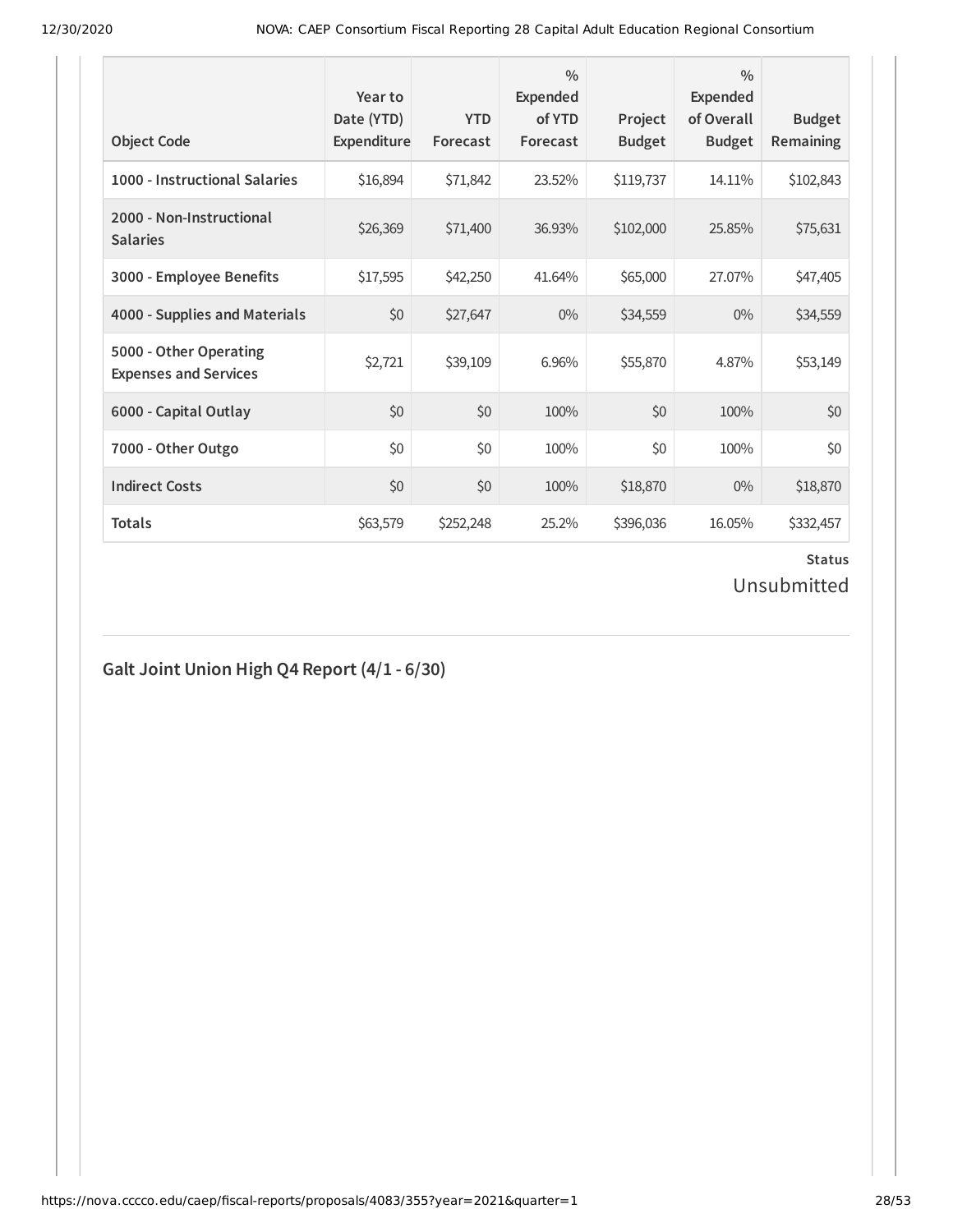| <b>Object Code</b>                                     | Year to<br>Date (YTD)<br>Expenditure | <b>YTD</b><br>Forecast | $\frac{0}{0}$<br>Expended<br>of YTD<br>Forecast | Project<br><b>Budget</b> | $\frac{0}{0}$<br>Expended<br>of Overall<br><b>Budget</b> | <b>Budget</b><br>Remaining   |
|--------------------------------------------------------|--------------------------------------|------------------------|-------------------------------------------------|--------------------------|----------------------------------------------------------|------------------------------|
| 1000 - Instructional Salaries                          | \$16,894                             | \$119,737              | 14.11%                                          | \$119,737                | 14.11%                                                   | \$102,843                    |
| 2000 - Non-Instructional<br><b>Salaries</b>            | \$26,369                             | \$102,000              | 25.85%                                          | \$102,000                | 25.85%                                                   | \$75,631                     |
| 3000 - Employee Benefits                               | \$17,595                             | \$65,000               | 27.07%                                          | \$65,000                 | 27.07%                                                   | \$47,405                     |
| 4000 - Supplies and Materials                          | \$0                                  | \$34,559               | $0\%$                                           | \$34,559                 | 0%                                                       | \$34,559                     |
| 5000 - Other Operating<br><b>Expenses and Services</b> | \$2,721                              | \$55,870               | 4.87%                                           | \$55,870                 | 4.87%                                                    | \$53,149                     |
| 6000 - Capital Outlay                                  | \$0                                  | \$0                    | 100%                                            | \$0                      | 100%                                                     | \$0                          |
| 7000 - Other Outgo                                     | \$0                                  | \$0                    | 100%                                            | \$0                      | 100%                                                     | \$0                          |
| <b>Indirect Costs</b>                                  | \$0                                  | \$18,870               | $0\%$                                           | \$18,870                 | 0%                                                       | \$18,870                     |
| <b>Totals</b>                                          | \$63,579                             | \$396,036              | 16.05%                                          | \$396,036                | 16.05%                                                   | \$332,457                    |
|                                                        |                                      |                        |                                                 |                          |                                                          | <b>Status</b><br>Unsubmitted |

### **Natomas Unified**

**Natomas Unified Q1 Report (7/1 - 9/30)**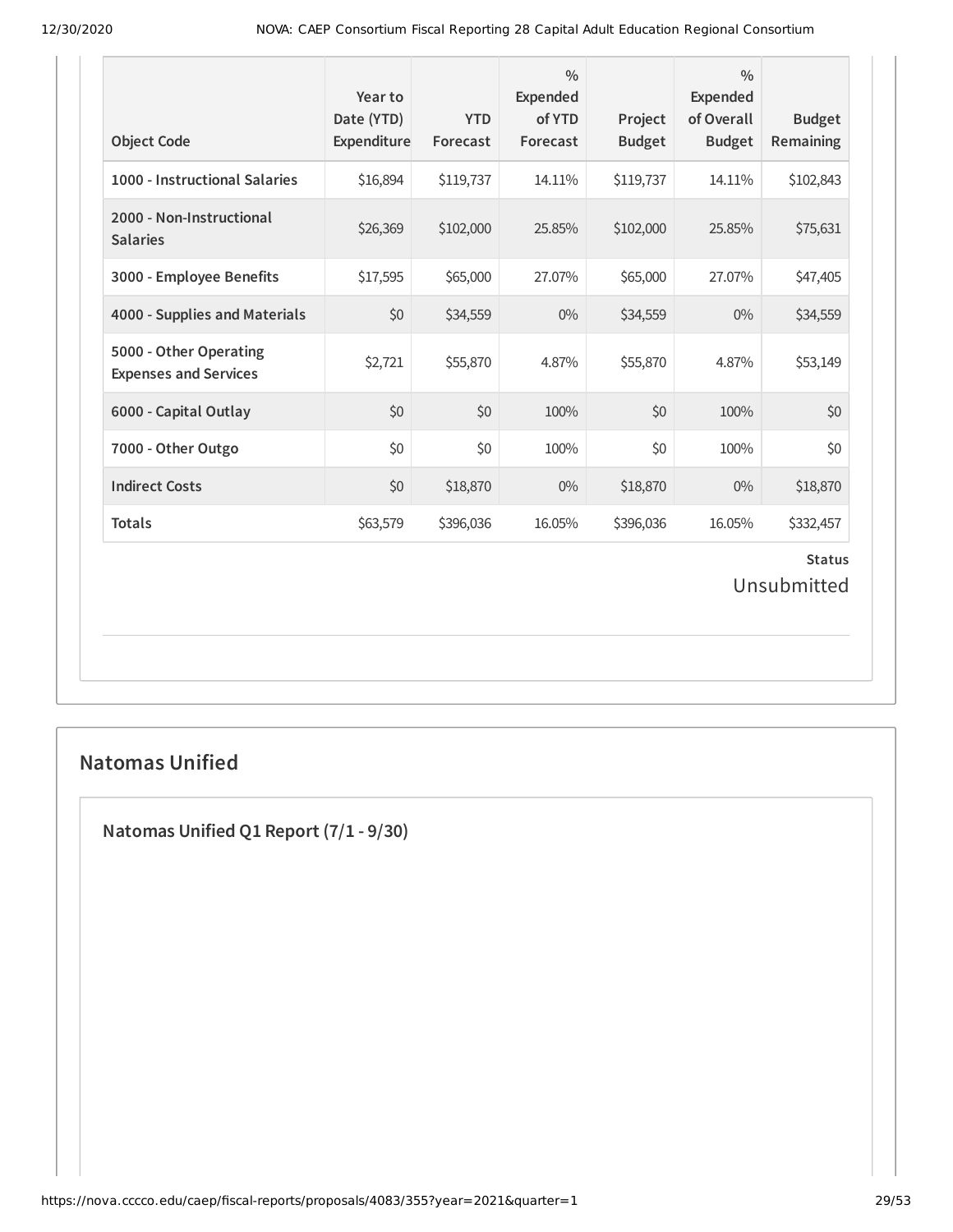|                                                        | Year to<br>Date (YTD) | <b>YTD</b> | $\frac{0}{0}$<br><b>Expended</b><br>of YTD | Project       | $\frac{0}{0}$<br><b>Expended</b><br>of Overall | <b>Budget</b> |
|--------------------------------------------------------|-----------------------|------------|--------------------------------------------|---------------|------------------------------------------------|---------------|
| <b>Object Code</b>                                     | Expenditure           | Forecast   | Forecast                                   | <b>Budget</b> | <b>Budget</b>                                  | Remaining     |
| 1000 - Instructional Salaries                          | \$5,236               | \$19,700   | 26.58%                                     | \$131,330     | 3.99%                                          | \$126,094     |
| 2000 - Non-Instructional<br><b>Salaries</b>            | \$14,330              | \$12,564   | 114.06%                                    | \$83,759      | 17.11%                                         | \$69,429      |
| 3000 - Employee Benefits                               | \$8,905               | \$9,806    | 90.81%                                     | \$65,371      | 13.62%                                         | \$56,466      |
| 4000 - Supplies and Materials                          | \$0                   | \$7,455    | $0\%$                                      | \$49,697      | $0\%$                                          | \$49,697      |
| 5000 - Other Operating<br><b>Expenses and Services</b> | \$8,160               | \$2,349    | 347.45%                                    | \$15,657      | 52.12%                                         | \$7,497       |
| 6000 - Capital Outlay                                  | \$0                   | \$0        | 100%                                       | \$0           | 100%                                           | \$0           |
| 7000 - Other Outgo                                     | \$0                   | \$0        | 100%                                       | \$0           | 100%                                           | \$0           |
| <b>Indirect Costs</b>                                  | \$0                   | \$2,232    | $0\%$                                      | \$14,879      | $0\%$                                          | \$14,879      |
| <b>Totals</b>                                          | \$36,631              | \$54,104   | 67.7%                                      | \$360,693     | 10.16%                                         | \$324,062     |

#### **Corrective Action Plan**

As a result of COVID-19, and our school is in a distance learning model, our expenditures fell below target. This year we were not able to offer bus training and Instructional Assistant, Para-Educator training classes. Also, because we are in distance learning, we are not having to pay child care expenses as well as security. Salary expenses are less because of these reasons. We are spending less on office consumables because we don't have teachers on campus. We are hoping that after we are allowed to have students on campus, we will be able to offer these classes and services.

### **Summary of Activities:**

During the first quarter of Fiscal Year 2020-21, NUSD continued offering courses in Adult Basic Education (ABE), Adult Secondary Education (ASE), including high school diploma and high school equivalency, English as a Second Language (ESL), as well as a US Citizenship class. Due to COVID-19, program instruction was modified for all students; however, instruction continued through on-line learning via Zoom, Google groups, email, text, and phone. In addition, chromebooks were purchased for our ESL students, but because of the back order, we are still waiting for the shipment.

**Status** Submitted

**Natomas Unified Q2 Report (10/1 - 12/31)**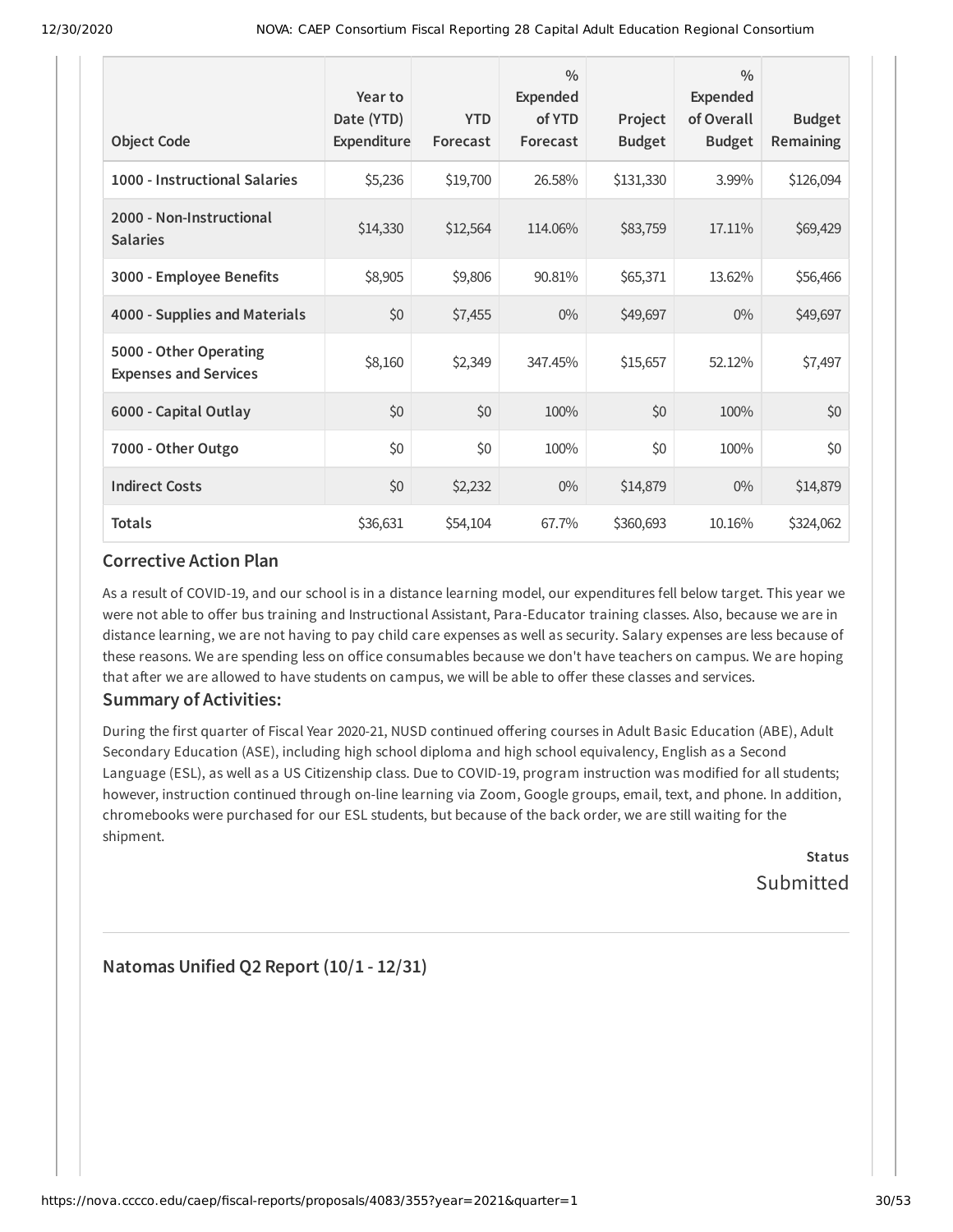| <b>Object Code</b>                                     | Year to<br>Date (YTD)<br>Expenditure | <b>YTD</b><br>Forecast | $\frac{0}{0}$<br>Expended<br>of YTD<br>Forecast | Project<br><b>Budget</b> | $\frac{0}{0}$<br>Expended<br>of Overall<br><b>Budget</b> | <b>Budget</b><br>Remaining |
|--------------------------------------------------------|--------------------------------------|------------------------|-------------------------------------------------|--------------------------|----------------------------------------------------------|----------------------------|
| 1000 - Instructional Salaries                          | \$5,236                              | \$39,399               | 13.29%                                          | \$131,330                | 3.99%                                                    | \$126,094                  |
| 2000 - Non-Instructional<br><b>Salaries</b>            | \$14,330                             | \$25,128               | 57.03%                                          | \$83,759                 | 17.11%                                                   | \$69,429                   |
| 3000 - Employee Benefits                               | \$8,905                              | \$19,611               | 45.41%                                          | \$65,371                 | 13.62%                                                   | \$56,466                   |
| 4000 - Supplies and Materials                          | \$0                                  | \$14,909               | $0\%$                                           | \$49,697                 | $0\%$                                                    | \$49,697                   |
| 5000 - Other Operating<br><b>Expenses and Services</b> | \$8,160                              | \$4,697                | 173.72%                                         | \$15,657                 | 52.12%                                                   | \$7,497                    |
| 6000 - Capital Outlay                                  | \$0                                  | \$0                    | 100%                                            | \$0                      | 100%                                                     | \$0                        |
| 7000 - Other Outgo                                     | \$0                                  | \$0                    | 100%                                            | \$0                      | 100%                                                     | \$0                        |
| <b>Indirect Costs</b>                                  | \$0                                  | \$4,464                | $0\%$                                           | \$14,879                 | $0\%$                                                    | \$14,879                   |
| <b>Totals</b>                                          | \$36,631                             | \$108,208              | 33.85%                                          | \$360,693                | 10.16%                                                   | \$324,062                  |

## Unsubmitted

**Natomas Unified Q3 Report (1/1 - 3/31)**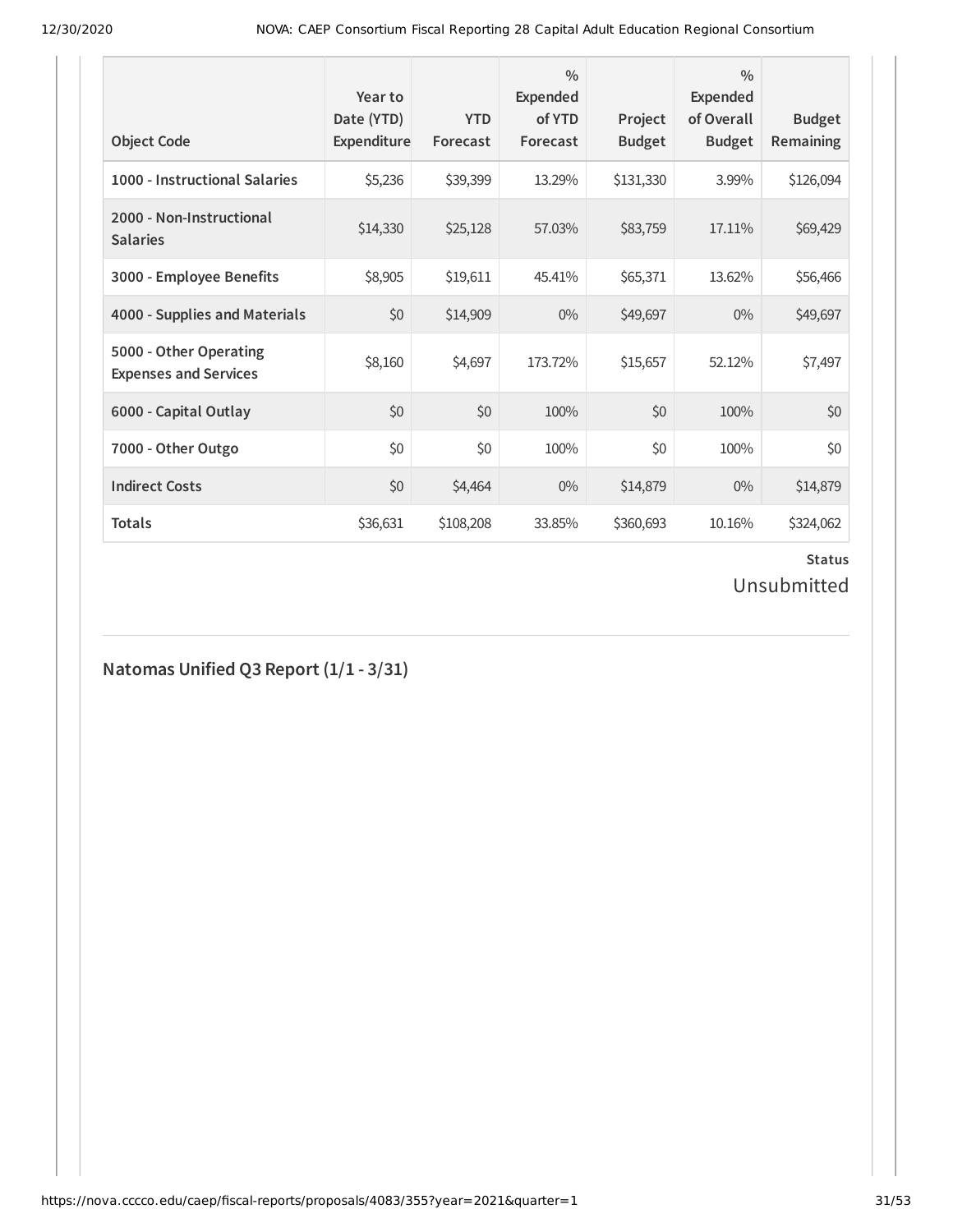| <b>Object Code</b>                                     | Year to<br>Date (YTD)<br>Expenditure | <b>YTD</b><br>Forecast | $\frac{0}{0}$<br>Expended<br>of YTD<br>Forecast | Project<br><b>Budget</b> | $\frac{0}{0}$<br>Expended<br>of Overall<br><b>Budget</b> | <b>Budget</b><br><b>Remaining</b> |
|--------------------------------------------------------|--------------------------------------|------------------------|-------------------------------------------------|--------------------------|----------------------------------------------------------|-----------------------------------|
| 1000 - Instructional Salaries                          | \$5,236                              | \$59,099               | 8.86%                                           | \$131,330                | 3.99%                                                    | \$126,094                         |
| 2000 - Non-Instructional<br><b>Salaries</b>            | \$14,330                             | \$37,692               | 38.02%                                          | \$83,759                 | 17.11%                                                   | \$69,429                          |
| 3000 - Employee Benefits                               | \$8,905                              | \$29,417               | 30.27%                                          | \$65,371                 | 13.62%                                                   | \$56,466                          |
| 4000 - Supplies and Materials                          | \$0                                  | \$22,364               | $0\%$                                           | \$49,697                 | $0\%$                                                    | \$49,697                          |
| 5000 - Other Operating<br><b>Expenses and Services</b> | \$8,160                              | \$7,046                | 115.82%                                         | \$15,657                 | 52.12%                                                   | \$7,497                           |
| 6000 - Capital Outlay                                  | \$0                                  | \$0                    | 100%                                            | \$0                      | 100%                                                     | \$0                               |
| 7000 - Other Outgo                                     | \$0                                  | \$0                    | 100%                                            | \$0                      | 100%                                                     | \$0                               |
| <b>Indirect Costs</b>                                  | \$0                                  | \$6,696                | $0\%$                                           | \$14,879                 | $0\%$                                                    | \$14,879                          |
| <b>Totals</b>                                          | \$36,631                             | \$162,312              | 22.57%                                          | \$360,693                | 10.16%                                                   | \$324,062                         |

Unsubmitted

**Natomas Unified Q4 Report (4/1 - 6/30)**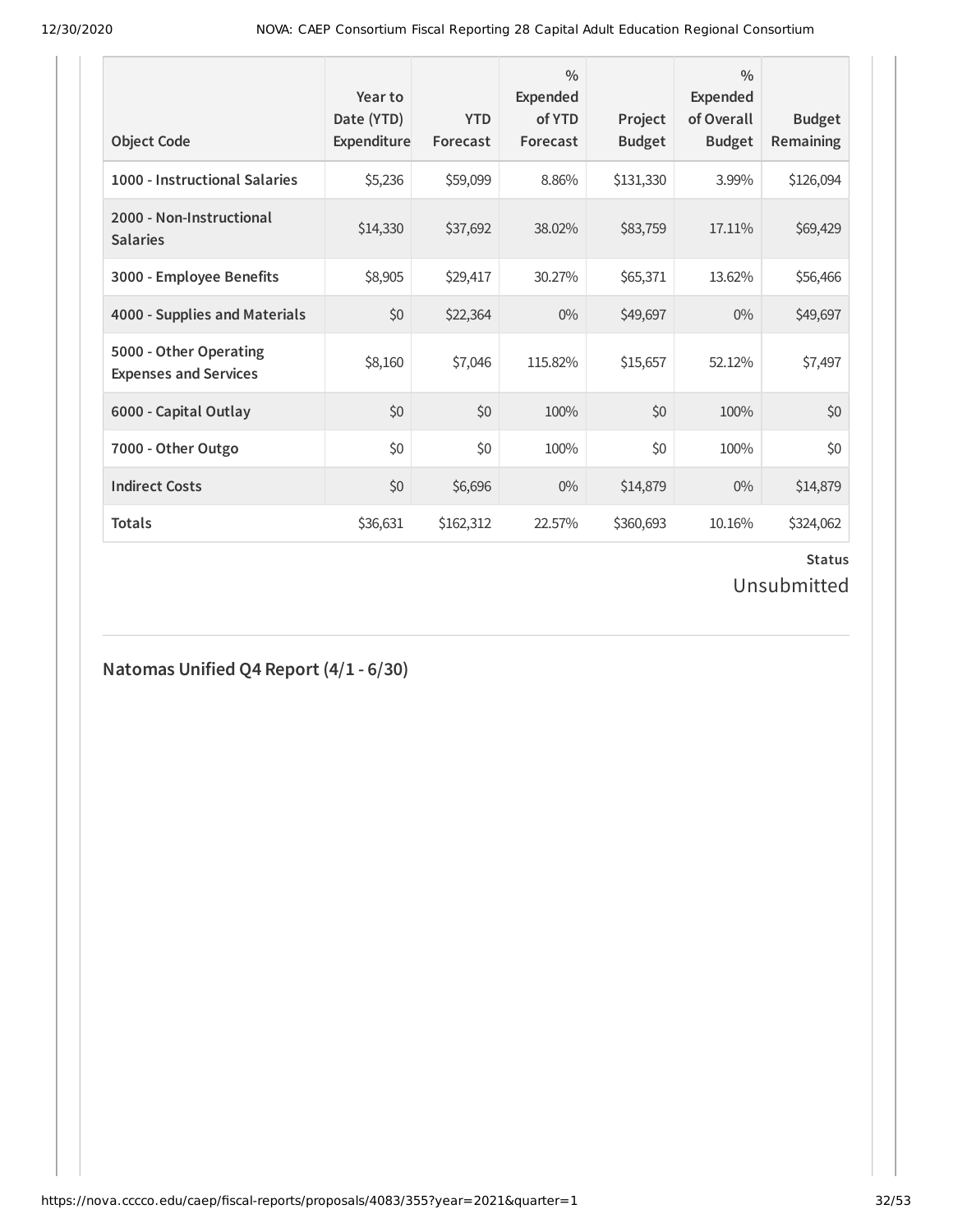| <b>Object Code</b>                                     | Year to<br>Date (YTD)<br>Expenditure | <b>YTD</b><br>Forecast | $\frac{0}{0}$<br><b>Expended</b><br>of YTD<br>Forecast | Project<br><b>Budget</b> | $\frac{0}{0}$<br><b>Expended</b><br>of Overall<br><b>Budget</b> | <b>Budget</b><br>Remaining |  |
|--------------------------------------------------------|--------------------------------------|------------------------|--------------------------------------------------------|--------------------------|-----------------------------------------------------------------|----------------------------|--|
| 1000 - Instructional Salaries                          | \$5,236                              | \$78,798               | 6.64%                                                  | \$131,330                | 3.99%                                                           | \$126,094                  |  |
| 2000 - Non-Instructional<br><b>Salaries</b>            | \$14,330                             | \$50,255               | 28.51%                                                 | \$83,759                 | 17.11%                                                          | \$69,429                   |  |
| 3000 - Employee Benefits                               | \$8,905                              | \$39,223               | 22.7%                                                  | \$65,371                 | 13.62%                                                          | \$56,466                   |  |
| 4000 - Supplies and Materials                          | \$0                                  | \$29,818               | $0\%$                                                  | \$49,697                 | $0\%$                                                           | \$49,697                   |  |
| 5000 - Other Operating<br><b>Expenses and Services</b> | \$8,160                              | \$9,394                | 86.86%                                                 | \$15,657                 | 52.12%                                                          | \$7,497                    |  |
| 6000 - Capital Outlay                                  | \$0                                  | \$0                    | 100%                                                   | \$0                      | 100%                                                            | \$0                        |  |
| 7000 - Other Outgo                                     | \$0                                  | \$0                    | 100%                                                   | \$0                      | 100%                                                            | \$0                        |  |
| <b>Indirect Costs</b>                                  | \$0                                  | \$8,927                | $0\%$                                                  | \$14,879                 | 0%                                                              | \$14,879                   |  |
| <b>Totals</b>                                          | \$36,631                             | \$216,416              | 16.93%                                                 | \$360,693                | 10.16%                                                          | \$324,062                  |  |
| <b>Status</b><br>Unsubmitted                           |                                      |                        |                                                        |                          |                                                                 |                            |  |

## **Sacramento City Unified**

**Sacramento City Unified Q1 Report (7/1 - 9/30)**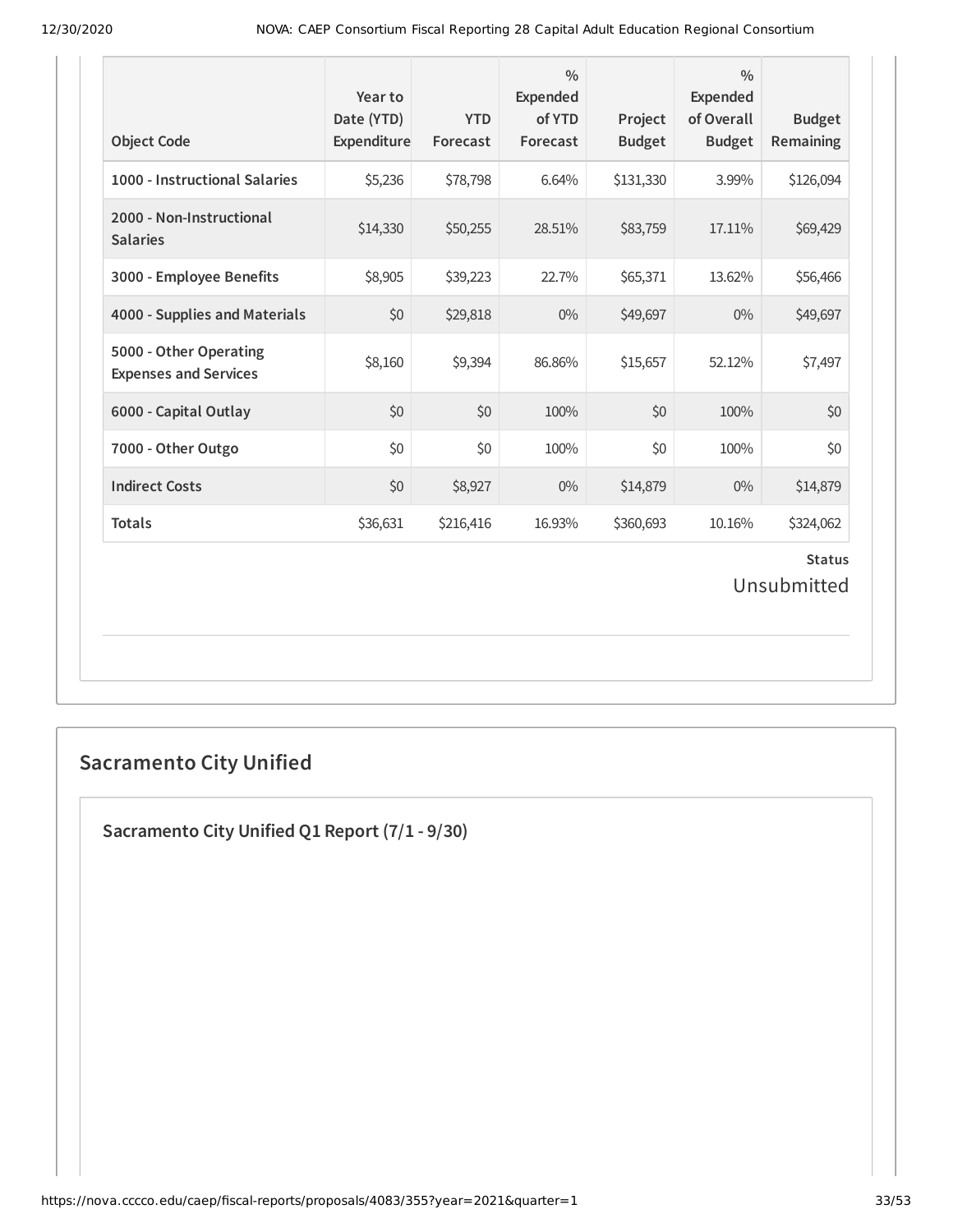| <b>Object Code</b>                                     | Year to<br>Date (YTD)<br>Expenditure | <b>YTD</b><br>Forecast | $\frac{0}{0}$<br><b>Expended</b><br>of YTD<br>Forecast | Project<br><b>Budget</b> | $\frac{0}{0}$<br><b>Expended</b><br>of Overall<br><b>Budget</b> | <b>Budget</b><br>Remaining |
|--------------------------------------------------------|--------------------------------------|------------------------|--------------------------------------------------------|--------------------------|-----------------------------------------------------------------|----------------------------|
| 1000 - Instructional Salaries                          | \$75,268                             | \$79,578               | 94.58%                                                 | \$530,518                | 14.19%                                                          | \$455,250                  |
| 2000 - Non-Instructional<br><b>Salaries</b>            | \$45,390                             | \$40,905               | 110.96%                                                | \$272,699                | 16.64%                                                          | \$227,309                  |
| 3000 - Employee Benefits                               | \$68,849                             | \$75,049               | 91.74%                                                 | \$500,325                | 13.76%                                                          | \$431,476                  |
| 4000 - Supplies and Materials                          | \$0                                  | \$5,614                | $0\%$                                                  | \$37,427                 | $0\%$                                                           | \$37,427                   |
| 5000 - Other Operating<br><b>Expenses and Services</b> | \$16,389                             | \$3,028                | 541.19%                                                | \$20,189                 | 81.18%                                                          | \$3,800                    |
| 6000 - Capital Outlay                                  | \$0                                  | \$0                    | 100%                                                   | \$0                      | 100%                                                            | \$0                        |
| 7000 - Other Outgo                                     | \$0                                  | \$0                    | 100%                                                   | \$0                      | 100%                                                            | \$0                        |
| <b>Indirect Costs</b>                                  | \$0                                  | \$0                    | 100%                                                   | \$51,588                 | $0\%$                                                           | \$51,588                   |
| <b>Totals</b>                                          | \$205,896                            | \$204,174              | 100.84%                                                | \$1,412,746              | 14.57%                                                          | \$1,206,850                |

### **Corrective Action Plan**

First quarter expenditures fell below target as teachers' salaries were only expensed for the month of September (no summer classes for DD, ELA, and HSE programs). All funds are expected to be expended by June 30, 2021.

### **Summary of Activities:**

Charles A. Jones Career and Education Center and A. Warren McClaskey Adult Center are offering courses via distance education due to COVID restrictions. Expenses for the first quarter include administrative salaries at both sites, one DD instructor, two ELA instructors, and one HSE instructor. Also expensed was data and accountability software.

> **Status** Submitted

**Sacramento City Unified Q2 Report (10/1 - 12/31)**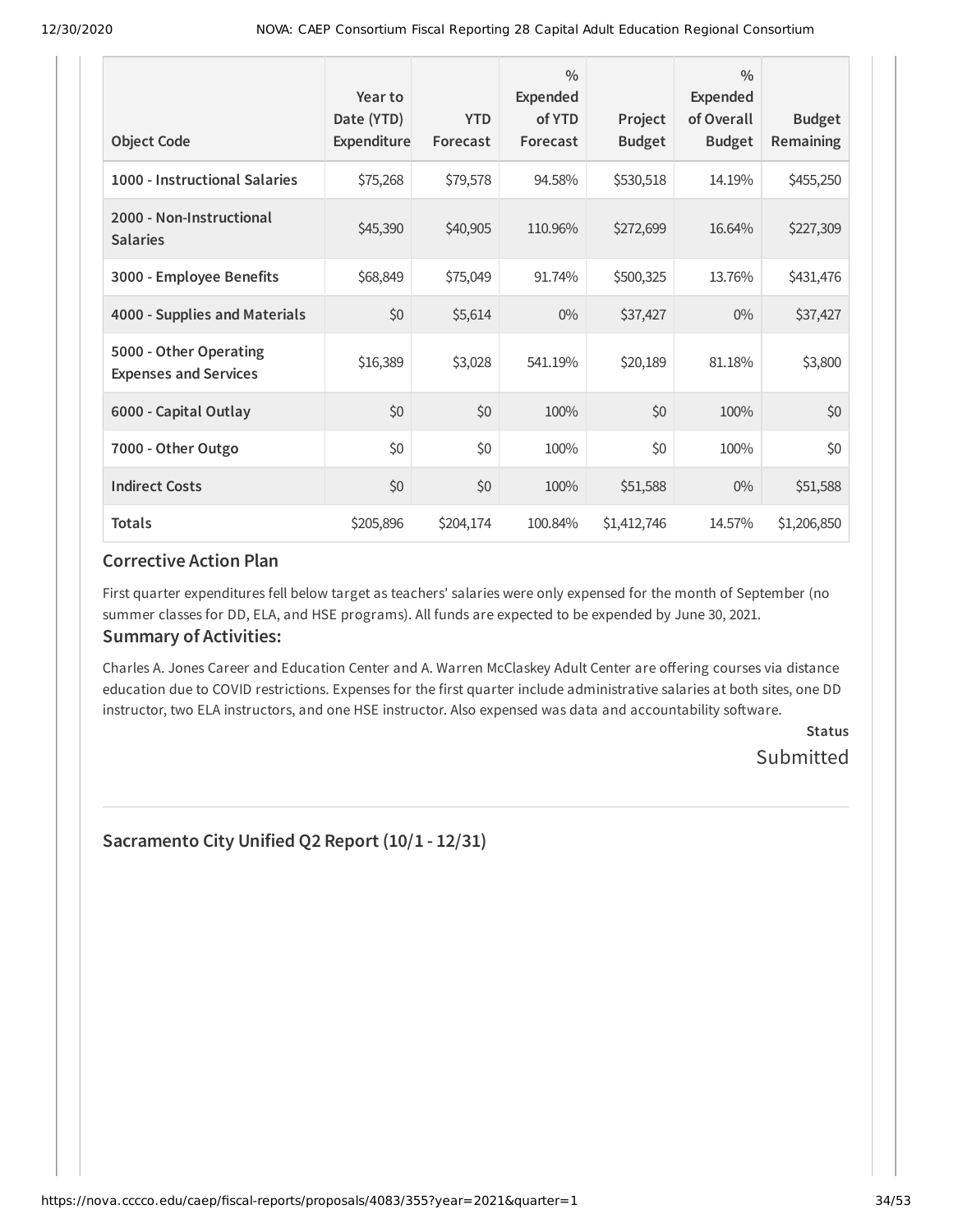| <b>Object Code</b>                                     | Year to<br>Date (YTD)<br>Expenditure | <b>YTD</b><br>Forecast | $\frac{0}{0}$<br>Expended<br>of YTD<br>Forecast | Project<br><b>Budget</b> | $\frac{0}{0}$<br>Expended<br>of Overall<br><b>Budget</b> | <b>Budget</b><br><b>Remaining</b> |
|--------------------------------------------------------|--------------------------------------|------------------------|-------------------------------------------------|--------------------------|----------------------------------------------------------|-----------------------------------|
| 1000 - Instructional Salaries                          | \$75,268                             | \$159,155              | 47.29%                                          | \$530,518                | 14.19%                                                   | \$455,250                         |
| 2000 - Non-Instructional<br><b>Salaries</b>            | \$45,390                             | \$81,810               | 55.48%                                          | \$272,699                | 16.64%                                                   | \$227,309                         |
| 3000 - Employee Benefits                               | \$68,849                             | \$150,098              | 45.87%                                          | \$500,325                | 13.76%                                                   | \$431,476                         |
| 4000 - Supplies and Materials                          | \$0                                  | \$11,228               | $0\%$                                           | \$37,427                 | $0\%$                                                    | \$37,427                          |
| 5000 - Other Operating<br><b>Expenses and Services</b> | \$16,389                             | \$6,057                | 270.59%                                         | \$20,189                 | 81.18%                                                   | \$3,800                           |
| 6000 - Capital Outlay                                  | \$0                                  | \$0                    | 100%                                            | \$0                      | 100%                                                     | \$0                               |
| 7000 - Other Outgo                                     | \$0                                  | \$0                    | 100%                                            | \$0                      | 100%                                                     | \$0                               |
| <b>Indirect Costs</b>                                  | \$0                                  | \$0                    | 100%                                            | \$51,588                 | $0\%$                                                    | \$51,588                          |
| <b>Totals</b>                                          | \$205,896                            | \$408,347              | 50.42%                                          | \$1,412,746              | 14.57%                                                   | \$1,206,850                       |

Unsubmitted

## **Sacramento City Unified Q3 Report (1/1 - 3/31)**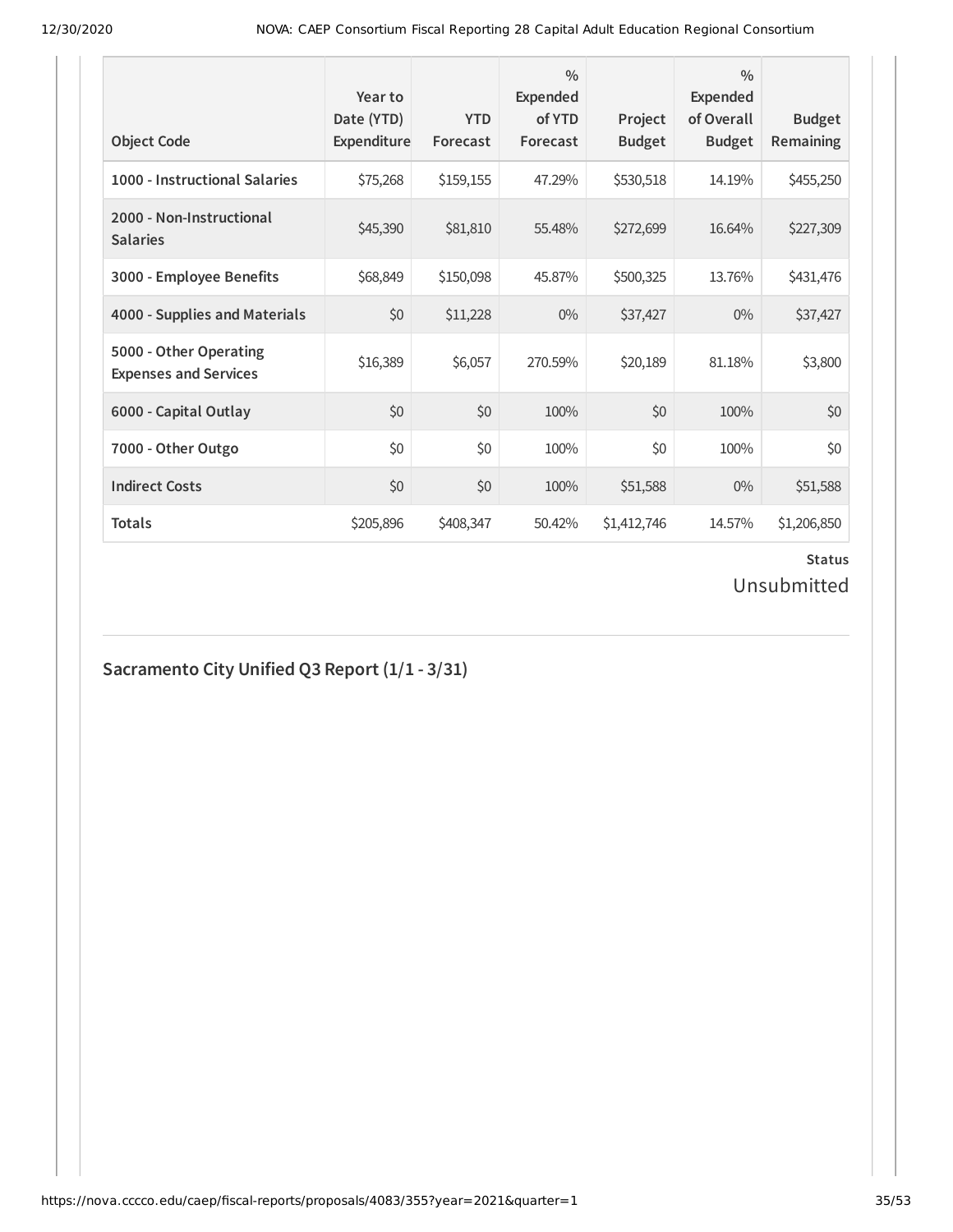| <b>Object Code</b>                                     | Year to<br>Date (YTD)<br>Expenditure | <b>YTD</b><br>Forecast | $\frac{0}{0}$<br><b>Expended</b><br>of YTD<br>Forecast | Project<br><b>Budget</b> | $\frac{0}{0}$<br><b>Expended</b><br>of Overall<br><b>Budget</b> | <b>Budget</b><br>Remaining |
|--------------------------------------------------------|--------------------------------------|------------------------|--------------------------------------------------------|--------------------------|-----------------------------------------------------------------|----------------------------|
| 1000 - Instructional Salaries                          | \$75,268                             | \$238,733              | 31.53%                                                 | \$530,518                | 14.19%                                                          | \$455,250                  |
| 2000 - Non-Instructional<br><b>Salaries</b>            | \$45,390                             | \$122,715              | 36.99%                                                 | \$272,699                | 16.64%                                                          | \$227,309                  |
| 3000 - Employee Benefits                               | \$68,849                             | \$225,146              | 30.58%                                                 | \$500,325                | 13.76%                                                          | \$431,476                  |
| 4000 - Supplies and Materials                          | \$0                                  | \$16,842               | $0\%$                                                  | \$37,427                 | $0\%$                                                           | \$37,427                   |
| 5000 - Other Operating<br><b>Expenses and Services</b> | \$16,389                             | \$9,085                | 180.4%                                                 | \$20,189                 | 81.18%                                                          | \$3,800                    |
| 6000 - Capital Outlay                                  | \$0                                  | \$0                    | 100%                                                   | \$0                      | 100%                                                            | \$0                        |
| 7000 - Other Outgo                                     | \$0                                  | \$0                    | 100%                                                   | \$0                      | 100%                                                            | \$0                        |
| <b>Indirect Costs</b>                                  | \$0                                  | \$0                    | 100%                                                   | \$51,588                 | $0\%$                                                           | \$51,588                   |
| <b>Totals</b>                                          | \$205,896                            | \$612,521              | 33.61%                                                 | \$1,412,746              | 14.57%                                                          | \$1,206,850                |

Unsubmitted

### **Sacramento City Unified Q4 Report (4/1 - 6/30)**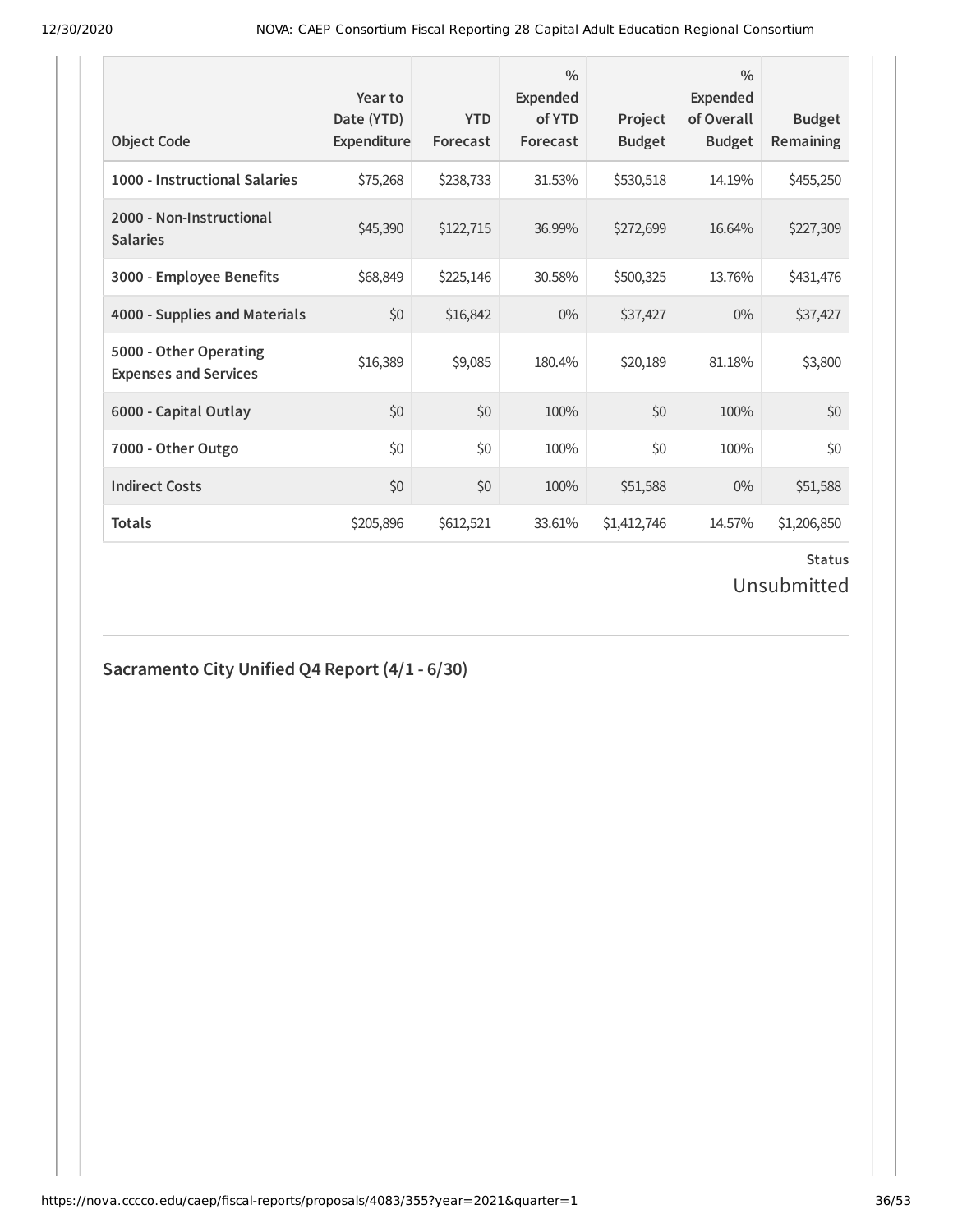| <b>Object Code</b>                                     | Year to<br>Date (YTD)<br>Expenditure | <b>YTD</b><br>Forecast | $\frac{0}{0}$<br><b>Expended</b><br>of YTD<br>Forecast | Project<br><b>Budget</b> | $\frac{0}{0}$<br><b>Expended</b><br>of Overall<br><b>Budget</b> | <b>Budget</b><br>Remaining |  |  |
|--------------------------------------------------------|--------------------------------------|------------------------|--------------------------------------------------------|--------------------------|-----------------------------------------------------------------|----------------------------|--|--|
| 1000 - Instructional Salaries                          | \$75,268                             | \$318,311              | 23.65%                                                 | \$530,518                | 14.19%                                                          | \$455,250                  |  |  |
| 2000 - Non-Instructional<br><b>Salaries</b>            | \$45,390                             | \$163,619              | 27.74%                                                 | \$272,699                | 16.64%                                                          | \$227,309                  |  |  |
| 3000 - Employee Benefits                               | \$68,849                             | \$300,195              | 22.93%                                                 | \$500,325                | 13.76%                                                          | \$431,476                  |  |  |
| 4000 - Supplies and Materials                          | \$0                                  | \$22,456               | $0\%$                                                  | \$37,427                 | $0\%$                                                           | \$37,427                   |  |  |
| 5000 - Other Operating<br><b>Expenses and Services</b> | \$16,389                             | \$12,113               | 135.3%                                                 | \$20,189                 | 81.18%                                                          | \$3,800                    |  |  |
| 6000 - Capital Outlay                                  | \$0                                  | \$0                    | 100%                                                   | \$0                      | 100%                                                            | \$0                        |  |  |
| 7000 - Other Outgo                                     | \$0                                  | \$0                    | 100%                                                   | \$0                      | 100%                                                            | \$0                        |  |  |
| <b>Indirect Costs</b>                                  | \$0                                  | \$0                    | 100%                                                   | \$51,588                 | $0\%$                                                           | \$51,588                   |  |  |
| <b>Totals</b>                                          | \$205,896                            | \$816,695              | 25.21%                                                 | \$1,412,746              | 14.57%                                                          | \$1,206,850                |  |  |
| <b>Status</b><br>Unsubmitted                           |                                      |                        |                                                        |                          |                                                                 |                            |  |  |

## **Sacramento Co. Office of Education**

**Sacramento Co.Oice of Education Q1 Report (7/1 - 9/30)**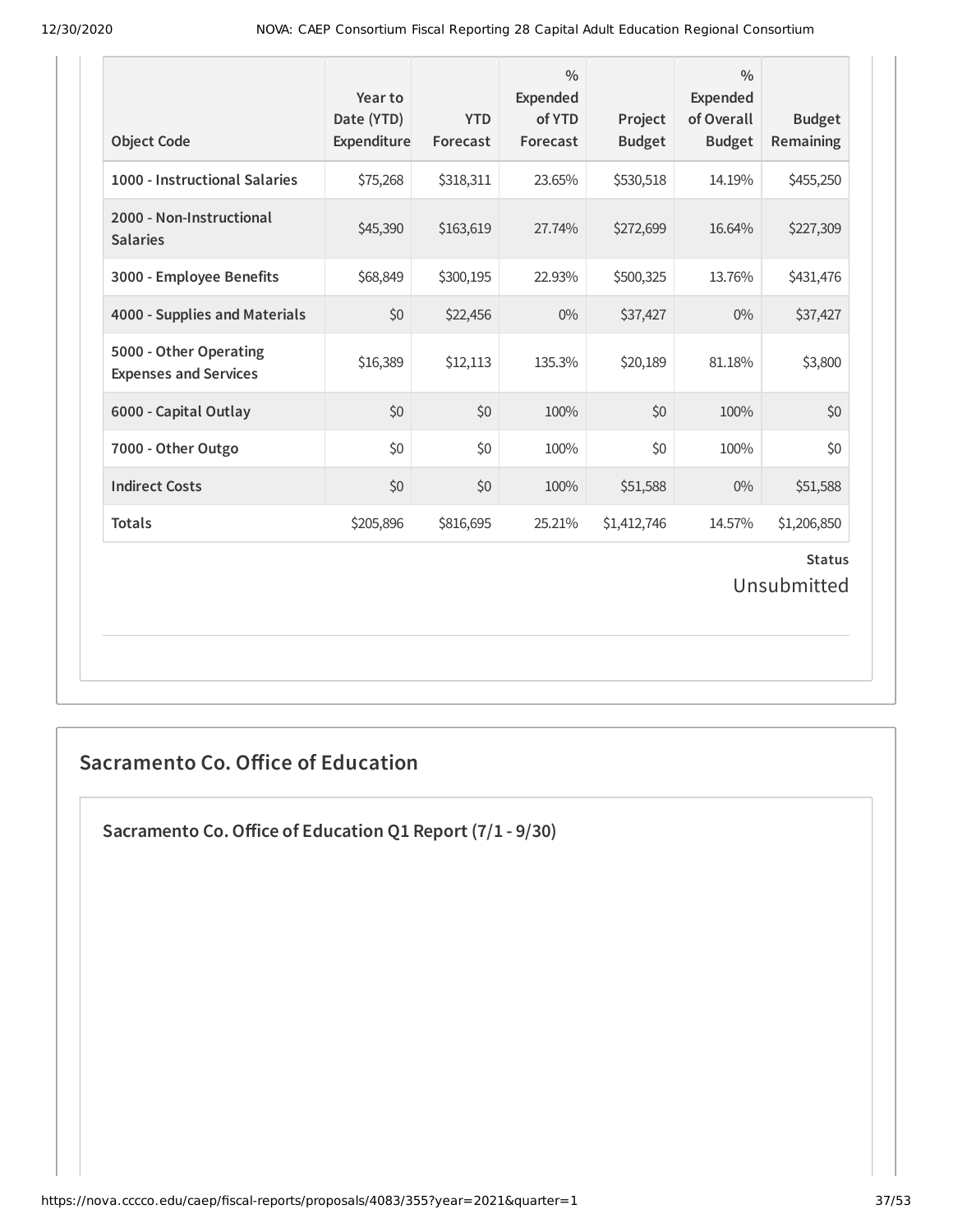| <b>Object Code</b>                                     | Year to<br>Date (YTD)<br>Expenditure | <b>YTD</b><br>Forecast | $\frac{0}{0}$<br><b>Expended</b><br>of YTD<br>Forecast | Project<br><b>Budget</b> | $\frac{0}{0}$<br><b>Expended</b><br>of Overall<br><b>Budget</b> | <b>Budget</b><br><b>Remaining</b> |
|--------------------------------------------------------|--------------------------------------|------------------------|--------------------------------------------------------|--------------------------|-----------------------------------------------------------------|-----------------------------------|
| 1000 - Instructional Salaries                          | \$68,771                             | \$42,697               | 161.07%                                                | \$284,646                | 24.16%                                                          | \$215,875                         |
| 2000 - Non-Instructional<br><b>Salaries</b>            | \$16,126                             | \$28,668               | 56.25%                                                 | \$191,117                | 8.44%                                                           | \$174,991                         |
| 3000 - Employee Benefits                               | \$25,279                             | \$15,699               | 161.03%                                                | \$104,657                | 24.15%                                                          | \$79,378                          |
| 4000 - Supplies and Materials                          | \$5,376                              | \$960                  | 560%                                                   | \$6,400                  | 84%                                                             | \$1,024                           |
| 5000 - Other Operating<br><b>Expenses and Services</b> | \$8,037                              | \$21,927               | 36.65%                                                 | \$146,179                | 5.5%                                                            | \$138,142                         |
| 6000 - Capital Outlay                                  | \$0                                  | \$0                    | 100%                                                   | \$0                      | 100%                                                            | \$0                               |
| 7000 - Other Outgo                                     | \$0                                  | \$0                    | 100%                                                   | \$0                      | 100%                                                            | \$0                               |
| <b>Indirect Costs</b>                                  | \$6,179                              | \$5,498                | 112.4%                                                 | \$36,650                 | 16.86%                                                          | \$30,471                          |
| <b>Totals</b>                                          | \$129,768                            | \$115,447              | 112.4%                                                 | \$769,649                | 16.86%                                                          | \$639,881                         |

### **Summary of Activities:**

In Quarter 1 SCOE/CAERC facilitated consortium-wide meetings - in online formats amidst the COVID-19 pandemic - for specific purposes regarding business, resources, strategies, and planning, data and accountability, budget, marketing, and transitions. SCOE/CAERC staff processed purchasing for CASAS Tops Enterprise licenses, paper tests, e-tests, and record fees. CAERC/SCOE staff worked with members to create Fact Sheets for 2019-20 program year.

> **Status Submitted**

### **Sacramento Co.Oice of Education Q2 Report (10/1 - 12/31)**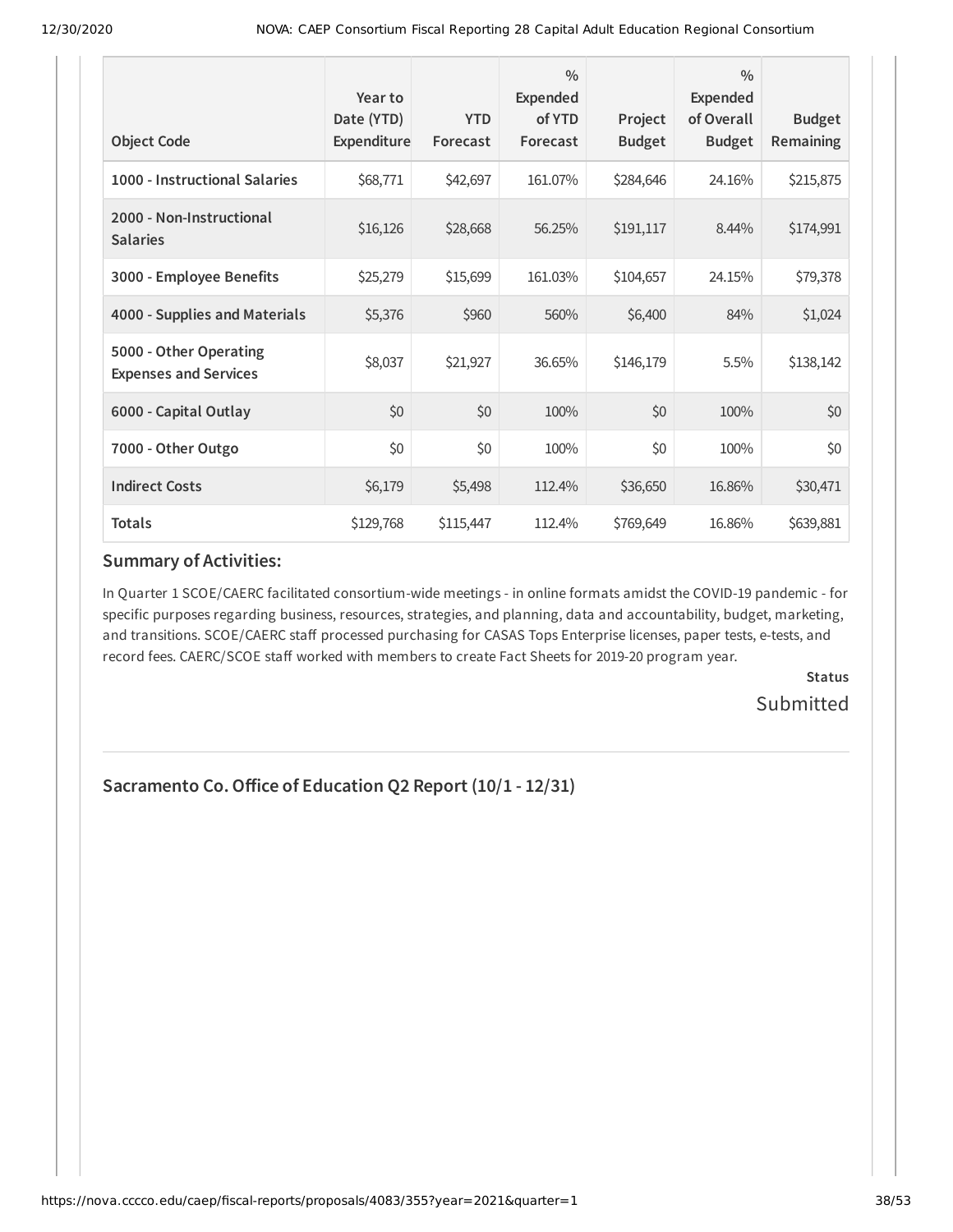| <b>Object Code</b>                                     | Year to<br>Date (YTD)<br>Expenditure | <b>YTD</b><br>Forecast | $\frac{0}{0}$<br>Expended<br>of YTD<br>Forecast | Project<br><b>Budget</b> | $\frac{0}{0}$<br><b>Expended</b><br>of Overall<br><b>Budget</b> | <b>Budget</b><br><b>Remaining</b> |
|--------------------------------------------------------|--------------------------------------|------------------------|-------------------------------------------------|--------------------------|-----------------------------------------------------------------|-----------------------------------|
| 1000 - Instructional Salaries                          | \$68,771                             | \$85,394               | 80.53%                                          | \$284,646                | 24.16%                                                          | \$215,875                         |
| 2000 - Non-Instructional<br><b>Salaries</b>            | \$16,126                             | \$57,335               | 28.13%                                          | \$191,117                | 8.44%                                                           | \$174,991                         |
| 3000 - Employee Benefits                               | \$25,279                             | \$31,397               | 80.51%                                          | \$104,657                | 24.15%                                                          | \$79,378                          |
| 4000 - Supplies and Materials                          | \$5,376                              | \$1,920                | 280%                                            | \$6,400                  | 84%                                                             | \$1,024                           |
| 5000 - Other Operating<br><b>Expenses and Services</b> | \$8,037                              | \$43,854               | 18.33%                                          | \$146,179                | 5.5%                                                            | \$138,142                         |
| 6000 - Capital Outlay                                  | \$0                                  | \$0                    | 100%                                            | \$0                      | 100%                                                            | \$0                               |
| 7000 - Other Outgo                                     | \$0                                  | \$0                    | 100%                                            | \$0                      | 100%                                                            | \$0                               |
| <b>Indirect Costs</b>                                  | \$6,179                              | \$10,995               | 56.2%                                           | \$36,650                 | 16.86%                                                          | \$30,471                          |
| <b>Totals</b>                                          | \$129,768                            | \$230,895              | 56.2%                                           | \$769,649                | 16.86%                                                          | \$639,881                         |

### **Status** Unsubmitted

## **Sacramento Co.Oice of Education Q3 Report (1/1 - 3/31)**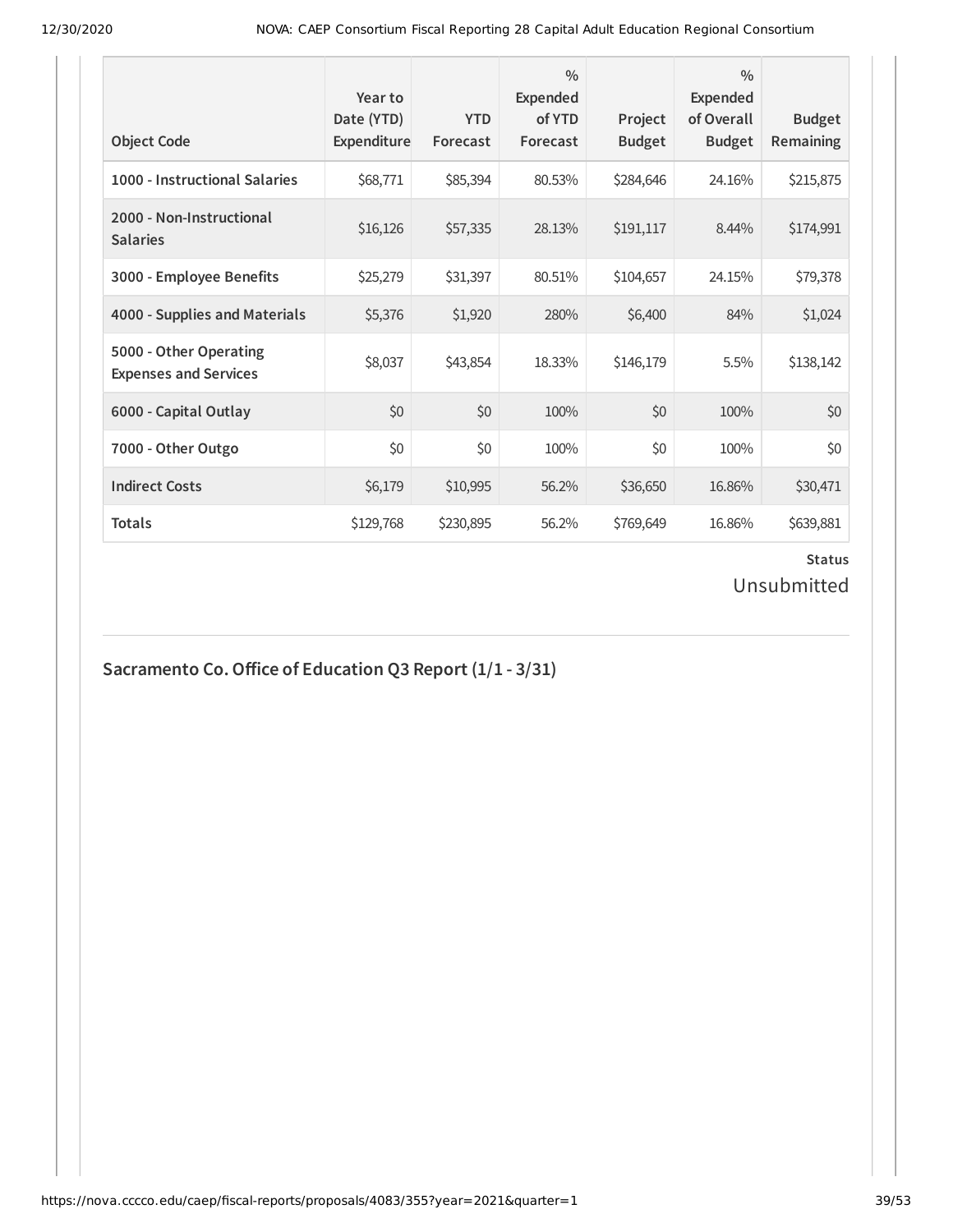| <b>Object Code</b>                                     | Year to<br>Date (YTD)<br>Expenditure | <b>YTD</b><br>Forecast | $\frac{0}{0}$<br>Expended<br>of YTD<br>Forecast | Project<br><b>Budget</b> | $\frac{0}{0}$<br>Expended<br>of Overall<br><b>Budget</b> | <b>Budget</b><br><b>Remaining</b> |
|--------------------------------------------------------|--------------------------------------|------------------------|-------------------------------------------------|--------------------------|----------------------------------------------------------|-----------------------------------|
| 1000 - Instructional Salaries                          | \$68,771                             | \$128,091              | 53.69%                                          | \$284,646                | 24.16%                                                   | \$215,875                         |
| 2000 - Non-Instructional<br><b>Salaries</b>            | \$16,126                             | \$86,003               | 18.75%                                          | \$191,117                | 8.44%                                                    | \$174,991                         |
| 3000 - Employee Benefits                               | \$25,279                             | \$47,096               | 53.68%                                          | \$104,657                | 24.15%                                                   | \$79,378                          |
| 4000 - Supplies and Materials                          | \$5,376                              | \$2,880                | 186.67%                                         | \$6,400                  | 84%                                                      | \$1,024                           |
| 5000 - Other Operating<br><b>Expenses and Services</b> | \$8,037                              | \$65,781               | 12.22%                                          | \$146,179                | 5.5%                                                     | \$138,142                         |
| 6000 - Capital Outlay                                  | \$0                                  | \$0                    | 100%                                            | \$0                      | 100%                                                     | \$0                               |
| 7000 - Other Outgo                                     | \$0                                  | \$0                    | 100%                                            | \$0                      | 100%                                                     | \$0                               |
| <b>Indirect Costs</b>                                  | \$6,179                              | \$16,493               | 37.47%                                          | \$36,650                 | 16.86%                                                   | \$30,471                          |
| <b>Totals</b>                                          | \$129,768                            | \$346,342              | 37.47%                                          | \$769,649                | 16.86%                                                   | \$639,881                         |

### **Status** Unsubmitted

## **Sacramento Co.Oice of Education Q4 Report (4/1 - 6/30)**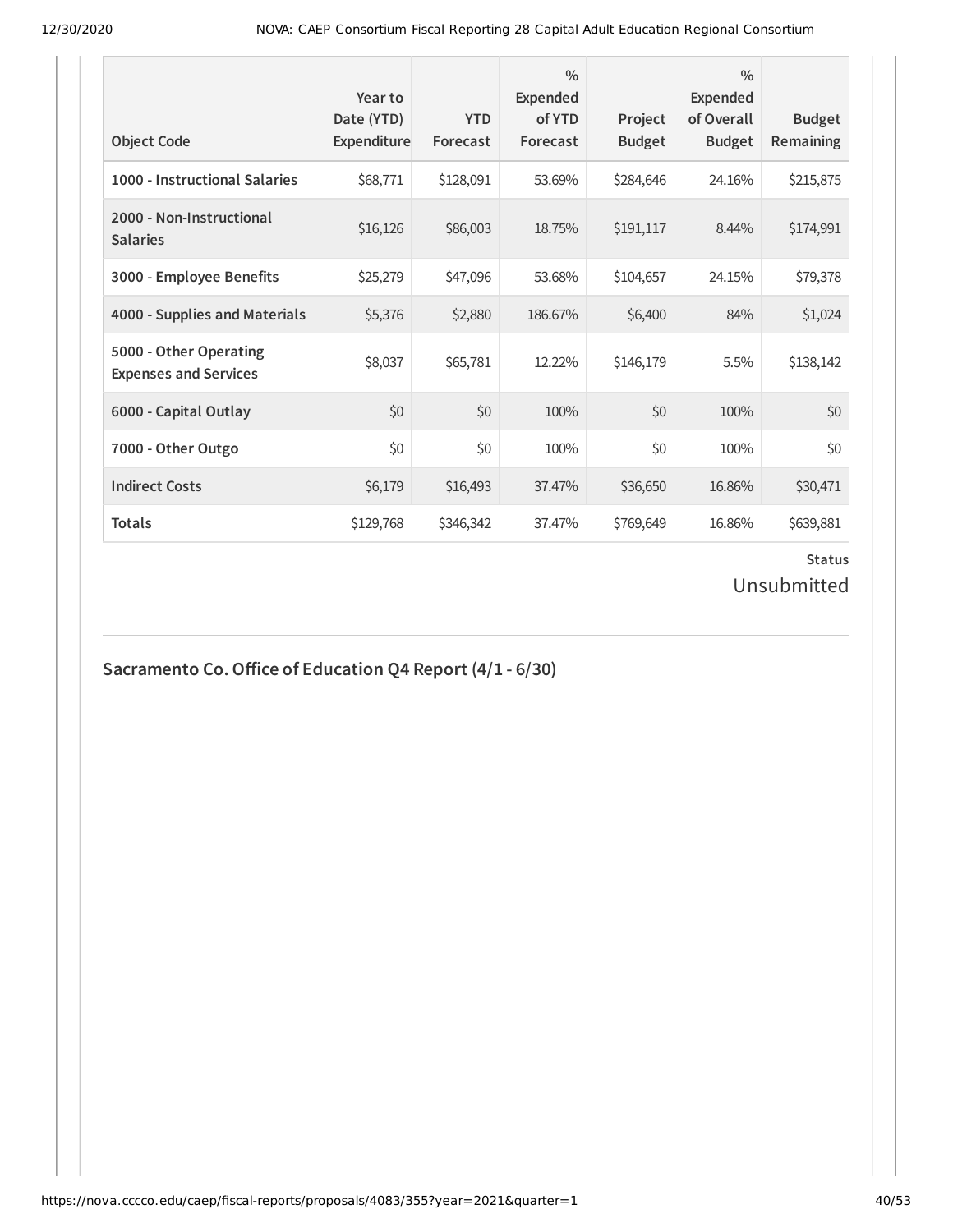| <b>Object Code</b>                                     | Year to<br>Date (YTD)<br>Expenditure | <b>YTD</b><br>Forecast | $\frac{0}{0}$<br><b>Expended</b><br>of YTD<br>Forecast | Project<br><b>Budget</b> | $\frac{0}{0}$<br><b>Expended</b><br>of Overall<br><b>Budget</b> | <b>Budget</b><br>Remaining |  |
|--------------------------------------------------------|--------------------------------------|------------------------|--------------------------------------------------------|--------------------------|-----------------------------------------------------------------|----------------------------|--|
| 1000 - Instructional Salaries                          | \$68,771                             | \$170,788              | 40.27%                                                 | \$284,646                | 24.16%                                                          | \$215,875                  |  |
| 2000 - Non-Instructional<br><b>Salaries</b>            | \$16,126                             | \$114,670              | 14.06%                                                 | \$191,117                | 8.44%                                                           | \$174,991                  |  |
| 3000 - Employee Benefits                               | \$25,279                             | \$62,794               | 40.26%                                                 | \$104,657                | 24.15%                                                          | \$79,378                   |  |
| 4000 - Supplies and Materials                          | \$5,376                              | \$3,840                | 140%                                                   | \$6,400                  | 84%                                                             | \$1,024                    |  |
| 5000 - Other Operating<br><b>Expenses and Services</b> | \$8,037                              | \$87,707               | 9.16%                                                  | \$146,179                | 5.5%                                                            | \$138,142                  |  |
| 6000 - Capital Outlay                                  | \$0                                  | \$0                    | 100%                                                   | \$0                      | 100%                                                            | \$0                        |  |
| 7000 - Other Outgo                                     | \$0                                  | \$0                    | 100%                                                   | \$0                      | 100%                                                            | \$0                        |  |
| <b>Indirect Costs</b>                                  | \$6,179                              | \$21,990               | 28.1%                                                  | \$36,650                 | 16.86%                                                          | \$30,471                   |  |
| <b>Totals</b>                                          | \$129,768                            | \$461,789              | 28.1%                                                  | \$769,649                | 16.86%                                                          | \$639,881                  |  |
| <b>Status</b><br>Unsubmitted                           |                                      |                        |                                                        |                          |                                                                 |                            |  |

### **San Juan Unified**

**San Juan Unified Q1 Report (7/1 - 9/30)**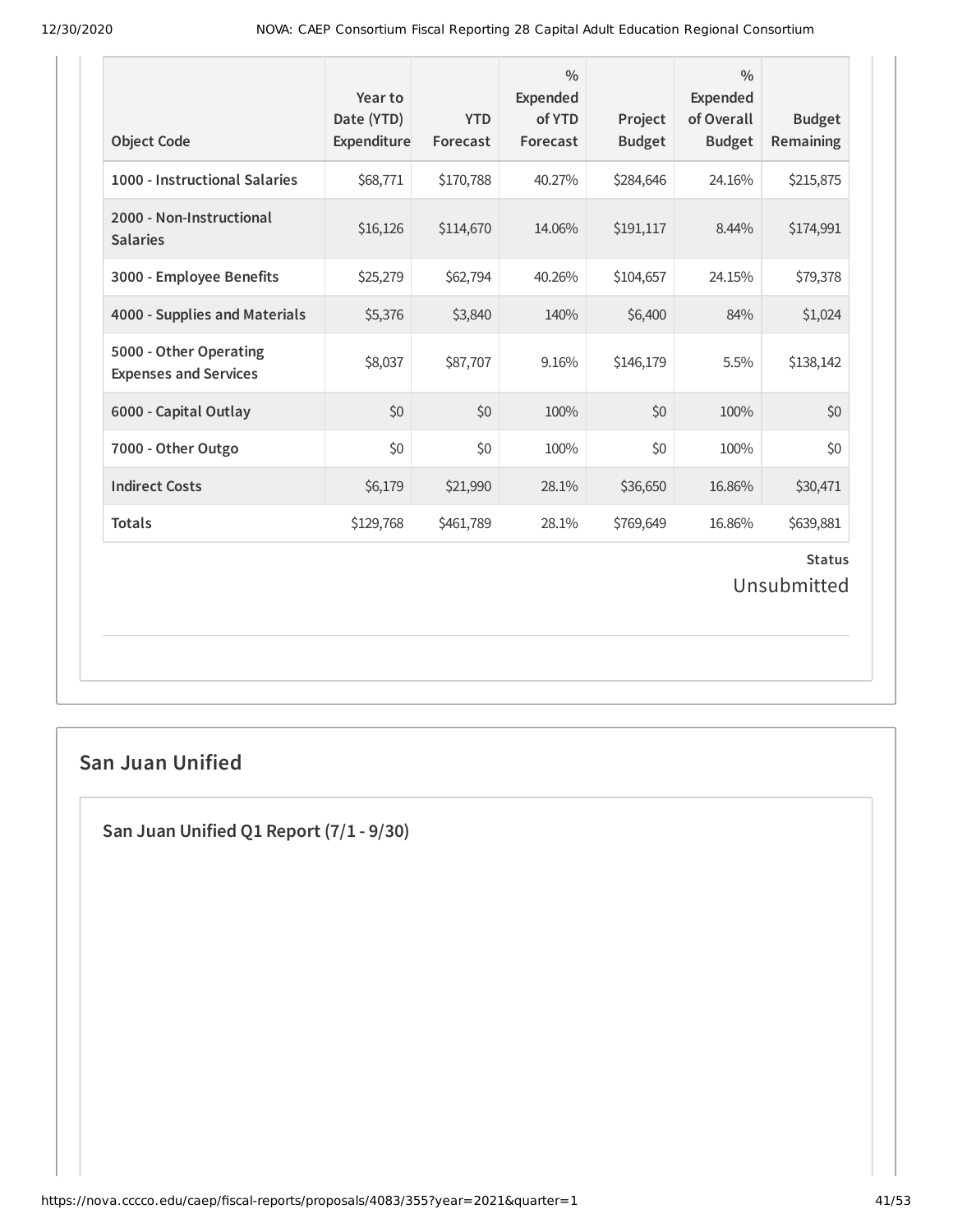| <b>Object Code</b>                                     | Year to<br>Date (YTD)<br>Expenditure | <b>YTD</b><br>Forecast | $\frac{0}{0}$<br><b>Expended</b><br>of YTD<br>Forecast | Project<br><b>Budget</b> | $\frac{0}{0}$<br><b>Expended</b><br>of Overall<br><b>Budget</b> | <b>Budget</b><br><b>Remaining</b> |
|--------------------------------------------------------|--------------------------------------|------------------------|--------------------------------------------------------|--------------------------|-----------------------------------------------------------------|-----------------------------------|
| 1000 - Instructional Salaries                          | \$95,173                             | \$172,061              | 55.31%                                                 | \$688,243                | 13.83%                                                          | \$593,070                         |
| 2000 - Non-Instructional<br><b>Salaries</b>            | \$29,924                             | \$43,939               | 68.1%                                                  | \$175,757                | 17.03%                                                          | \$145,833                         |
| 3000 - Employee Benefits                               | \$39,585                             | \$73,593               | 53.79%                                                 | \$294,370                | 13.45%                                                          | \$254,785                         |
| 4000 - Supplies and Materials                          | \$1,119                              | \$41,713               | 2.68%                                                  | \$166,852                | 0.67%                                                           | \$165,733                         |
| 5000 - Other Operating<br><b>Expenses and Services</b> | \$47,144                             | \$45,013               | 104.73%                                                | \$180,051                | 26.18%                                                          | \$132,907                         |
| 6000 - Capital Outlay                                  | \$0                                  | \$0                    | 100%                                                   | \$0                      | 100%                                                            | \$0                               |
| 7000 - Other Outgo                                     | \$0                                  | \$0                    | 100%                                                   | \$90,300                 | $0\%$                                                           | \$90,300                          |
| <b>Indirect Costs</b>                                  | \$0                                  | \$0                    | 100%                                                   | \$68,038                 | $0\%$                                                           | \$68,038                          |
| <b>Totals</b>                                          | \$212,945                            | \$376,318              | 56.59%                                                 | \$1,663,611              | 12.8%                                                           | \$1,450,666                       |

### **Corrective Action Plan**

Due to the restrictions placed upon the San Juan Adult Education program because of the COVID pandemic, we were only able to offer courses via a Distance Learning platform. These restrictions limited student access to technology and staff available to provide DL instruction, resulting in lower enrollment. Course offerings were limited, and other ancillary programs like child care services for students were paused, causing a temporary reduction in personnel, material, and supply costs. We are currently planning to transition to a hybrid learning environment starting in January, which will offer a blend of on-line (distance learning) classes along with in-person classes that will have an asynchronous and/or on-line component. We will also investigate increasing our technology inventory to address student need for on-line access. These adjustments should result in higher enrollment and a corresponding return to forecasted expenses for the remaining quarters.

### **Summary of Activities:**

During Q1 of 20/21 San Juan AE spent funds that align with consortium goals and - in the face of COVID-related restrictions placed upon in-person instruction - adapted the means to reach those goals by implementing a distance learning model, which will likely be in place through Q2. Notwithstanding these challenges, SJAE has been able to continue providing ESL, ABE, and ASE instruction, as well as the course-focused piece of our CTE Medical Assisting program. Our Sunrise and Creekside campuses have been able to resume CASAS testing in small cohorts. Creekside continues to partner with IRC, though the components of that partnership that require on-site interactions of the public have been suspended until pandemic conditions abate and the County allows those to resume. SJAE's partnership with Folsom Cordova Community Partnership provides subsidized employment opportunities, counseling and career assistance.

> **Status** Submitted

### **San Juan Unified Q2 Report (10/1 - 12/31)**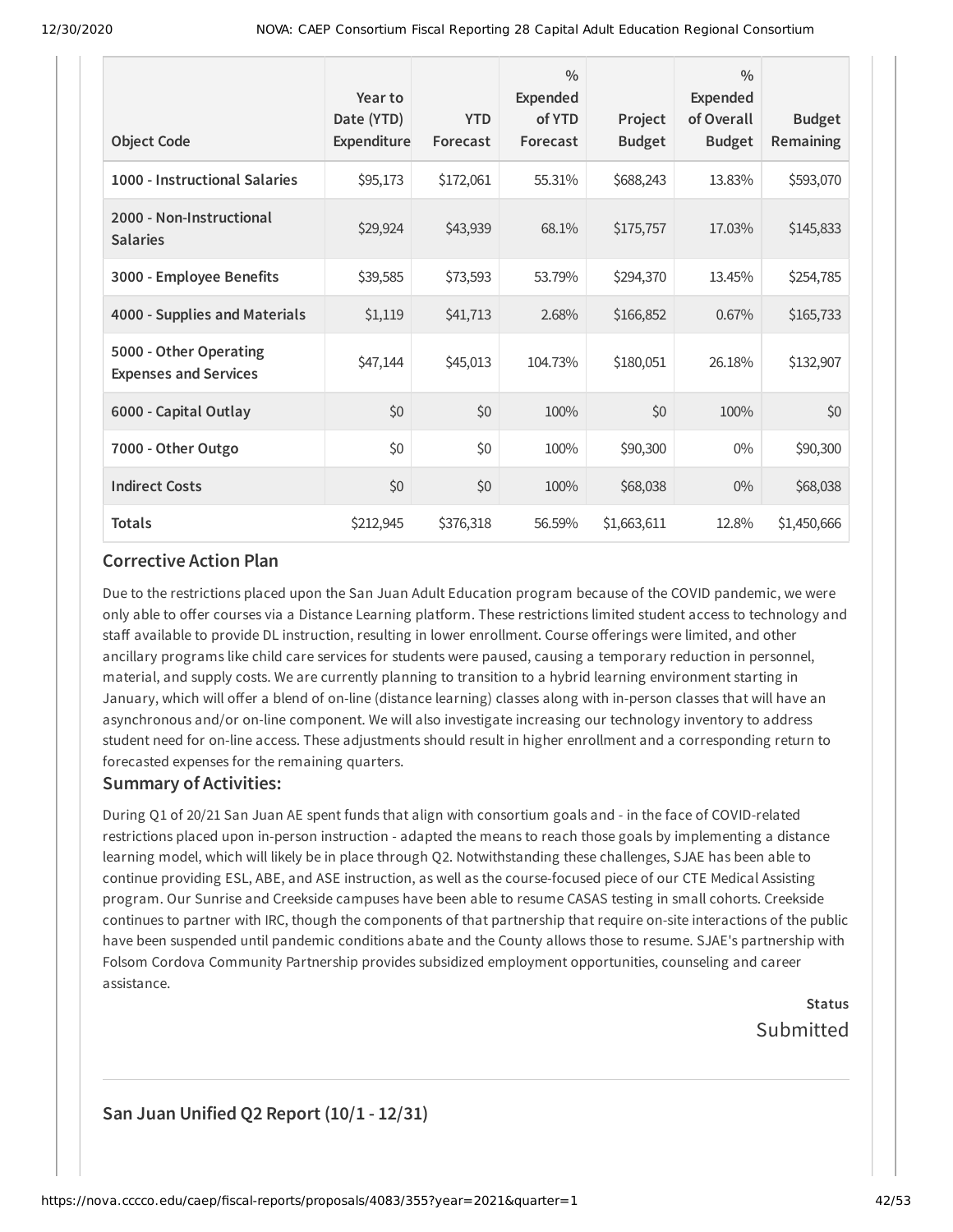| <b>Object Code</b>                                     | Year to<br>Date (YTD)<br><b>Expenditure</b> | <b>YTD</b><br>Forecast | $\frac{0}{0}$<br><b>Expended</b><br>of YTD<br>Forecast | Project<br><b>Budget</b> | $\frac{0}{0}$<br><b>Expended</b><br>of Overall<br><b>Budget</b> | <b>Budget</b><br><b>Remaining</b> |
|--------------------------------------------------------|---------------------------------------------|------------------------|--------------------------------------------------------|--------------------------|-----------------------------------------------------------------|-----------------------------------|
| 1000 - Instructional Salaries                          | \$95,173                                    | \$344,122              | 27.66%                                                 | \$688,243                | 13.83%                                                          | \$593,070                         |
| 2000 - Non-Instructional<br><b>Salaries</b>            | \$29,924                                    | \$87,879               | 34.05%                                                 | \$175,757                | 17.03%                                                          | \$145,833                         |
| 3000 - Employee Benefits                               | \$39,585                                    | \$147,185              | 26.89%                                                 | \$294,370                | 13.45%                                                          | \$254,785                         |
| 4000 - Supplies and Materials                          | \$1,119                                     | \$83,426               | 1.34%                                                  | \$166,852                | 0.67%                                                           | \$165,733                         |
| 5000 - Other Operating<br><b>Expenses and Services</b> | \$47,144                                    | \$90,026               | 52.37%                                                 | \$180,051                | 26.18%                                                          | \$132,907                         |
| 6000 - Capital Outlay                                  | \$0                                         | \$0                    | 100%                                                   | \$0                      | 100%                                                            | \$0                               |
| 7000 - Other Outgo                                     | \$0                                         | \$0                    | 100%                                                   | \$90,300                 | $0\%$                                                           | \$90,300                          |
| <b>Indirect Costs</b>                                  | \$0                                         | \$0                    | 100%                                                   | \$68,038                 | $0\%$                                                           | \$68,038                          |
| <b>Totals</b>                                          | \$212,945                                   | \$752,637              | 28.29%                                                 | \$1,663,611              | 12.8%                                                           | \$1,450,666                       |

Unsubmitted

**San Juan Unified Q3 Report (1/1 - 3/31)**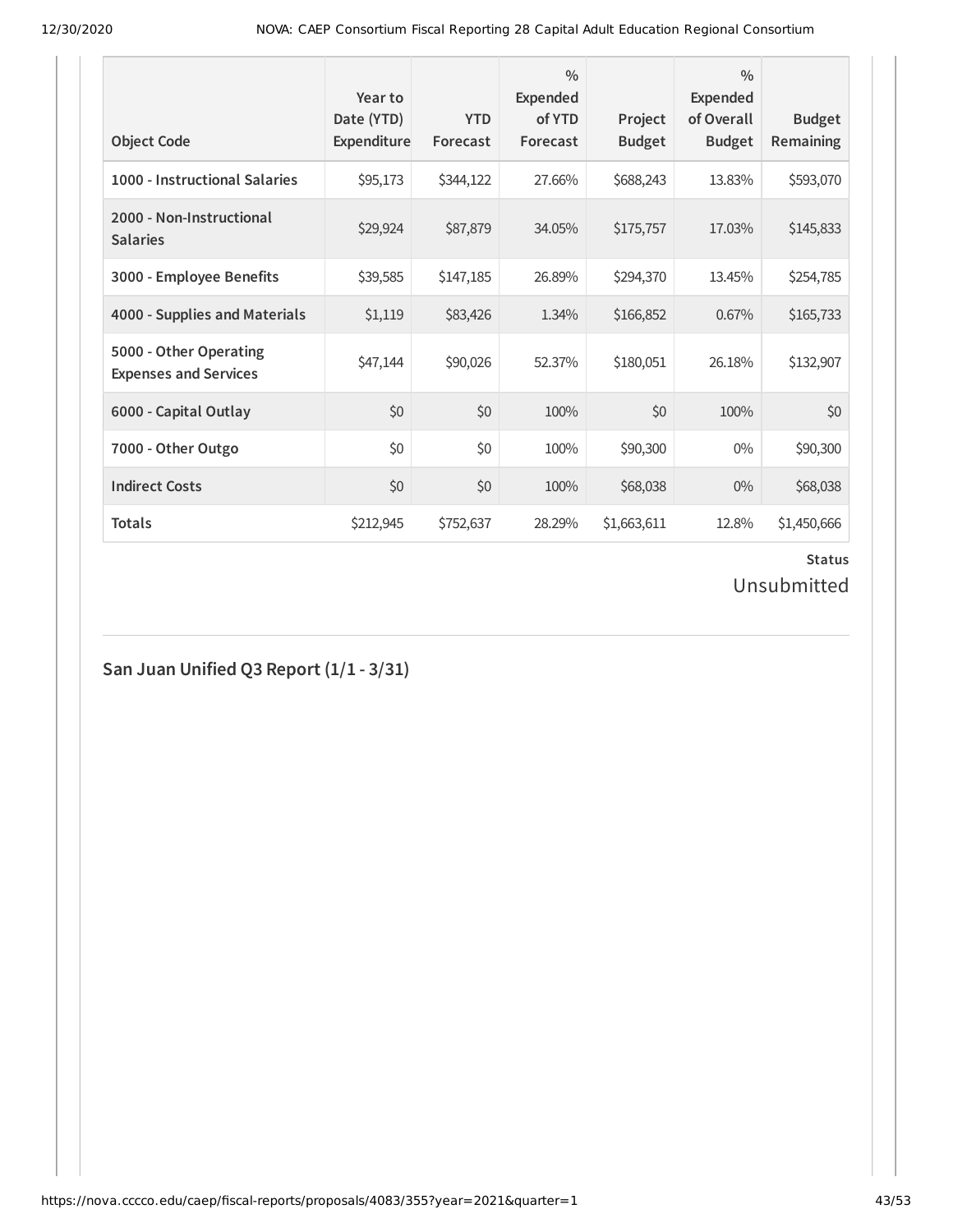| <b>Object Code</b>                                     | Year to<br>Date (YTD)<br>Expenditure | <b>YTD</b><br>Forecast | $\frac{0}{0}$<br><b>Expended</b><br>of YTD<br>Forecast | Project<br><b>Budget</b> | $\frac{0}{0}$<br><b>Expended</b><br>of Overall<br><b>Budget</b> | <b>Budget</b><br><b>Remaining</b> |
|--------------------------------------------------------|--------------------------------------|------------------------|--------------------------------------------------------|--------------------------|-----------------------------------------------------------------|-----------------------------------|
| 1000 - Instructional Salaries                          | \$95,173                             | \$516,182              | 18.44%                                                 | \$688,243                | 13.83%                                                          | \$593,070                         |
| 2000 - Non-Instructional<br><b>Salaries</b>            | \$29,924                             | \$131,818              | 22.7%                                                  | \$175,757                | 17.03%                                                          | \$145,833                         |
| 3000 - Employee Benefits                               | \$39,585                             | \$220,778              | 17.93%                                                 | \$294,370                | 13.45%                                                          | \$254,785                         |
| 4000 - Supplies and Materials                          | \$1,119                              | \$125,139              | 0.89%                                                  | \$166,852                | 0.67%                                                           | \$165,733                         |
| 5000 - Other Operating<br><b>Expenses and Services</b> | \$47,144                             | \$135,038              | 34.91%                                                 | \$180,051                | 26.18%                                                          | \$132,907                         |
| 6000 - Capital Outlay                                  | \$0                                  | \$0                    | 100%                                                   | \$0                      | 100%                                                            | \$0                               |
| 7000 - Other Outgo                                     | \$0                                  | \$90,300               | $0\%$                                                  | \$90,300                 | $0\%$                                                           | \$90,300                          |
| <b>Indirect Costs</b>                                  | \$0                                  | \$0                    | 100%                                                   | \$68,038                 | $0\%$                                                           | \$68,038                          |
| <b>Totals</b>                                          | \$212,945                            | \$1,219,255            | 17.47%                                                 | \$1,663,611              | 12.8%                                                           | \$1,450,666                       |

Unsubmitted

**San Juan Unified Q4 Report (4/1 - 6/30)**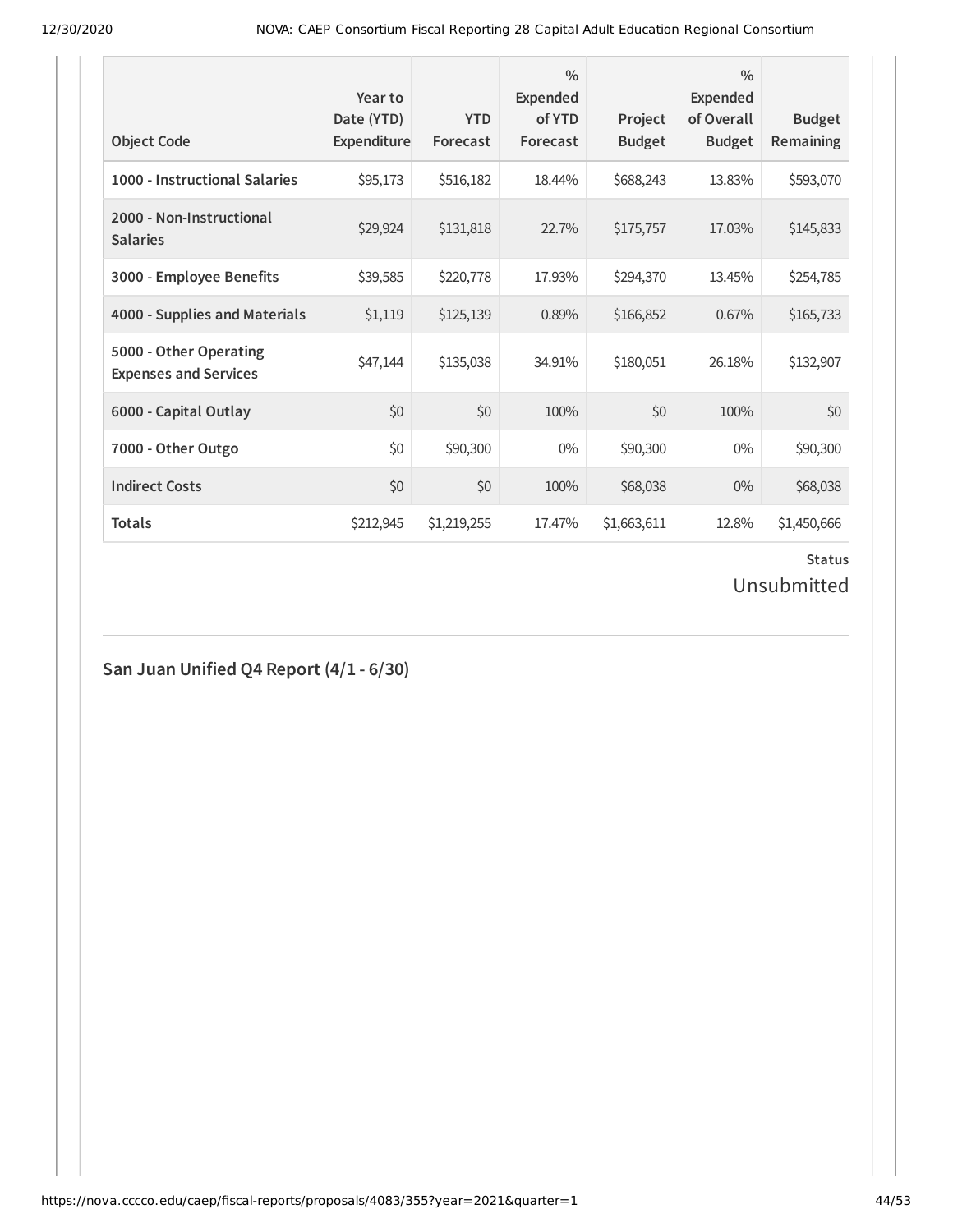| <b>Object Code</b>                                     | Year to<br>Date (YTD)<br>Expenditure | <b>YTD</b><br>Forecast | $\frac{0}{0}$<br><b>Expended</b><br>of YTD<br>Forecast | Project<br><b>Budget</b> | $\frac{0}{0}$<br><b>Expended</b><br>of Overall<br><b>Budget</b> | <b>Budget</b><br><b>Remaining</b> |
|--------------------------------------------------------|--------------------------------------|------------------------|--------------------------------------------------------|--------------------------|-----------------------------------------------------------------|-----------------------------------|
| 1000 - Instructional Salaries                          | \$95,173                             | \$688,243              | 13.83%                                                 | \$688,243                | 13.83%                                                          | \$593,070                         |
| 2000 - Non-Instructional<br><b>Salaries</b>            | \$29,924                             | \$175,757              | 17.03%                                                 | \$175,757                | 17.03%                                                          | \$145,833                         |
| 3000 - Employee Benefits                               | \$39,585                             | \$294,370              | 13.45%                                                 | \$294,370                | 13.45%                                                          | \$254,785                         |
| 4000 - Supplies and Materials                          | \$1,119                              | \$166,852              | 0.67%                                                  | \$166,852                | 0.67%                                                           | \$165,733                         |
| 5000 - Other Operating<br><b>Expenses and Services</b> | \$47,144                             | \$180,051              | 26.18%                                                 | \$180,051                | 26.18%                                                          | \$132,907                         |
| 6000 - Capital Outlay                                  | \$0                                  | \$0                    | 100%                                                   | \$0                      | 100%                                                            | \$0                               |
| 7000 - Other Outgo                                     | \$0                                  | \$90,300               | $0\%$                                                  | \$90,300                 | $0\%$                                                           | \$90,300                          |
| <b>Indirect Costs</b>                                  | \$0                                  | \$68,038               | $0\%$                                                  | \$68,038                 | 0%                                                              | \$68,038                          |
| <b>Totals</b>                                          | \$212,945                            | \$1,663,611            | 12.8%                                                  | \$1,663,611              | 12.8%                                                           | \$1,450,666                       |
|                                                        |                                      |                        |                                                        |                          |                                                                 | <b>Status</b><br>Unsubmitted      |

## **Twin Rivers Unified**

**Twin Rivers Unified Q1 Report (7/1 - 9/30)**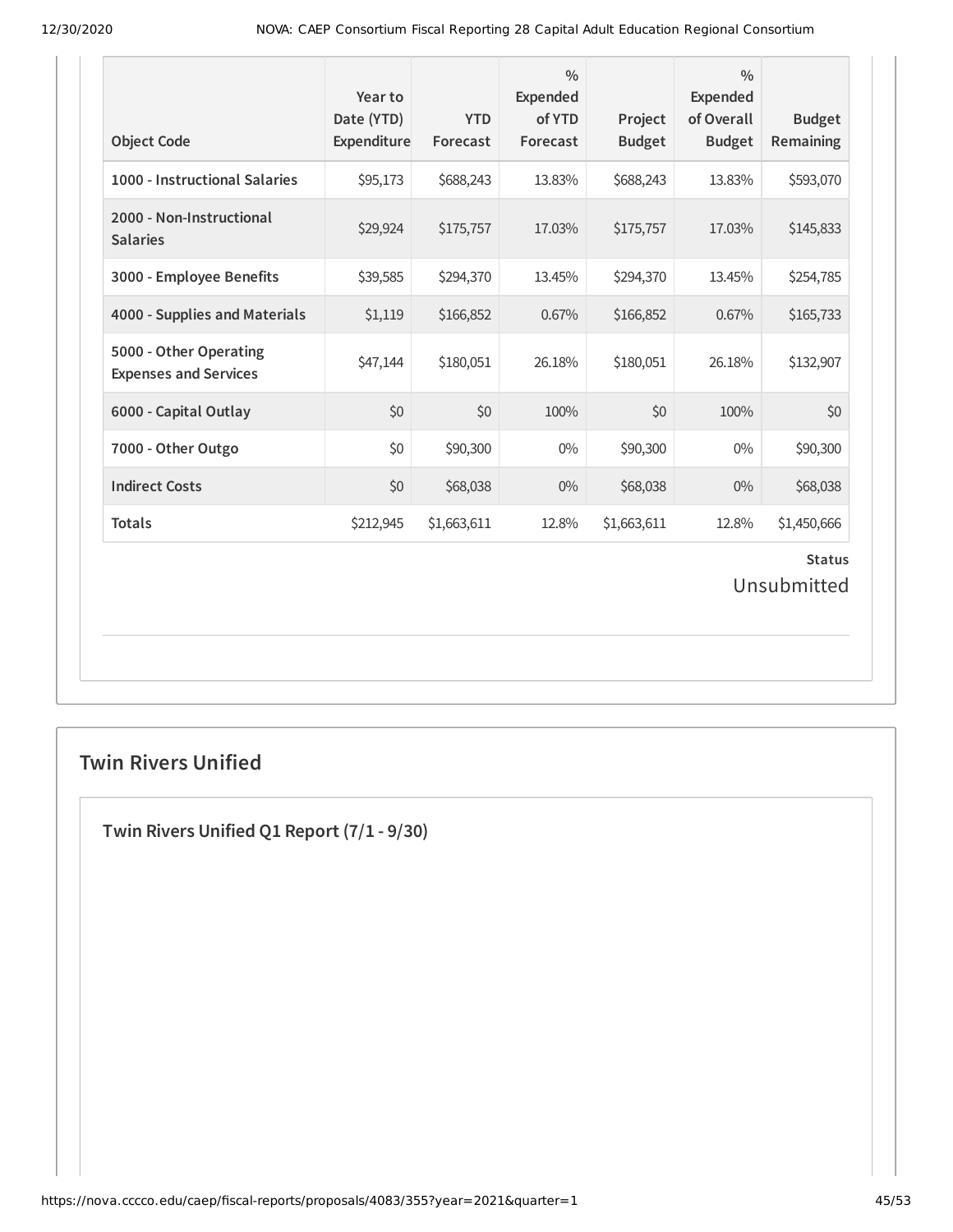| <b>Object Code</b>                                     | Year to<br>Date (YTD)<br>Expenditure | <b>YTD</b><br>Forecast | $\frac{0}{0}$<br><b>Expended</b><br>of YTD<br>Forecast | Project<br><b>Budget</b> | $\frac{0}{0}$<br><b>Expended</b><br>of Overall<br><b>Budget</b> | <b>Budget</b><br><b>Remaining</b> |
|--------------------------------------------------------|--------------------------------------|------------------------|--------------------------------------------------------|--------------------------|-----------------------------------------------------------------|-----------------------------------|
| 1000 - Instructional Salaries                          | \$199,686                            | \$186,533              | 107.05%                                                | \$1,243,553              | 16.06%                                                          | \$1,043,867                       |
| 2000 - Non-Instructional<br><b>Salaries</b>            | \$125,630                            | \$110,038              | 114.17%                                                | \$733,588                | 17.13%                                                          | \$607,958                         |
| 3000 - Employee Benefits                               | \$120,914                            | \$95,941               | 126.03%                                                | \$639,608                | 18.9%                                                           | \$518,694                         |
| 4000 - Supplies and Materials                          | \$1,386                              | \$60,600               | 2.29%                                                  | \$404,000                | $0.34\%$                                                        | \$402,614                         |
| 5000 - Other Operating<br><b>Expenses and Services</b> | \$103,245                            | \$150,028              | 68.82%                                                 | \$1,000,187              | 10.32%                                                          | \$896,942                         |
| 6000 - Capital Outlay                                  | \$0                                  | \$0                    | 100%                                                   | \$0                      | 100%                                                            | \$0                               |
| 7000 - Other Outgo                                     | \$300,000                            | \$45,000               | 666.67%                                                | \$300,000                | 100%                                                            | \$0                               |
| <b>Indirect Costs</b>                                  | \$27,543                             | \$32,407               | 84.99%                                                 | \$216,047                | 12.75%                                                          | \$188,504                         |
| <b>Totals</b>                                          | \$878,404                            | \$680,547              | 129.07%                                                | \$4,536,983              | 19.36%                                                          | \$3,658,579                       |

### **Summary of Activities:**

During the first quarter of FY 2020/21, Twin Rivers Adult School (TRAS) offered courses in English as a Second Language (ESL), Adult Basic Education (ABE), GED Preparation, High School Completion (HSC) and Career Technical Education (CTE). Due to the COVID-19 directive, remote operations continued during the first quarter. All members of our staff continue to do everything we can to meet the educational needs of all students.

> **Status** Submitted

**Twin Rivers Unified Q2 Report (10/1 - 12/31)**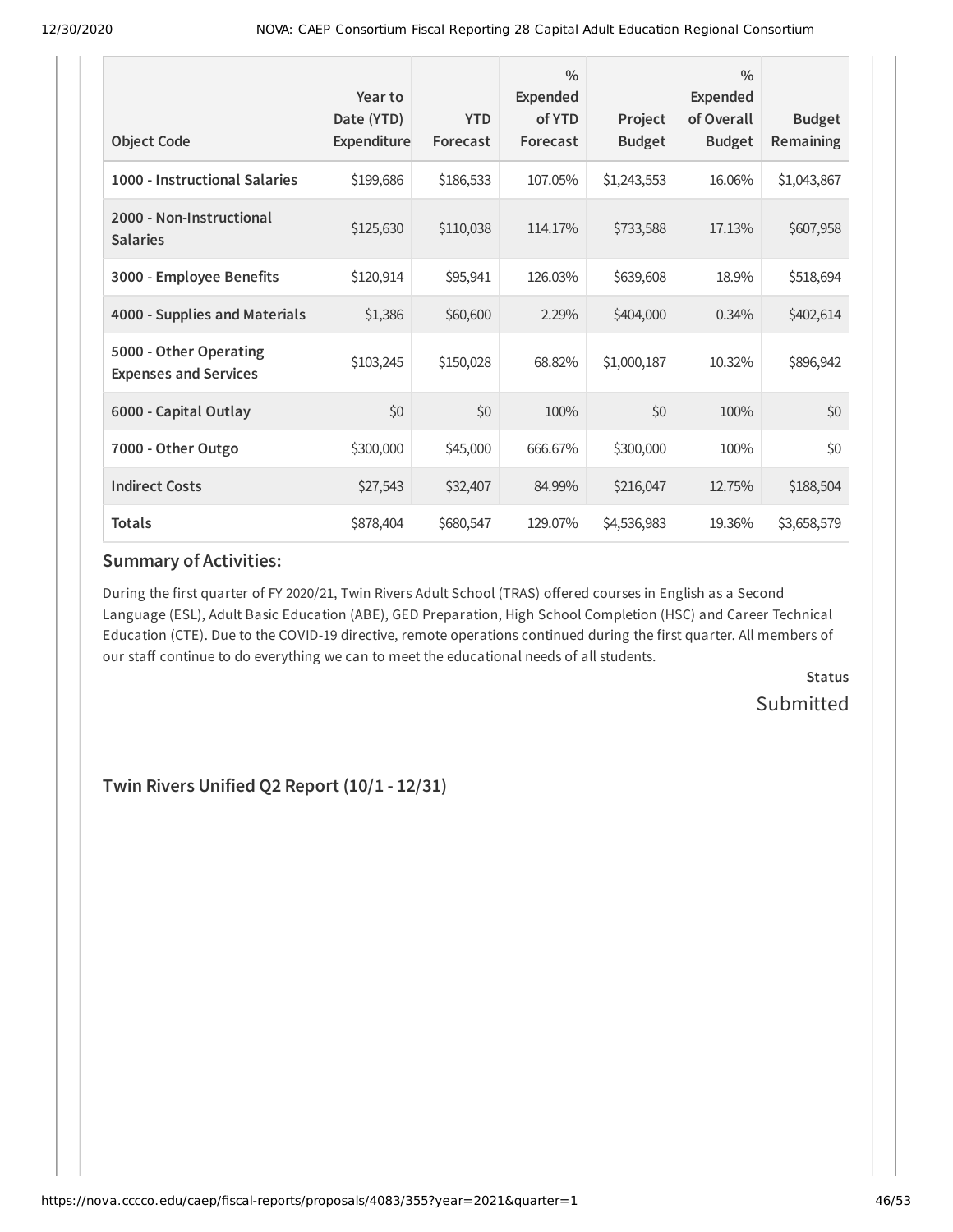| <b>Object Code</b>                                     | Year to<br>Date (YTD)<br><b>Expenditure</b> | <b>YTD</b><br>Forecast | $\frac{0}{0}$<br><b>Expended</b><br>of YTD<br>Forecast | Project<br><b>Budget</b> | $\frac{0}{0}$<br><b>Expended</b><br>of Overall<br><b>Budget</b> | <b>Budget</b><br><b>Remaining</b> |
|--------------------------------------------------------|---------------------------------------------|------------------------|--------------------------------------------------------|--------------------------|-----------------------------------------------------------------|-----------------------------------|
| 1000 - Instructional Salaries                          | \$199,686                                   | \$373,066              | 53.53%                                                 | \$1,243,553              | 16.06%                                                          | \$1,043,867                       |
| 2000 - Non-Instructional<br><b>Salaries</b>            | \$125,630                                   | \$220,076              | 57.08%                                                 | \$733,588                | 17.13%                                                          | \$607,958                         |
| 3000 - Employee Benefits                               | \$120,914                                   | \$191,882              | 63.01%                                                 | \$639,608                | 18.9%                                                           | \$518,694                         |
| 4000 - Supplies and Materials                          | \$1,386                                     | \$121,200              | 1.14%                                                  | \$404,000                | 0.34%                                                           | \$402,614                         |
| 5000 - Other Operating<br><b>Expenses and Services</b> | \$103,245                                   | \$300,056              | 34.41%                                                 | \$1,000,187              | 10.32%                                                          | \$896,942                         |
| 6000 - Capital Outlay                                  | \$0                                         | \$0                    | 100%                                                   | \$0                      | 100%                                                            | \$0                               |
| 7000 - Other Outgo                                     | \$300,000                                   | \$90,000               | 333.33%                                                | \$300,000                | 100%                                                            | \$0                               |
| <b>Indirect Costs</b>                                  | \$27,543                                    | \$64,814               | 42.5%                                                  | \$216,047                | 12.75%                                                          | \$188,504                         |
| <b>Totals</b>                                          | \$878,404                                   | \$1,361,095            | 64.54%                                                 | \$4,536,983              | 19.36%                                                          | \$3,658,579                       |

## Unsubmitted

## **Twin Rivers Unified Q3 Report (1/1 - 3/31)**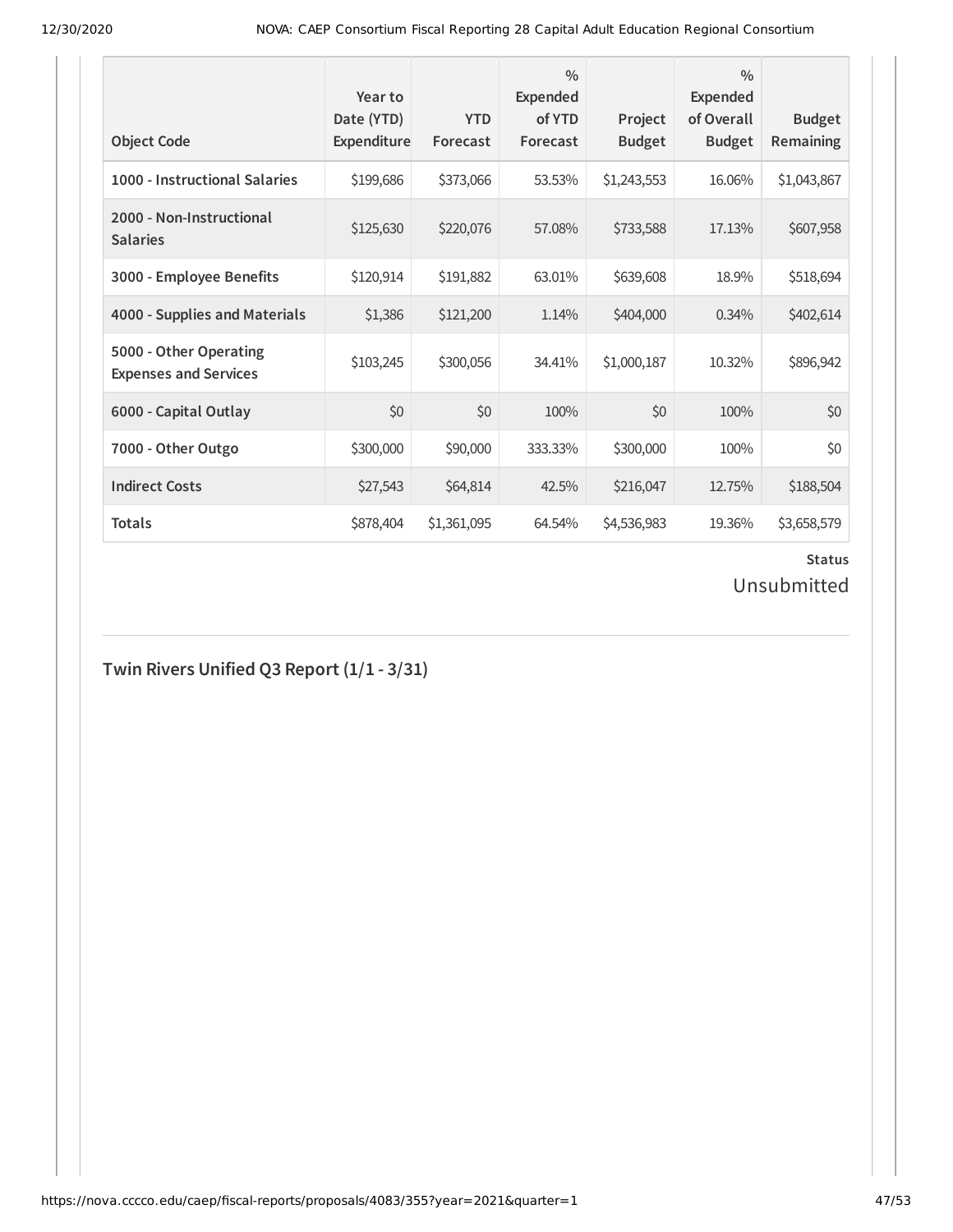| <b>Object Code</b>                                     | Year to<br>Date (YTD)<br><b>Expenditure</b> | <b>YTD</b><br>Forecast | $\frac{0}{0}$<br><b>Expended</b><br>of YTD<br>Forecast | Project<br><b>Budget</b> | $\frac{0}{0}$<br>Expended<br>of Overall<br><b>Budget</b> | <b>Budget</b><br><b>Remaining</b> |
|--------------------------------------------------------|---------------------------------------------|------------------------|--------------------------------------------------------|--------------------------|----------------------------------------------------------|-----------------------------------|
| 1000 - Instructional Salaries                          | \$199,686                                   | \$559,599              | 35.68%                                                 | \$1,243,553              | 16.06%                                                   | \$1,043,867                       |
| 2000 - Non-Instructional<br><b>Salaries</b>            | \$125,630                                   | \$330,115              | 38.06%                                                 | \$733,588                | 17.13%                                                   | \$607,958                         |
| 3000 - Employee Benefits                               | \$120,914                                   | \$287,824              | 42.01%                                                 | \$639,608                | 18.9%                                                    | \$518,694                         |
| 4000 - Supplies and Materials                          | \$1,386                                     | \$181,800              | 0.76%                                                  | \$404,000                | 0.34%                                                    | \$402,614                         |
| 5000 - Other Operating<br><b>Expenses and Services</b> | \$103,245                                   | \$450,084              | 22.94%                                                 | \$1,000,187              | 10.32%                                                   | \$896,942                         |
| 6000 - Capital Outlay                                  | \$0                                         | \$0                    | 100%                                                   | \$0                      | 100%                                                     | \$0                               |
| 7000 - Other Outgo                                     | \$300,000                                   | \$135,000              | 222.22%                                                | \$300,000                | 100%                                                     | \$0                               |
| <b>Indirect Costs</b>                                  | \$27,543                                    | \$97,221               | 28.33%                                                 | \$216,047                | 12.75%                                                   | \$188,504                         |
| <b>Totals</b>                                          | \$878,404                                   | \$2,041,642            | 43.02%                                                 | \$4,536,983              | 19.36%                                                   | \$3,658,579                       |

## Unsubmitted

### **Twin Rivers Unified Q4 Report (4/1 - 6/30)**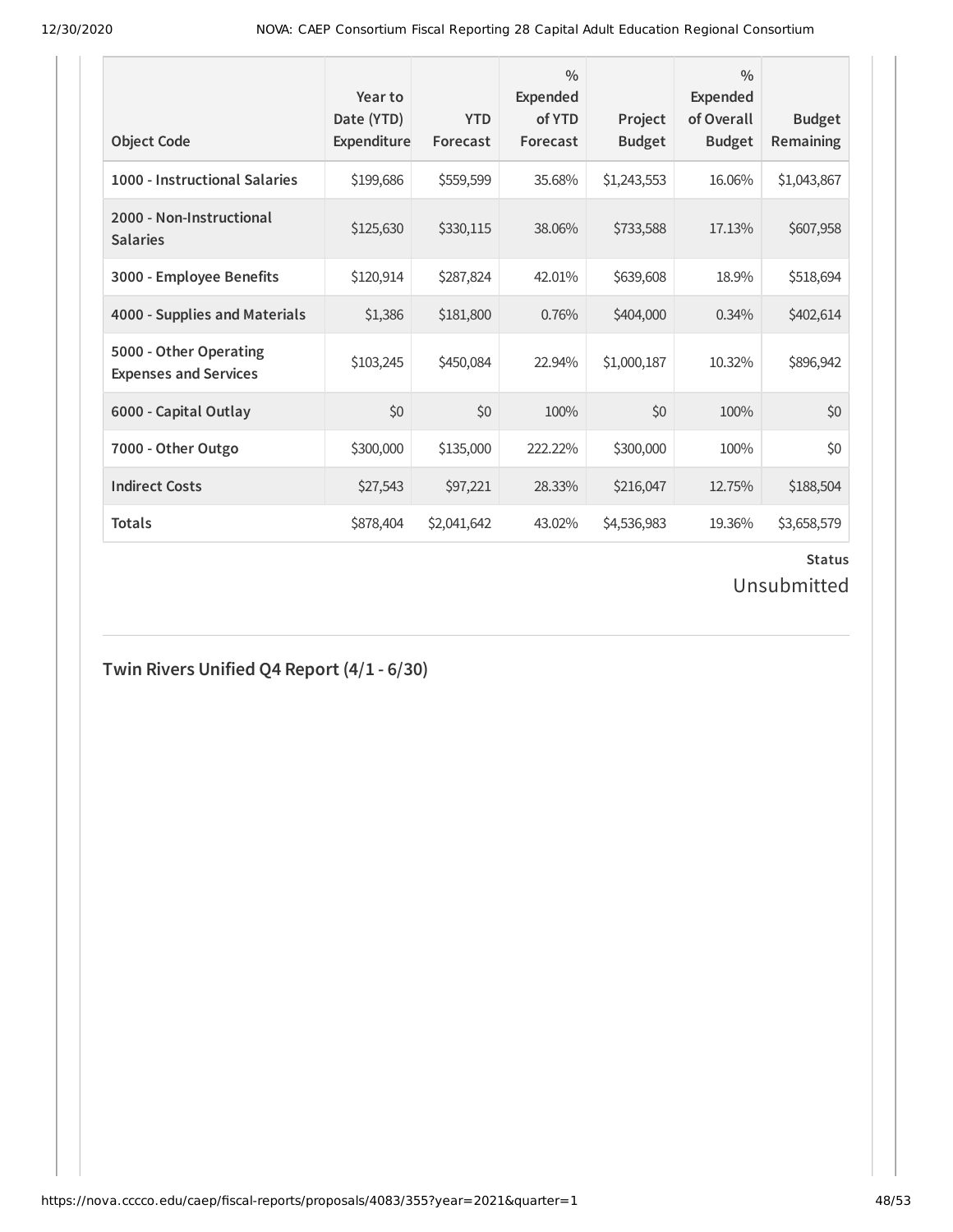| <b>Object Code</b>                                     | Year to<br>Date (YTD)<br>Expenditure | <b>YTD</b><br>Forecast | $\frac{0}{0}$<br>Expended<br>of YTD<br>Forecast | Project<br><b>Budget</b> | $\frac{0}{0}$<br>Expended<br>of Overall<br><b>Budget</b> | <b>Budget</b><br>Remaining   |
|--------------------------------------------------------|--------------------------------------|------------------------|-------------------------------------------------|--------------------------|----------------------------------------------------------|------------------------------|
| 1000 - Instructional Salaries                          | \$199,686                            | \$746,132              | 26.76%                                          | \$1,243,553              | 16.06%                                                   | \$1,043,867                  |
| 2000 - Non-Instructional<br><b>Salaries</b>            | \$125,630                            | \$440,153              | 28.54%                                          | \$733,588                | 17.13%                                                   | \$607,958                    |
| 3000 - Employee Benefits                               | \$120,914                            | \$383,765              | 31.51%                                          | \$639,608                | 18.9%                                                    | \$518,694                    |
| 4000 - Supplies and Materials                          | \$1,386                              | \$242,400              | 0.57%                                           | \$404,000                | 0.34%                                                    | \$402,614                    |
| 5000 - Other Operating<br><b>Expenses and Services</b> | \$103,245                            | \$600,112              | 17.2%                                           | \$1,000,187              | 10.32%                                                   | \$896,942                    |
| 6000 - Capital Outlay                                  | \$0                                  | \$0                    | 100%                                            | \$0                      | 100%                                                     | \$0                          |
| 7000 - Other Outgo                                     | \$300,000                            | \$180,000              | 166.67%                                         | \$300,000                | 100%                                                     | \$0                          |
| <b>Indirect Costs</b>                                  | \$27,543                             | \$129,628              | 21.25%                                          | \$216,047                | 12.75%                                                   | \$188,504                    |
| <b>Totals</b>                                          | \$878,404                            | \$2,722,190            | 32.27%                                          | \$4,536,983              | 19.36%                                                   | \$3,658,579                  |
|                                                        |                                      |                        |                                                 |                          |                                                          | <b>Status</b><br>Unsubmitted |

## **Washington Unified**

**Washington Unified Q1 Report (7/1 - 9/30)**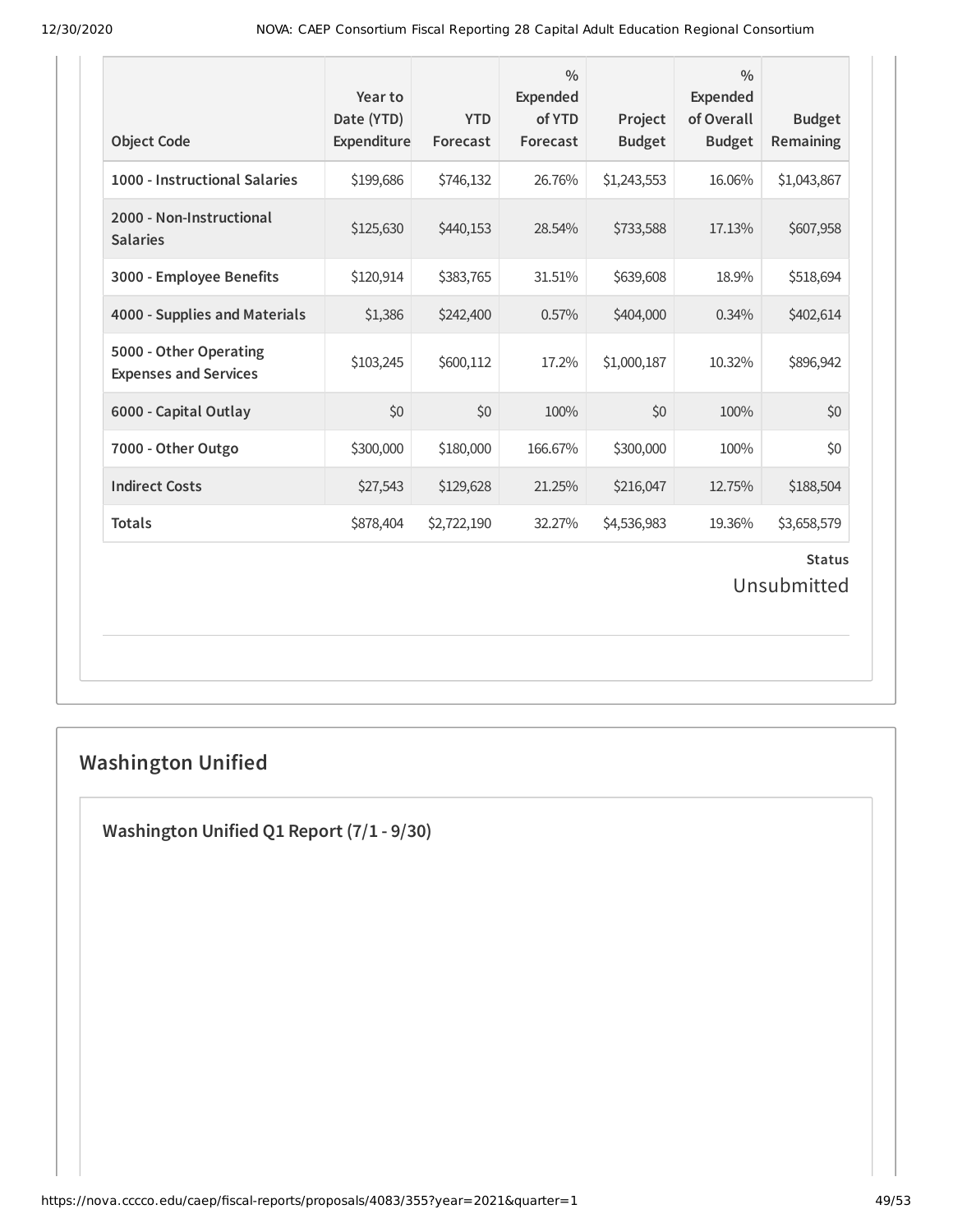| <b>Object Code</b>                                     | Year to<br>Date (YTD)<br>Expenditure | <b>YTD</b><br>Forecast | $\frac{0}{0}$<br>Expended<br>of YTD<br>Forecast | Project<br><b>Budget</b> | $\frac{0}{0}$<br><b>Expended</b><br>of Overall<br><b>Budget</b> | <b>Budget</b><br><b>Remaining</b> |
|--------------------------------------------------------|--------------------------------------|------------------------|-------------------------------------------------|--------------------------|-----------------------------------------------------------------|-----------------------------------|
| 1000 - Instructional Salaries                          | \$27,107                             | \$57,698               | 46.98%                                          | \$230,790                | 11.75%                                                          | \$203,683                         |
| 2000 - Non-Instructional<br><b>Salaries</b>            | \$6,753                              | \$10,068               | 67.08%                                          | \$50,338                 | 13.42%                                                          | \$43,585                          |
| 3000 - Employee Benefits                               | \$10,800                             | \$20,237               | 53.37%                                          | \$80,946                 | 13.34%                                                          | \$70,146                          |
| 4000 - Supplies and Materials                          | \$0                                  | \$0                    | 100%                                            | \$198,817                | $0\%$                                                           | \$198,817                         |
| 5000 - Other Operating<br><b>Expenses and Services</b> | \$2,188                              | \$10,000               | 21.88%                                          | \$40,000                 | 5.47%                                                           | \$37,812                          |
| 6000 - Capital Outlay                                  | \$0                                  | \$0                    | 100%                                            | \$0                      | 100%                                                            | \$0                               |
| 7000 - Other Outgo                                     | \$0                                  | \$0                    | 100%                                            | \$0                      | 100%                                                            | \$0                               |
| <b>Indirect Costs</b>                                  | \$0                                  | \$7,508                | $0\%$                                           | \$30,030                 | $0\%$                                                           | \$30,030                          |
| <b>Totals</b>                                          | \$46,848                             | \$105,509              | 44.4%                                           | \$630,921                | 7.43%                                                           | \$584,073                         |

#### **Corrective Action Plan**

Due to COVID 19 and Washington Adult School moving to a virtual model, budgeted instructional salaries as well as classified support have been. The staff continues to monitor the needs of the students, staff and program and will adjust spending according to need and plans to return in the future.

### **Summary of Activities:**

Washington Adult school is offering courses via virtual learning due to COVID restrictions. Expenses for the first quarter include administrative salaries, instructional salaries, a counselor salary and classified support. Expenditures also include contracted services.

> **Status** Submitted

**Washington Unified Q2 Report (10/1 - 12/31)**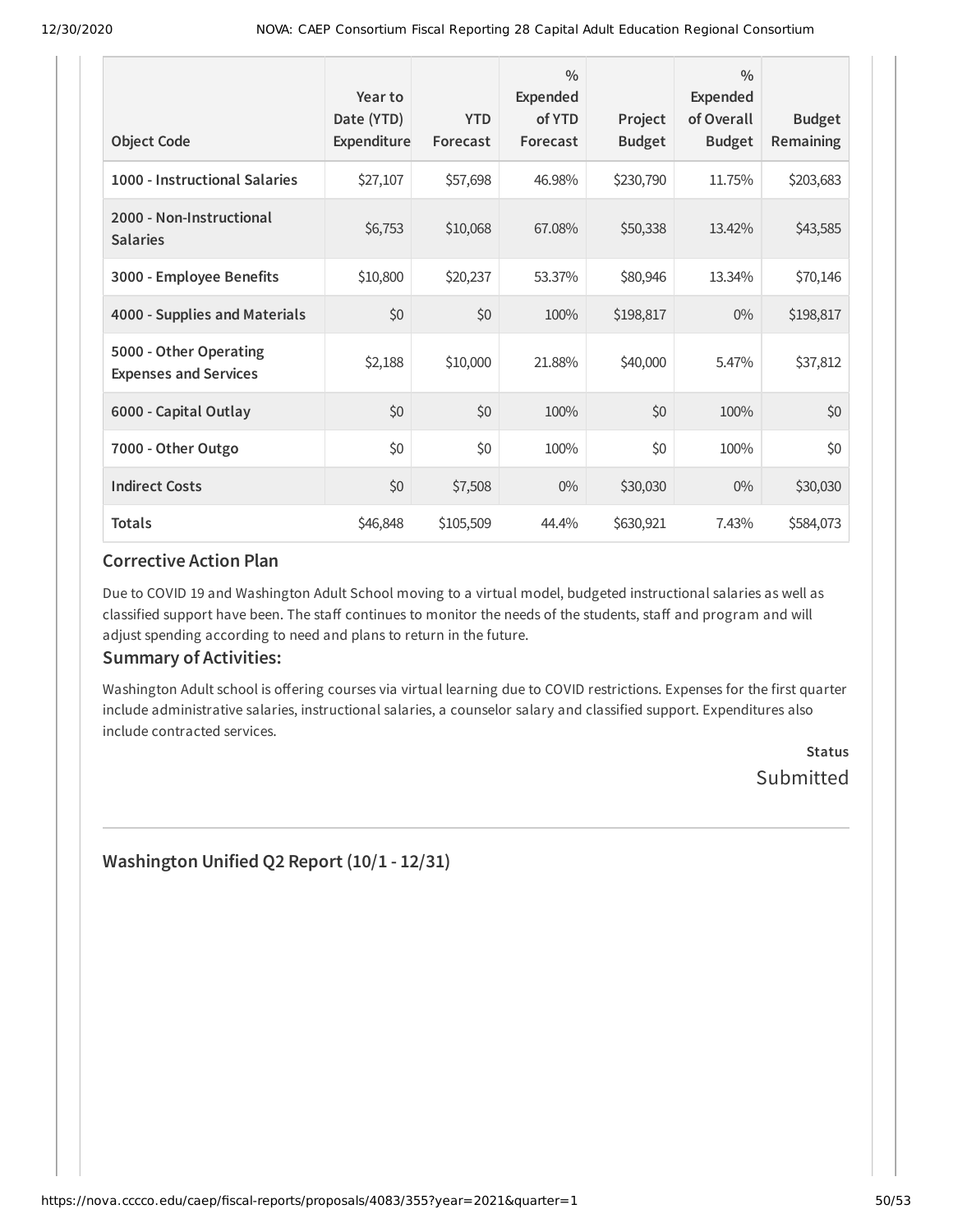| <b>Object Code</b>                                     | Year to<br>Date (YTD)<br>Expenditure | <b>YTD</b><br>Forecast | $\frac{0}{0}$<br>Expended<br>of YTD<br>Forecast | Project<br><b>Budget</b> | $\frac{0}{0}$<br><b>Expended</b><br>of Overall<br><b>Budget</b> | <b>Budget</b><br><b>Remaining</b> |
|--------------------------------------------------------|--------------------------------------|------------------------|-------------------------------------------------|--------------------------|-----------------------------------------------------------------|-----------------------------------|
| 1000 - Instructional Salaries                          | \$27,107                             | \$57,698               | 46.98%                                          | \$230,790                | 11.75%                                                          | \$203,683                         |
| 2000 - Non-Instructional<br><b>Salaries</b>            | \$6,753                              | \$12,585               | 53.66%                                          | \$50,338                 | 13.42%                                                          | \$43,585                          |
| 3000 - Employee Benefits                               | \$10,800                             | \$20,237               | 53.37%                                          | \$80,946                 | 13.34%                                                          | \$70,146                          |
| 4000 - Supplies and Materials                          | \$0                                  | \$0                    | 100%                                            | \$198,817                | $0\%$                                                           | \$198,817                         |
| 5000 - Other Operating<br><b>Expenses and Services</b> | \$2,188                              | \$10,000               | 21.88%                                          | \$40,000                 | 5.47%                                                           | \$37,812                          |
| 6000 - Capital Outlay                                  | \$0                                  | \$0                    | 100%                                            | \$0                      | 100%                                                            | \$0                               |
| 7000 - Other Outgo                                     | \$0                                  | \$0                    | 100%                                            | \$0                      | 100%                                                            | \$0                               |
| <b>Indirect Costs</b>                                  | \$0                                  | \$7,508                | $0\%$                                           | \$30,030                 | $0\%$                                                           | \$30,030                          |
| <b>Totals</b>                                          | \$46,848                             | \$108,026              | 43.37%                                          | \$630,921                | 7.43%                                                           | \$584,073                         |

## Unsubmitted

## **Washington Unified Q3 Report (1/1 - 3/31)**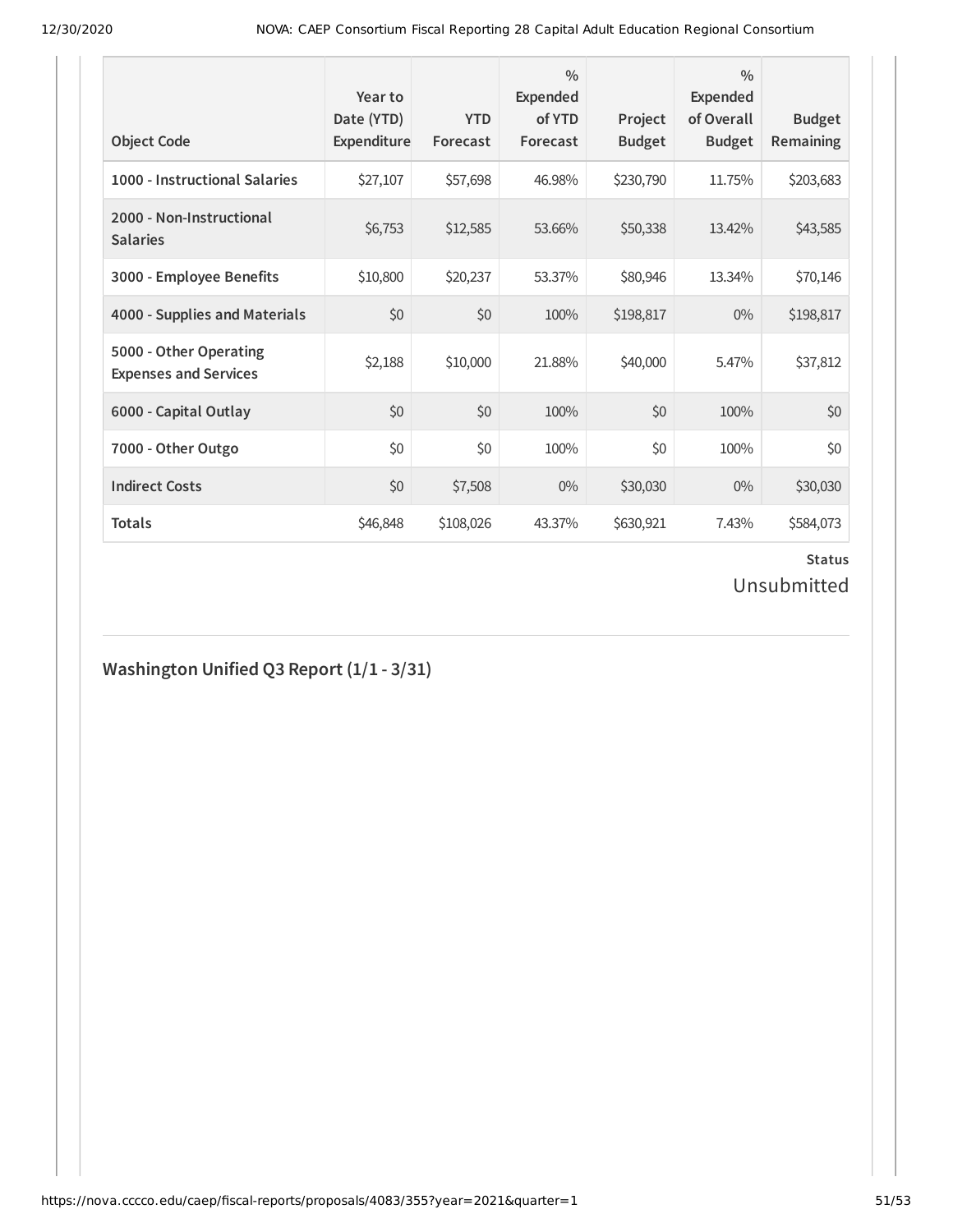| <b>Object Code</b>                                     | Year to<br>Date (YTD)<br>Expenditure | <b>YTD</b><br>Forecast | $\frac{0}{0}$<br>Expended<br>of YTD<br>Forecast | Project<br><b>Budget</b> | $\frac{0}{0}$<br><b>Expended</b><br>of Overall<br><b>Budget</b> | <b>Budget</b><br><b>Remaining</b> |
|--------------------------------------------------------|--------------------------------------|------------------------|-------------------------------------------------|--------------------------|-----------------------------------------------------------------|-----------------------------------|
| 1000 - Instructional Salaries                          | \$27,107                             | \$57,698               | 46.98%                                          | \$230,790                | 11.75%                                                          | \$203,683                         |
| 2000 - Non-Instructional<br><b>Salaries</b>            | \$6,753                              | \$12,585               | 53.66%                                          | \$50,338                 | 13.42%                                                          | \$43,585                          |
| 3000 - Employee Benefits                               | \$10,800                             | \$20,237               | 53.37%                                          | \$80,946                 | 13.34%                                                          | \$70,146                          |
| 4000 - Supplies and Materials                          | \$0                                  | \$0                    | 100%                                            | \$198,817                | $0\%$                                                           | \$198,817                         |
| 5000 - Other Operating<br><b>Expenses and Services</b> | \$2,188                              | \$10,000               | 21.88%                                          | \$40,000                 | 5.47%                                                           | \$37,812                          |
| 6000 - Capital Outlay                                  | \$0                                  | \$0                    | 100%                                            | \$0                      | 100%                                                            | \$0                               |
| 7000 - Other Outgo                                     | \$0                                  | \$0                    | 100%                                            | \$0                      | 100%                                                            | \$0                               |
| <b>Indirect Costs</b>                                  | \$0                                  | \$7,508                | $0\%$                                           | \$30,030                 | $0\%$                                                           | \$30,030                          |
| <b>Totals</b>                                          | \$46,848                             | \$108,026              | 43.37%                                          | \$630,921                | 7.43%                                                           | \$584,073                         |

## Unsubmitted

### **Washington Unified Q4 Report (4/1 - 6/30)**